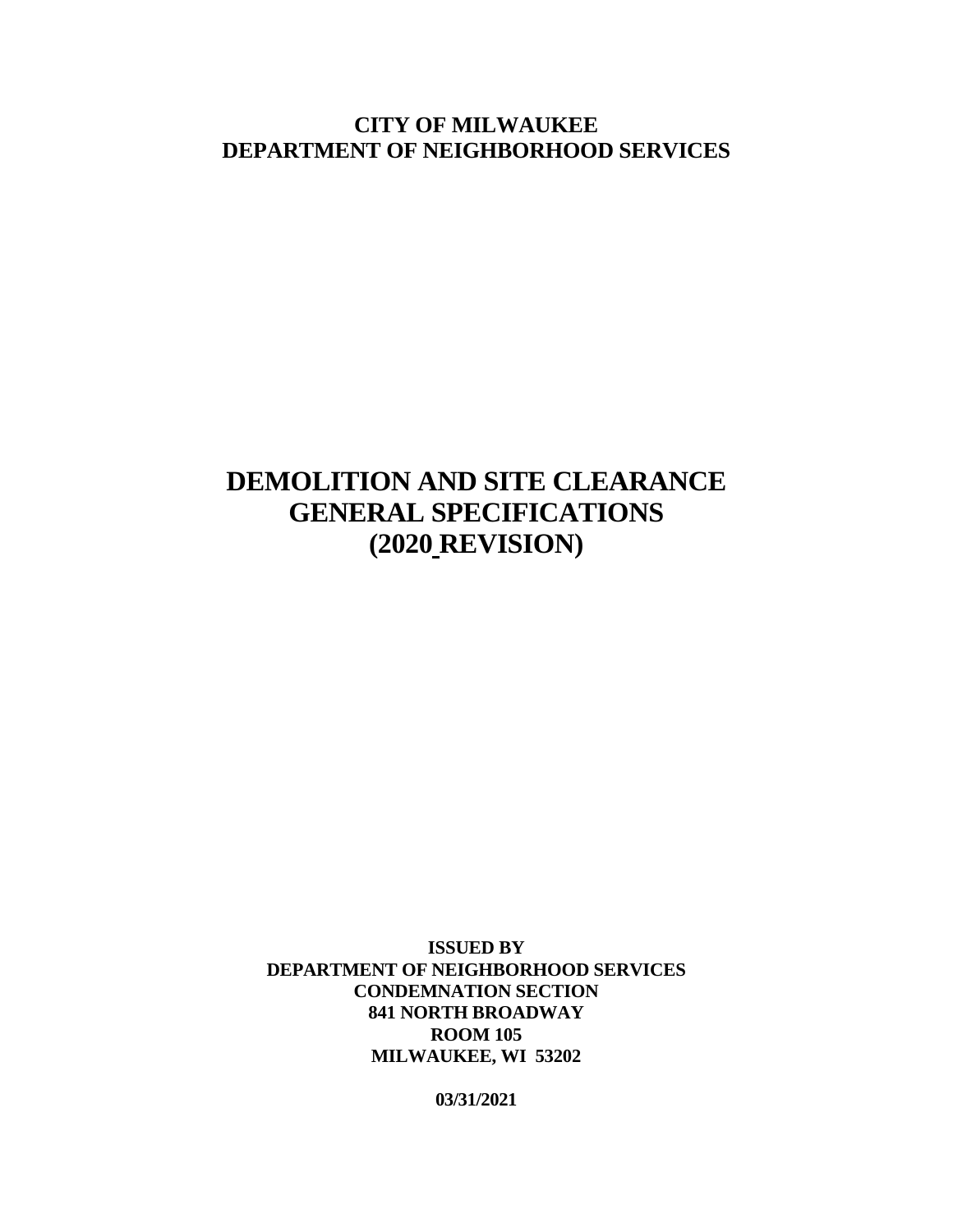# **TABLE OF CONTENTS**

#### **PAGE**

| <b>CHAPTER 1.0.0.</b> |  |  |  |  |
|-----------------------|--|--|--|--|
| <b>CHAPTER 2.0.0.</b> |  |  |  |  |
| 2.1.0.                |  |  |  |  |
| 2.2.0.                |  |  |  |  |
| 2.3.0.                |  |  |  |  |
| 2.4.0.                |  |  |  |  |
| 2.5.0.                |  |  |  |  |
| 2.6.0.                |  |  |  |  |
| 2.6.1.                |  |  |  |  |
| 2.6.2.                |  |  |  |  |
| 2.6.3.                |  |  |  |  |
| 2.6.4.                |  |  |  |  |
| 2.6.5.                |  |  |  |  |
| 2.6.6.                |  |  |  |  |
| 2.6.7.                |  |  |  |  |
| 2.6.8.                |  |  |  |  |
| 2.6.9.                |  |  |  |  |
| 2.6.10.               |  |  |  |  |
| 2.6.11.               |  |  |  |  |
| 2.6.12.               |  |  |  |  |
| 2.6.13.               |  |  |  |  |
| 2.7.0.                |  |  |  |  |
| 2.7.1.                |  |  |  |  |
| 2.7.2.                |  |  |  |  |
| 2.7.3.                |  |  |  |  |
| 2.8.0.                |  |  |  |  |
| 2.8.1.                |  |  |  |  |
| 2.8.2.                |  |  |  |  |
| 2.9.0.                |  |  |  |  |
| 2.9.1.                |  |  |  |  |
| 2.9.2.                |  |  |  |  |
| 2.9.3.                |  |  |  |  |
| 2.9.4.                |  |  |  |  |
| 2.9.5.                |  |  |  |  |
| <b>CHAPTER 3.0.0.</b> |  |  |  |  |
| 3.1.0.                |  |  |  |  |
| 3.2.0.                |  |  |  |  |
| 3.3.0.                |  |  |  |  |
| 3.4.0.                |  |  |  |  |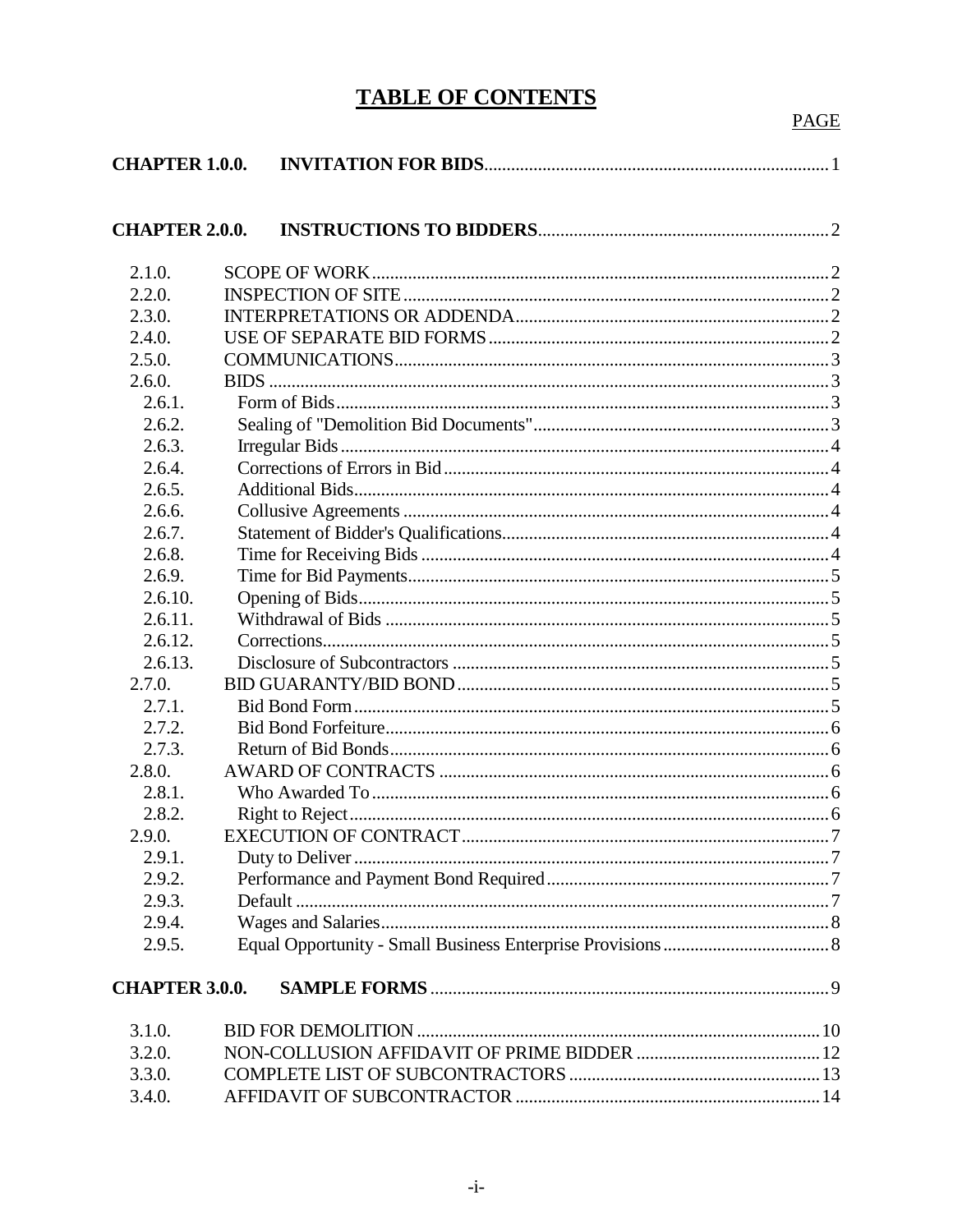| 3.5.0.                | AFFIDAVIT OF COMPLIANCE - LIVING WAGE PROVISION  16 |  |
|-----------------------|-----------------------------------------------------|--|
| 3.6.0.                |                                                     |  |
| 3.7.0.                |                                                     |  |
| 3.8.0.                |                                                     |  |
| 3.9.0.                |                                                     |  |
| 3.10.0.               |                                                     |  |
| 3.11.0.               |                                                     |  |
| <b>CHAPTER 4.0.0.</b> |                                                     |  |
|                       |                                                     |  |
| 4.1.0.                |                                                     |  |
| 4.2.0.                |                                                     |  |
| 4.2.1.                |                                                     |  |
| 4.2.2.                |                                                     |  |
| 4.2.3.                |                                                     |  |
| 4.2.4.                |                                                     |  |
| 4.2.5.                |                                                     |  |
| 4.2.6.                |                                                     |  |
| 4.2.7.                |                                                     |  |
| 4.2.8.                |                                                     |  |
| 4.3.0.                |                                                     |  |
| 4.3.1.                |                                                     |  |
| 4.3.2.                |                                                     |  |
| 4.3.3.                |                                                     |  |
| 4.3.4.                |                                                     |  |
| 4.3.5.                |                                                     |  |
| 4.3.6.                |                                                     |  |
| 4.3.7.                |                                                     |  |
| 4.3.8.                |                                                     |  |
| 4.3.9.                |                                                     |  |
| 4.3.10.               |                                                     |  |
| 4.3.11.               |                                                     |  |
| 4.3.12.               |                                                     |  |
| 4.3.13.               |                                                     |  |
| 4.3.14.               |                                                     |  |
| 4.3.15.               |                                                     |  |
| 4.3.16.               |                                                     |  |
| 4.3.17.               |                                                     |  |
| 4.3.18.               |                                                     |  |
| 4.3.19.               |                                                     |  |
| 4.3.20.               |                                                     |  |
| 4.3.21.               |                                                     |  |
| 4.3.22.               |                                                     |  |
| 4.3.23.               |                                                     |  |
| 4.3.24.               |                                                     |  |
| 4.3.25.               |                                                     |  |
| 4.3.26.               |                                                     |  |
|                       |                                                     |  |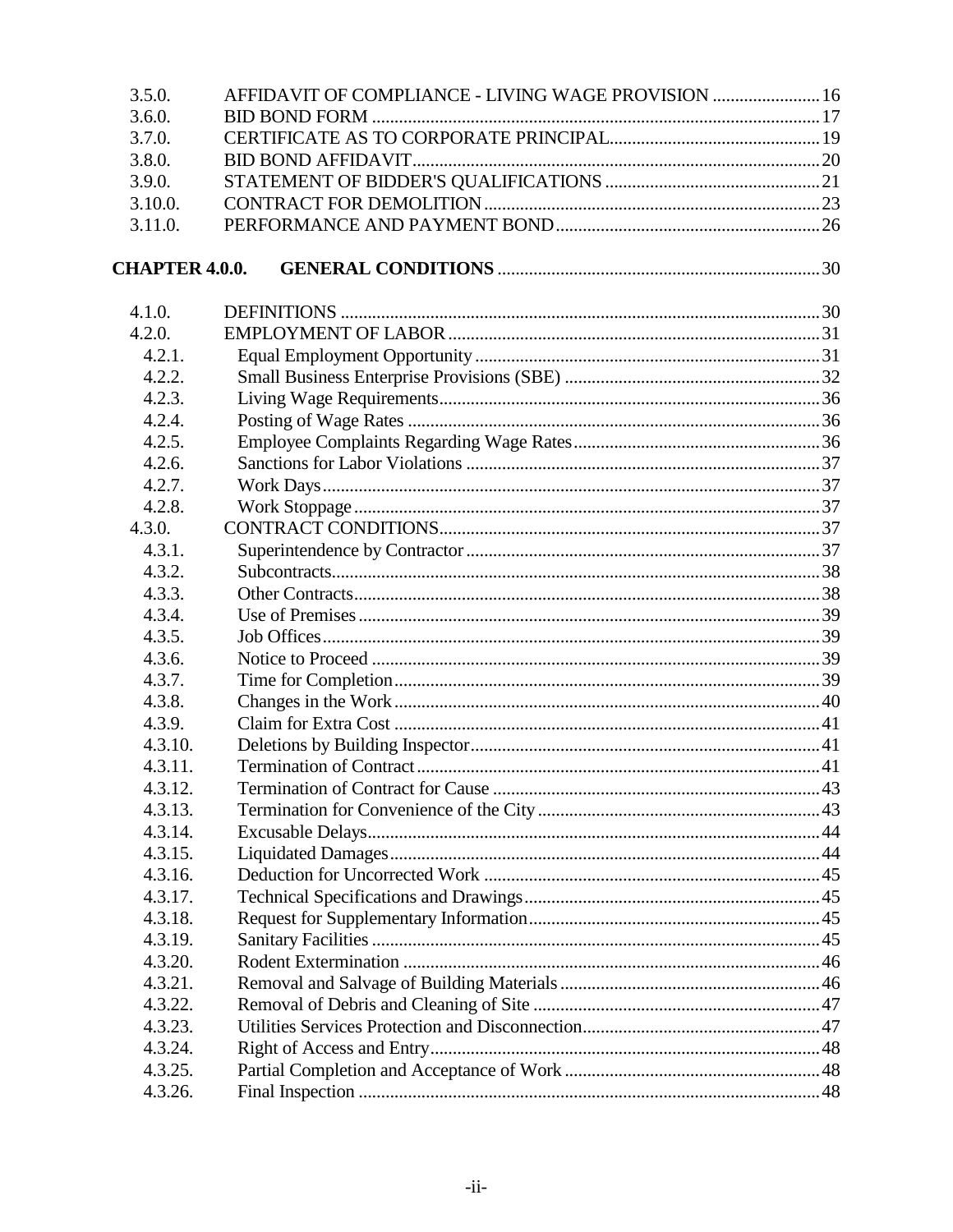| 4.3.27.               |                                               |  |  |  |  |
|-----------------------|-----------------------------------------------|--|--|--|--|
| 4.4.0.                |                                               |  |  |  |  |
| 4.4.1.                |                                               |  |  |  |  |
| 4.4.2.                |                                               |  |  |  |  |
| 4.4.3.                |                                               |  |  |  |  |
| 4.4.4.                |                                               |  |  |  |  |
| 4.4.5.                |                                               |  |  |  |  |
| 4.4.6.                |                                               |  |  |  |  |
| 4.4.7.                |                                               |  |  |  |  |
| 4.4.8.                |                                               |  |  |  |  |
| 4.4.9.                |                                               |  |  |  |  |
| 4.4.10.               |                                               |  |  |  |  |
| 4.4.11.               |                                               |  |  |  |  |
| 4.4.12.               |                                               |  |  |  |  |
| 4.4.13.               |                                               |  |  |  |  |
| 4.4.14.               |                                               |  |  |  |  |
| 4.4.15.               |                                               |  |  |  |  |
| 4.4.16.               |                                               |  |  |  |  |
| 4.5.0.                |                                               |  |  |  |  |
| 4.5.1.                |                                               |  |  |  |  |
| 4.5.2.                |                                               |  |  |  |  |
| 4.5.3.                |                                               |  |  |  |  |
| 4.5.4.                |                                               |  |  |  |  |
| 4.5.5.                |                                               |  |  |  |  |
| 4.5.6.                |                                               |  |  |  |  |
| 4.5.7.                |                                               |  |  |  |  |
| 4.5.8.                |                                               |  |  |  |  |
| 4.5.9.                |                                               |  |  |  |  |
| 4.5.10.               |                                               |  |  |  |  |
| 4.5.11.               |                                               |  |  |  |  |
| 4.5.12.               |                                               |  |  |  |  |
|                       |                                               |  |  |  |  |
| <b>CHAPTER 5.0.0.</b> |                                               |  |  |  |  |
|                       |                                               |  |  |  |  |
| 5.1.0.                | PARCEL LOCATION AND DESCRIPTION OF STRUCTURES |  |  |  |  |
|                       |                                               |  |  |  |  |
| 5.2.0.                |                                               |  |  |  |  |
| 5.3.0.                |                                               |  |  |  |  |
| 5.4.0.                |                                               |  |  |  |  |
| 5.5.0.                |                                               |  |  |  |  |
| 5.6.0.                |                                               |  |  |  |  |
| 5.7.0.                | LOCATIONS AND DESCRIPTIONS OF BUILDINGS TO BE |  |  |  |  |
|                       |                                               |  |  |  |  |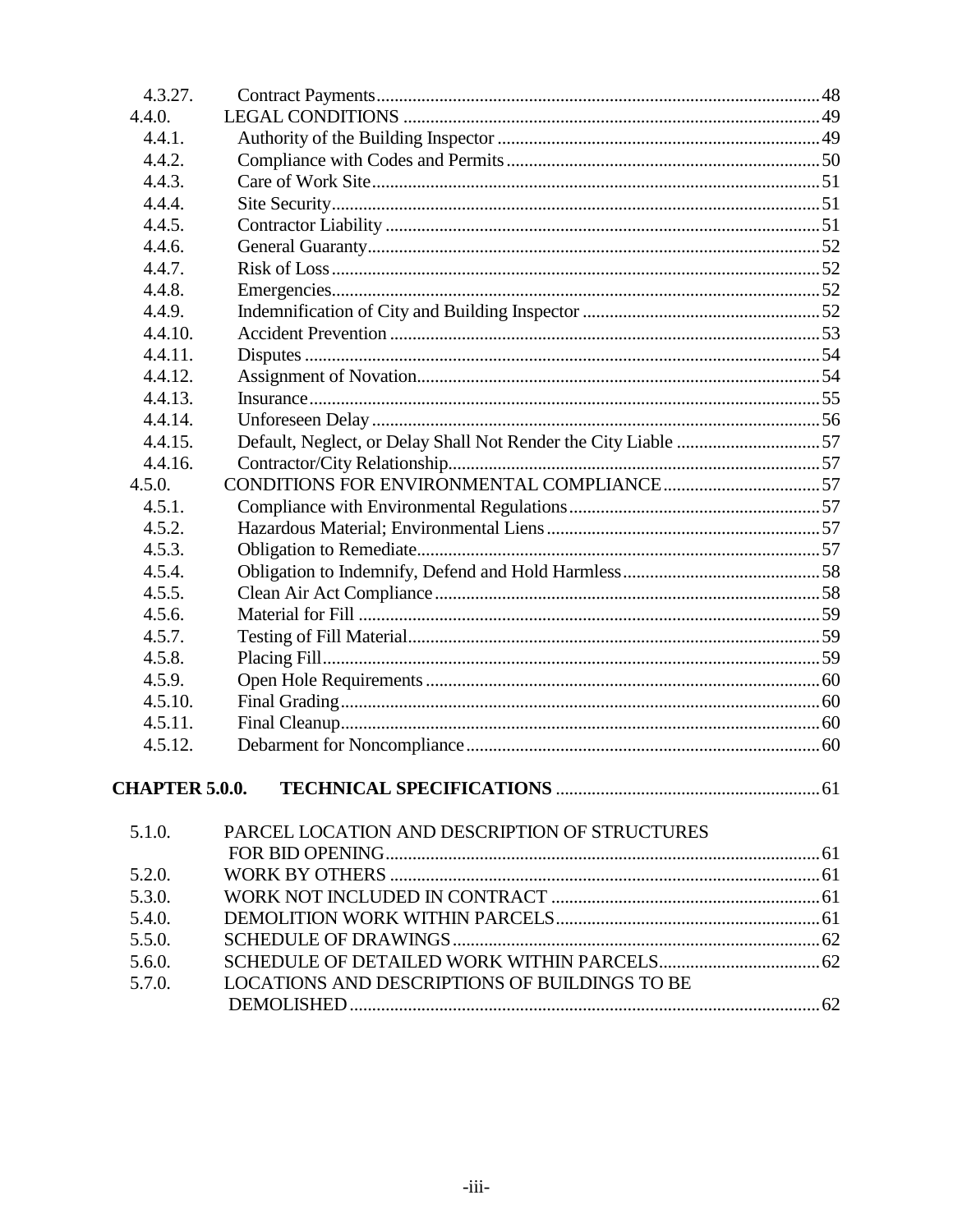# OFFICIAL NOTICE

# PUBLISHED BY THE DEPARTMENT OF NEIGHBORHOOD SERVICES OF THE CITY OF MILWAUKEE

# **1.0.0. INVITATION FOR BIDS FOR DEMOLITION PROJECT**

THE COMMISSIONER OF THE DEPARTMENT OF NEIGHBORHOOD SERVICES OF THE CITY OF MILWAUKEE ("Commissioner"), Milwaukee, Wisconsin, acting pursuant to Sec. 7-22-3, Milwaukee City Charter, will receive sealed bids in triplicate for furnishing all labor and materials and performing all work necessary for and incidental to the demolition of (number of) primary buildings and secondary buildings located in the city of Milwaukee, Wisconsin, until 9:00 a.m. on Tuesday, (date) at which time all bids will be publicly opened and read. Any bids received after that time may be rejected and returned unopened.

- 1. Bids shall be awarded to lowest qualified, responsive, and responsible bidder on a per parcel basis (or lump sum basis)
- 2. All bids shall be held open for a period of sixty (60) days subsequent to the opening of bids and no bid may be withdrawn without the written consent of the Commissioner. **IN THE EVENT THE COMMISSIONER, DURING THE SIXTY DAYS FOLLOWING BID OPENING, TAKES NO ACTION RELATIVE TO THE BID OR BIDS RECEIVED, THEN THE BID OR BIDS SHALL BECOME NULL AND VOID WITHOUT RECOURSE OF ANY KIND BY EITHER THE BIDDER OR COMMISSIONER, ACTING ON BEHALF OF THE CITY.**

As part of the bid, each bidder shall submit a full and complete list of all the proposed subcontractors and the class of work to be performed by each, which list shall not be altered without the written consent of the Commissioner.

COPIES OF THE CONTRACT DOCUMENTS MAY BE OBTAINED AT THE OFFICE OF THE DEPARTMENT OF NEIGHBORHOOD SERVICES OF THE CITY OF MILWAUKEE, 841 NORTH BROADWAY, ROOM 1012, MILWAUKEE, FREE OF CHARGE; OR BY MAIL, UPON PAYMENT OF A \$3 CHARGE.

The Commissioner reserves the right to reject any and all bids at any time, if it is in the best interests of the City, and to waive any informalities in bidding.

Attention is called to the fact that: (a) the successful proposer will not discriminate against any qualified employee or qualified applicant for employment because of sex, race, religion, color, national origin or ancestry, age, disability, lawful source of income, marital status, sexual orientation, gender identity or expression, past or present membership in the military service, familial status, or based upon affiliation with, or perceived affiliation with any of these categories as provided by Section 109-9 of the Milwaukee Code of Ordinance This provision must be included in all subcontracts. (b) Contractor agrees that they will comply with all applicable requirements of the Americans with Disabilities Act of 1990, 42 U.S.C. 12101 et seq. (c) both parties understand that the City is bound by the Wisconsin Public Records Law, and as such all of the terms of this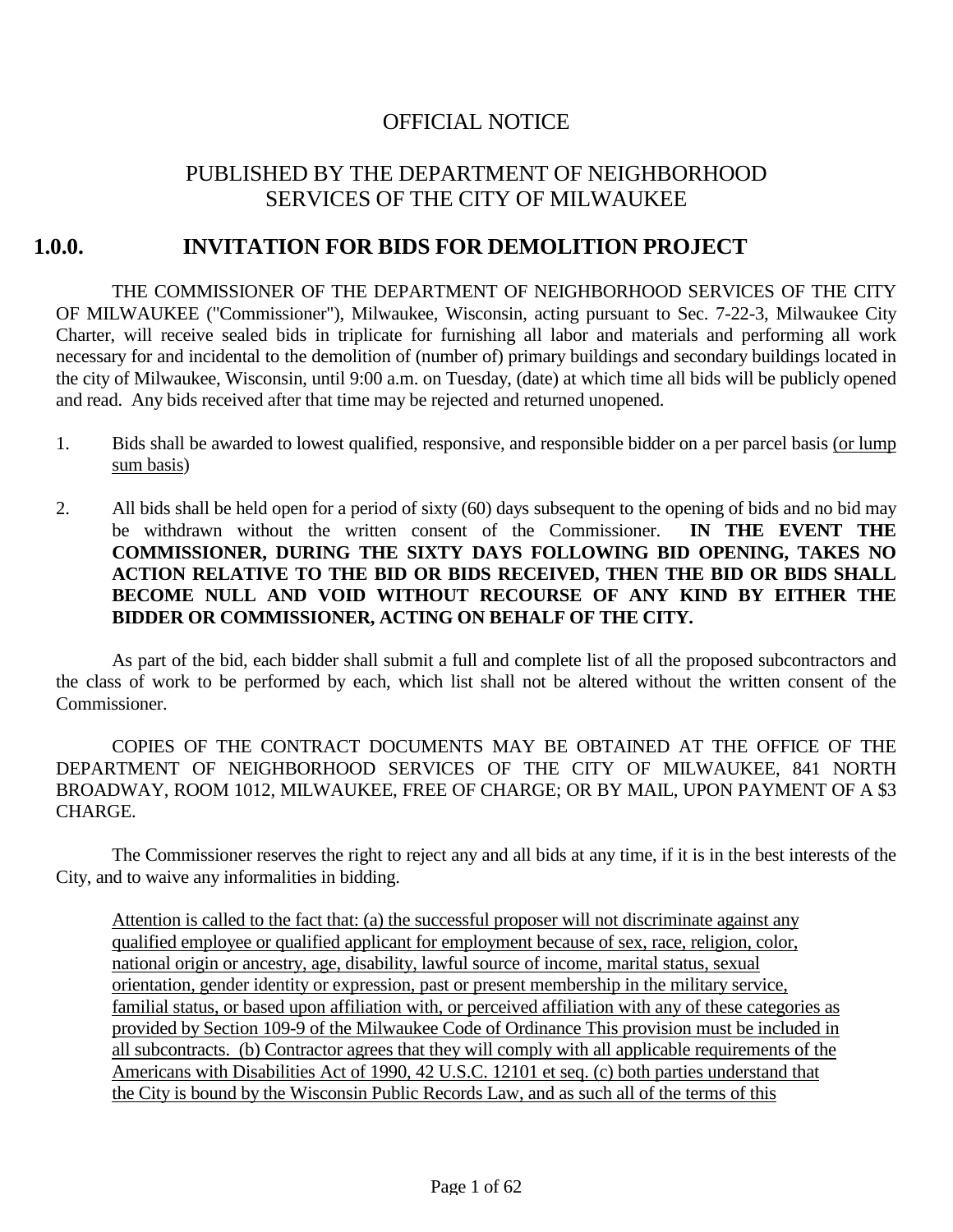Agreement are subject to and conditioned on the provisions of Wis. Stat. Section 19.21, et seq. Contractor acknowledges that it is obligated to assist the City in retaining and producing records that are subject to Wisconsin Public Records Law, and that the failure to do so shall constitute a material breach of this Agreement, and that the Contractor must defend and hold the City harmless from liability under that law. Except as otherwise authorized, those records shall be maintained for a period of seven (7) years after receipt of final payment under this Agreement.

Successful bidder will be required to complete an Affidavit of Compliance/Disclosure of Participation in or Profits Derived from Slavery by Contractors before contract can be executed, if the company was established in or before 1865.

Small Business Enterprise (SBE) requirement for this project is 25% of the contract base bid. **For more information and a complete listing of City of Milwaukee certified SBE firms please contact the Office of Equity & Inclusion at 414-286-5553. More information can be found at <https://city.milwaukee.gov/Equity-and-Inclusion>**

This bid includes a Local Business(LBE) incentive in accordance with Chapter 365 Milwaukee Code of Ordinances.

IT IS YOUR RESPONSIBILITY AS A BIDDER TO FAMILIARIZE YOURSELF WITH THIS ORDINANCE PRIOR TO SUBMITTING YOUR BID.

This bid includes Socially-Responsible Contractors (SRC) incentive in accordance with Chapter 310 Milwaukee Code of Ordinances. More information can be found at https://city.milwaukee.gov/Purchasing/Programs/Socially-Responsible-Contractors-SRC-Program.

COPIES OF THE CONTRACT DOCUMENTS MAY BE OBTAINED ELECTRONICALLY AT <http://city.milwaukee.gov/Demobids>

PRINTED COPIES MAY BE PURCHASED IN PERSON AT THE DEPARTMENT OF NEIGHBORHOOD SERVICES AT THE ADDRESS SHOWN BELOW. THE COST IS \$.20 PER PAGE.

**Anyone who requires an auxiliary aid or service for this event should contact the City of Milwaukee ADA Coordinator @ (414) 286-3475 or** [ADACoordinator@milwaukee.gov](mailto:ADACoordinator@milwaukee.gov) **as soon as possible but** *no later than 72 hours before the scheduled event.* **This material is available in alternative formats for individuals with disabilities upon request. Please contact the City of Milwaukee ADA Coordinator @ (414) 286-3475 or**  [ADACoordinator@milwaukee.gov](mailto:ADACoordinator@milwaukee.gov)**.** *Provide a 72 hour advance notice for large print and 7 days for braille documents.*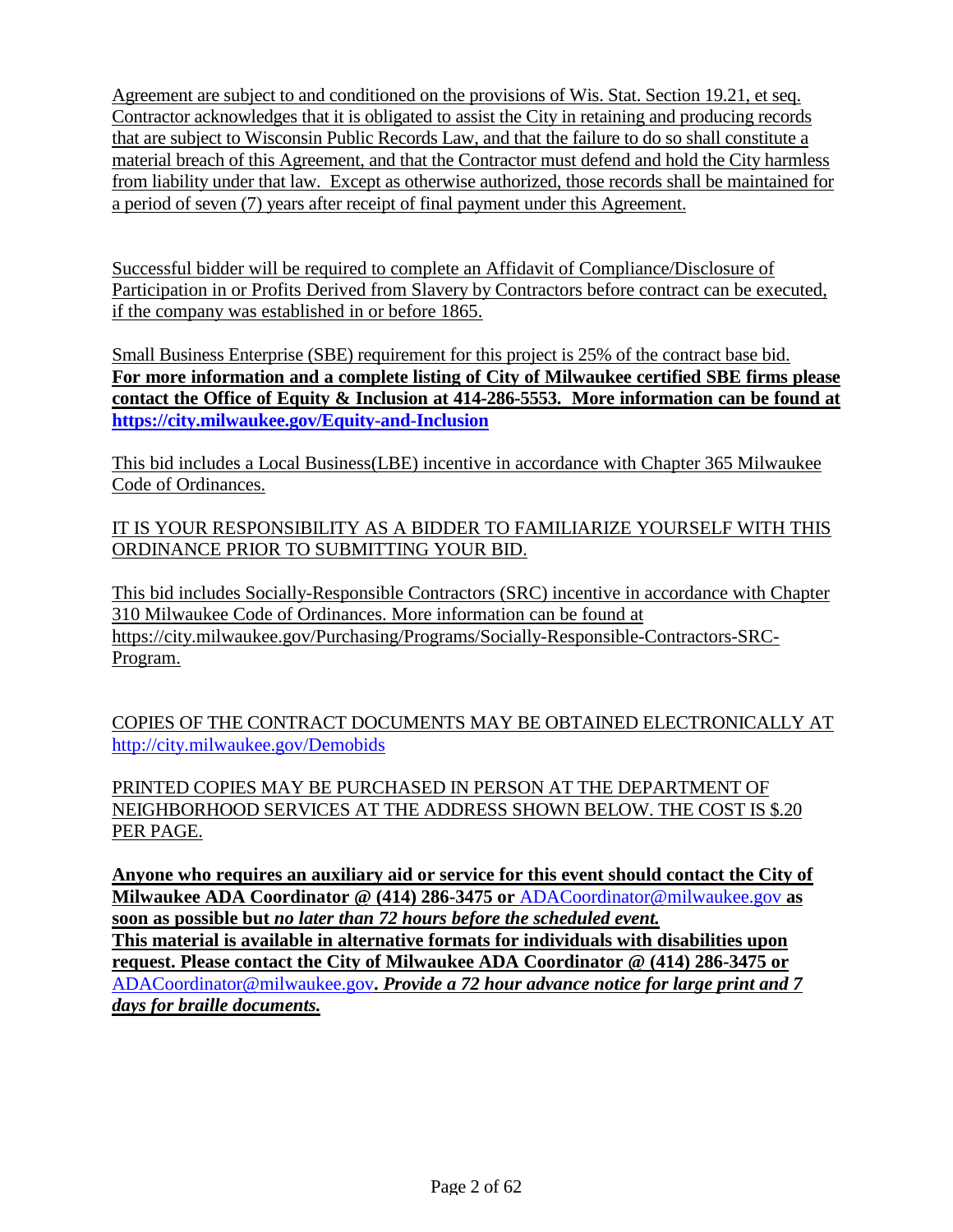| <b>Braille</b> | Alternative formats are available upon<br>request for individuals with disabilities.                   |
|----------------|--------------------------------------------------------------------------------------------------------|
| Large<br>Print | Contact the City of Milwaukee ADA<br>Coordinator at (414) 286-3475 or<br>ADACoordinator@milwaukee.gov. |

#### DEPARTMENT OF NEIGHBORHOOD SERVICES OF THE CITY OF MILWAUKEE 841 NORTH BROADWAY MILWAUKEE WI 53202-3650

Rev. 3/2020

# **2.0.0. INSTRUCTIONS TO BIDDERS**

### **2.1.0. SCOPE OF WORK**

Except as otherwise specifically stated in the Contract Documents and Technical Specifications, the Contractor shall provide and pay for all materials, labor, tools, equipment, water, light, heat, power, transportation, superintendence, temporary construction, of every nature, charges, levies, fees or other expenses incurred, and all other services and facilities of every nature whatsoever, as necessary to properly demolish and remove all structures included in these specifications, fill and grade the entire parcel in the specified time and in accordance with all applicable ordinances and codes of local, state, and federal governments in the performance of the contract.

#### **2.2.0. INSPECTION OF SITE**

Each bidder should visit the site of the proposed work and thoroughly examine and familiarize himself or herself with: (a) all existing conditions relating to the demolition and site clearance; (b) the buildings and structures involved; and (c) any difficulties and restrictions attending the performance of the contract. The bidder shall thoroughly examine and familiarize himself or herself with the Drawings, Technical Specifications and all other Contract Documents. The Contractor by the execution of the contract shall not be relieved of any obligation under it due to his or her failure to receive or examine any form legal instrument or contract document, or to visit the site and acquaint himself or herself with existing conditions. The Commissioner will be justified in rejecting any claim based on facts regarding which the Contractor should have been on notice as provided herein.

#### **2.3.0. INTERPRETATIONS OR ADDENDA**

No oral interpretation will be made to any bidder as to the meaning of the Contract Documents or any part thereof. Every request for an interpretation as to the meaning of the Contract Documents shall be made in writing to the Commissioner. Any written request received seven or more days prior to the date fixed for the opening of bids will be given consideration. Every interpretation made to a bidder will be in the form of an addendum to the Contract Documents and when issued will be on file in the office of the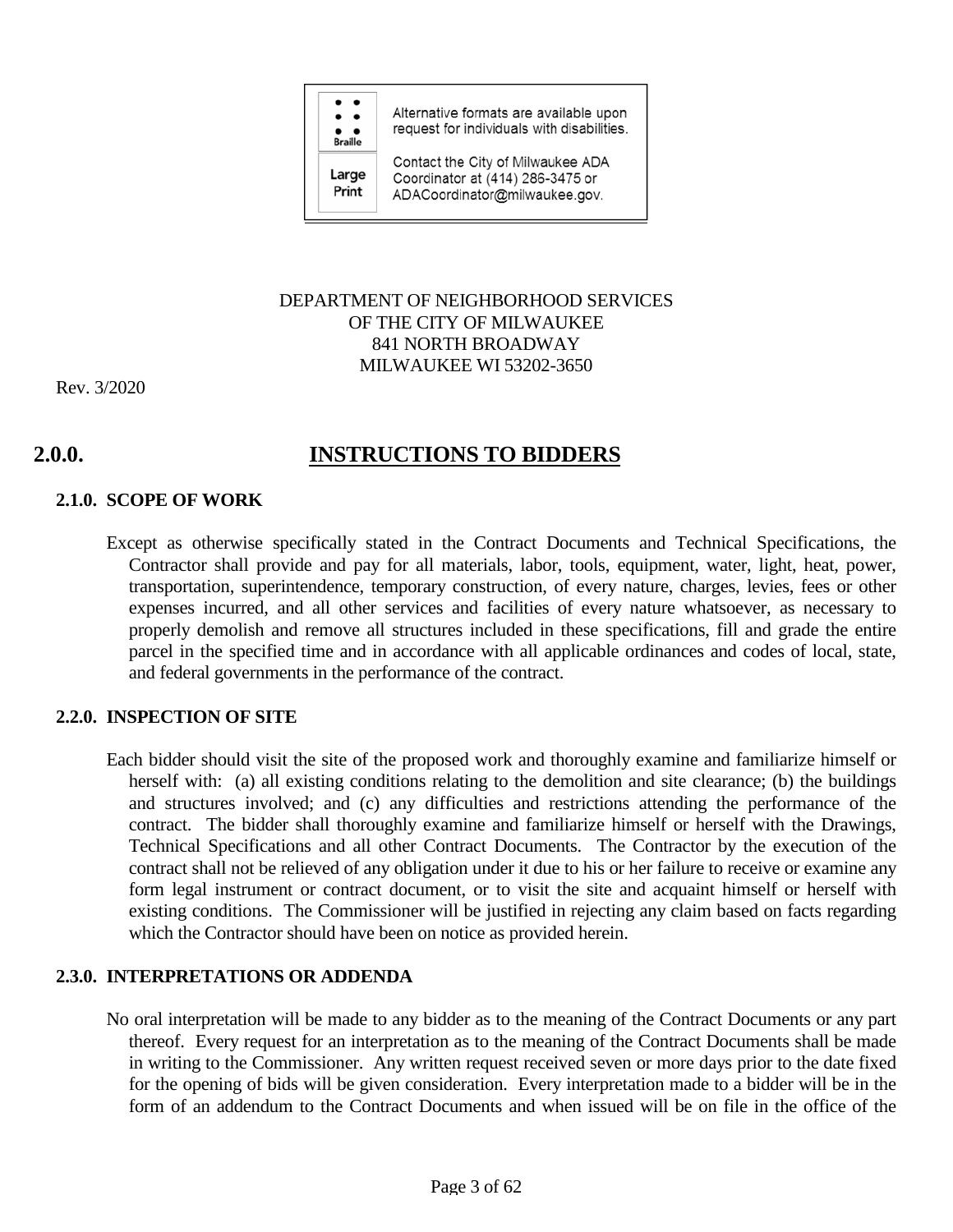Commissioner at least five days before bids are opened. In addition, all addenda will be mailed to each person holding contract documents, but it shall be the bidder's responsibility to make inquiry as to the addenda issued. All such addenda shall become part of the Contract Documents and all bidders shall be bound by such addenda, whether or not received by the bidders.

### **2.4.0. USE OF SEPARATE BID FORMS**

These Contract Documents include a complete set of bidding and contract forms and price breakdown sheet which are for the convenience of bidders and are not to be detached from the Contract Documents or filled out, or executed. Separate copies of bid forms are furnished for that purpose. Bids shall be submitted in triplicate and all copies of bid documents signed.

### **2.5.0. COMMUNICATIONS**

- A. All notices, demands, requests, instructions, approvals, proposals and claims must be in writing.
- B. Any notice to or demand upon the Contractor shall be sufficiently given if delivered at the office of the Contractor stated on the signature page of the Agreement (or at such other office as the Contractor may from time to time designate in writing to the Commissioner), or if deposited in the United States mail in a sealed, postage-prepaid envelope, or transmitted by facsimile with the original document available upon request.
- C. All papers required to be delivered to the Commissioner shall, unless otherwise specified in writing to the Contractor, be delivered to the Department of Neighborhood Services of the City of Milwaukee, 841 North Broadway, 1st Floor, Milwaukee, Wisconsin, and any notice to or demand upon the Commissioner shall be sufficiently given if so delivered, or if transmitted by United States mail by certified mail, return receipt requested, in a sealed, postage-prepaid envelope, or transmitted by facsimile with the original document available upon request to said Commissioner at such address, or to such other representatives of the Commissioner or to such other address as the Commissioner may subsequently specify in writing to the Contractor for such purpose.
- D. Any such notice shall be deemed to have been given as of the time of actual delivery or (in the case of mailing) when the same should have been received in due course of post, or in the case of facsimile, at the time of actual receipt, as the case may be.

# **2.6.0. BIDS**

# **2.6.1. Form of Bids**

All bids must be submitted on forms supplied by the Commissioner and shall be subject to all requirements on the Contract Documents including the drawings and these INSTRUCTIONS TO BIDDERS. All bids must be regular in every respect and no interlineations, excisions or special conditions shall be made or included in the bid form by the bidder.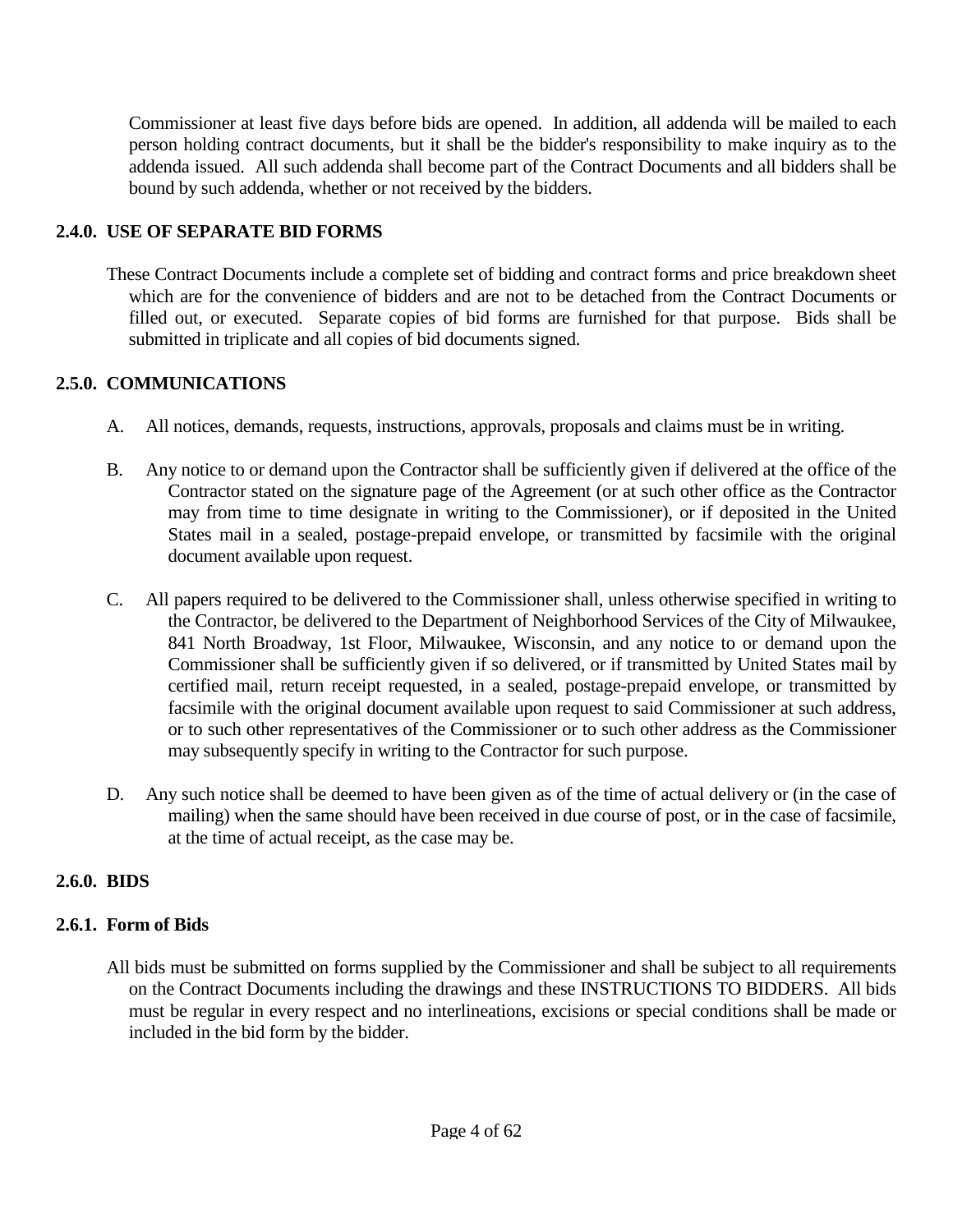#### **2.6.2. Sealing of "Demolition Bid Documents"**

All documents shall be enclosed in an envelope which shall be sealed and clearly labeled with the words "Demolition and Site Clearance Bid Documents," project number, name of bidder, and the date and time of bid opening in order to guard against premature opening of the bid.

### **2.6.3. Irregular Bids**

The Commissioner may consider as irregular any bid in which there is an alteration of or departure from the sample bid form found in sec. 3.1.0. herein or incomplete or missing documents and at its option may reject the same.

# **2.6.4. Corrections of Errors in Bid**

Errors in bids may be corrected in accordance with Section 66.29(5), Wisconsin Statutes, entitled, "Correction of Errors in Bid."

# **2.6.5. Additional Bids**

Each bidder shall submit only one bid for each bid invitation. Additional bids submitted after the original bid will not be considered and will be returned to the bidder.

#### **2.6.6. Collusive Agreements**

Each bidder submitting a bid to the Commissioner for any portion of the work contemplated by the documents on which bidding is based shall execute, and attach hereto, an affidavit in the form provided in sec. 3.2.0. herein to the effect that bidder has not colluded with any other person, firm or corporation in regard to any bid submitted.

# **2.6.7. Statement of Bidder's Qualifications**

The low bidder shall, upon request of the Commissioner, submit on a form substantially like that found at sec. 3.9.0. herein, a statement of the bidder's qualifications, demolition experience, and the organization and equipment available for the work contemplated; and when specifically required by the Commissioner, a detailed financial statement. The Commissioner shall have the right to take such steps as deemed necessary to determine the ability of the bidder to perform his obligations under the contract, and the bidder shall promptly furnish the Commissioner all such information and data for this purpose as may be requested. The Commissioner reserves the right to reject any bid where an investigation of the available evidence or information does not satisfy the Building Inspector that the bidder is qualified or responsible to carry out properly the terms of the contract.

#### **2.6.8. Time for Receiving Bids**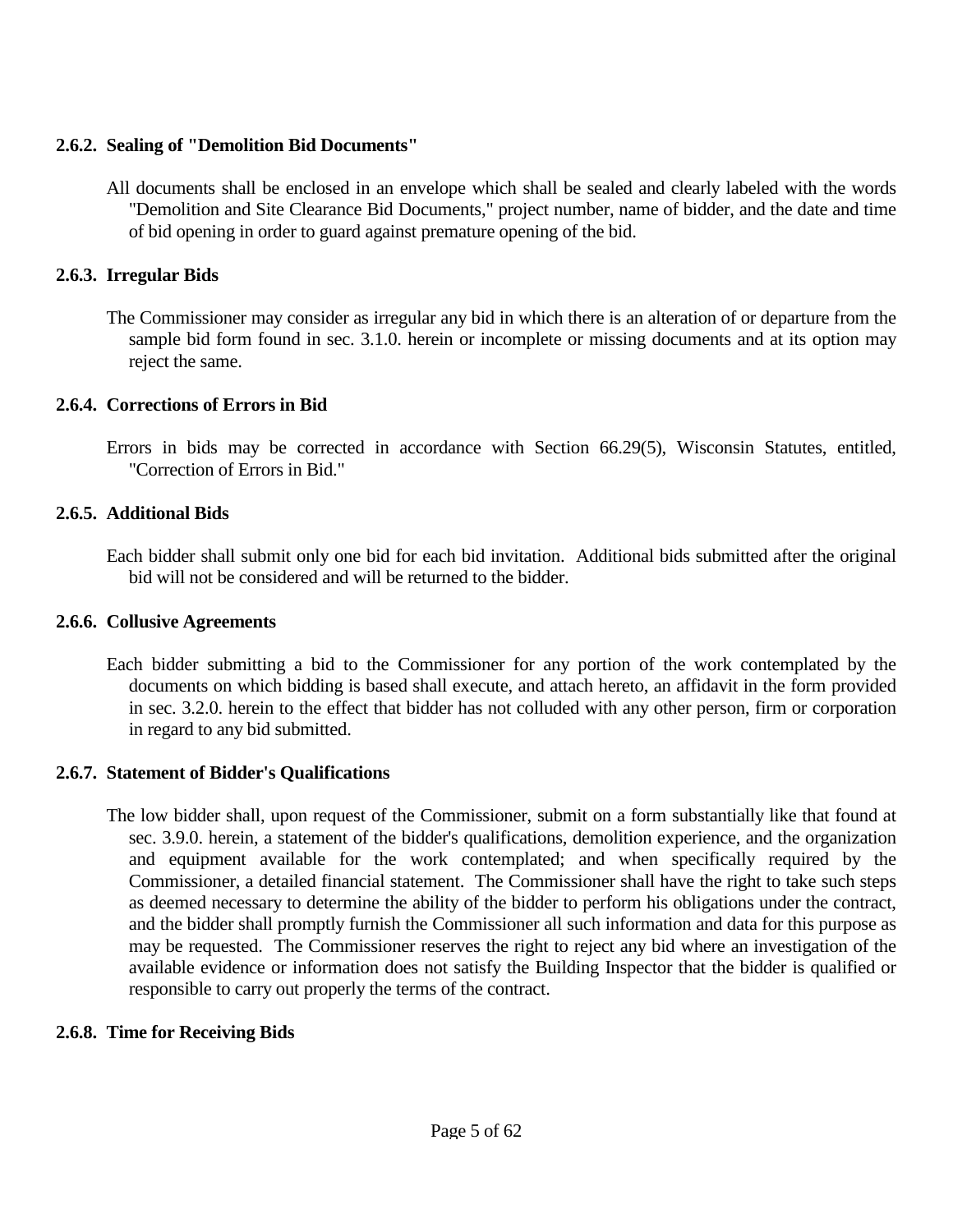Bids received prior to the time of opening will be kept securely unopened. The Commissioner and designee whose duty it is to open them will decide when the specified time for bid opening has arrived, all in accordance with the time stated in the Invitation for Bids, and any bid received thereafter may not be considered.

#### **2.6.9. Time for Bid Payments**

In the event the value of salvage removable pursuant to sec. 4.3.21. herein exceeds the costs of demolition, and the bid is one for payment to the Department of Neighborhood Services of the City of Milwaukee, such payment shall be made by the successful bidder within seven (7) calendar days of execution of the contract.

#### **2.6.10. Opening of Bids**

At the time and place fixed for the opening of bids, the Commissioner will cause to be opened and publicly read aloud all bids which had been received within the time set for receiving bids, irrespective of any irregularities therein. Bidders and other persons interested may be present, in person or by representative.

#### **2.6.11.Withdrawal of Bids**

Bids may be withdrawn on written, telephonic or faxed request dispatched by the bidder in time for delivery in the normal course of business prior to the time fixed for bid opening; provided that written confirmation of any withdrawal over the signature of the bidder is placed in the mail and postmarked prior to the time set for bid opening. The bid guaranty of any bidder withdrawing his or her bid in accordance with the foregoing conditions will be returned promptly. Bidders who have withdrawn bids shall not be entitled to bid upon the contract at hand unless the same is re-advertised.

#### **2.6.12.Corrections**

Erasures or other changes in the bid not otherwise prohibited herein must be explained or noted over the signature of the bidder.

#### **2.6.13.Disclosure of Subcontractors**

Before executing any subcontract the successful bidder shall submit the name of any proposed subcontractor for prior approval and an affidavit in the form provided in sec. 3.4.0. herein.

#### **2.7.0. BID GUARANTY/BID BOND**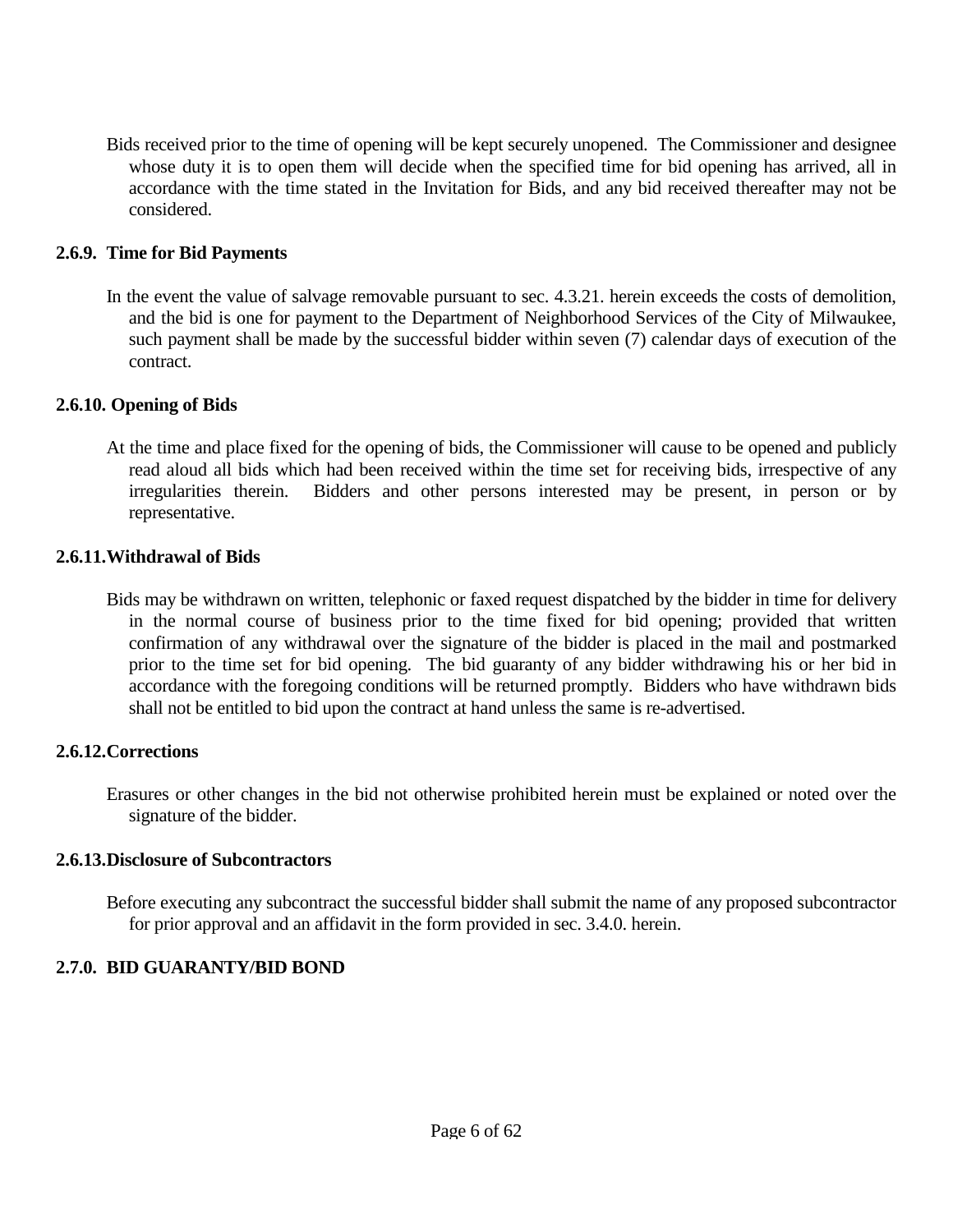#### **2.7.1. Bid Bond Form**

The bid must be accompanied by a bid guaranty which shall not be less than ten percent (10%) of the total bid. At the option of the bidder, the guaranty may be a certified check, bank draft, or a bid bond in the form found at sec. 3.6.0. herein. The bid bond shall be secured by a guaranty or surety company listed in the latest issue of U.S. Treasury Circular 570 or its successor(s). The amount of such bid bond shall be within the maximum amount specified for such company in said Circular 570. No bid will be considered unless it is accompanied by the required guaranty. Certified check or bank draft must be payable to the order of: Department of Neighborhood Services of the City of Milwaukee. Cash deposits will not be accepted. The bid guaranty shall insure the execution of the agreement and the furnishing of the surety bond or bonds by the successful bidder, all as required by the Contract Documents.

# **2.7.2. Bid Bond Forfeiture**

If the bidder to whom the contract is awarded refuses or neglects to execute the same, or refuses or neglects to furnish adequate surety bond or bonds as may be required, within fourteen (14) calendar days after notice to him of the award, the amount of his bid guaranty shall be forfeited and shall be retained by the Department of Neighborhood Services of the City of Milwaukee, in addition to any and all remedies available to the City.

# **2.7.3. Return of Bid Bonds**

Certified checks or bank drafts, or the amounts thereof, and the bid bonds of all bidders will be returned upon execution of the contract and receipt of performance bond from the successful bidder.

# **2.8.0. AWARD OF CONTRACTS**

# **2.8.1. Who Awarded To**

The contract, if awarded, will be awarded to the lowest qualified, responsive, and responsible bidder, subject to the provisions of sec. 2.8.2. If applicable, Local Business Enterprise and Socially Responsible Contractor bid incentives will be applied.

# **2.8.2. Right to Reject**

- The Commissioner reserves the right to reject any and all bids and to waive any informality in bids received whenever such rejection or waiver is in the City's interest. The bidder to whom the award is made will be promptly notified of any rejection.
- The Commissioner reserves the right to reject the bid of any bidder who has previously failed to perform properly, or to complete on time, contracts of a similar nature; who is not in a position to perform the contract; or who has habitually and without just cause neglected the payment of bills or otherwise disregarded bidder's obligations to subcontractors, material men suppliers or employees. In determining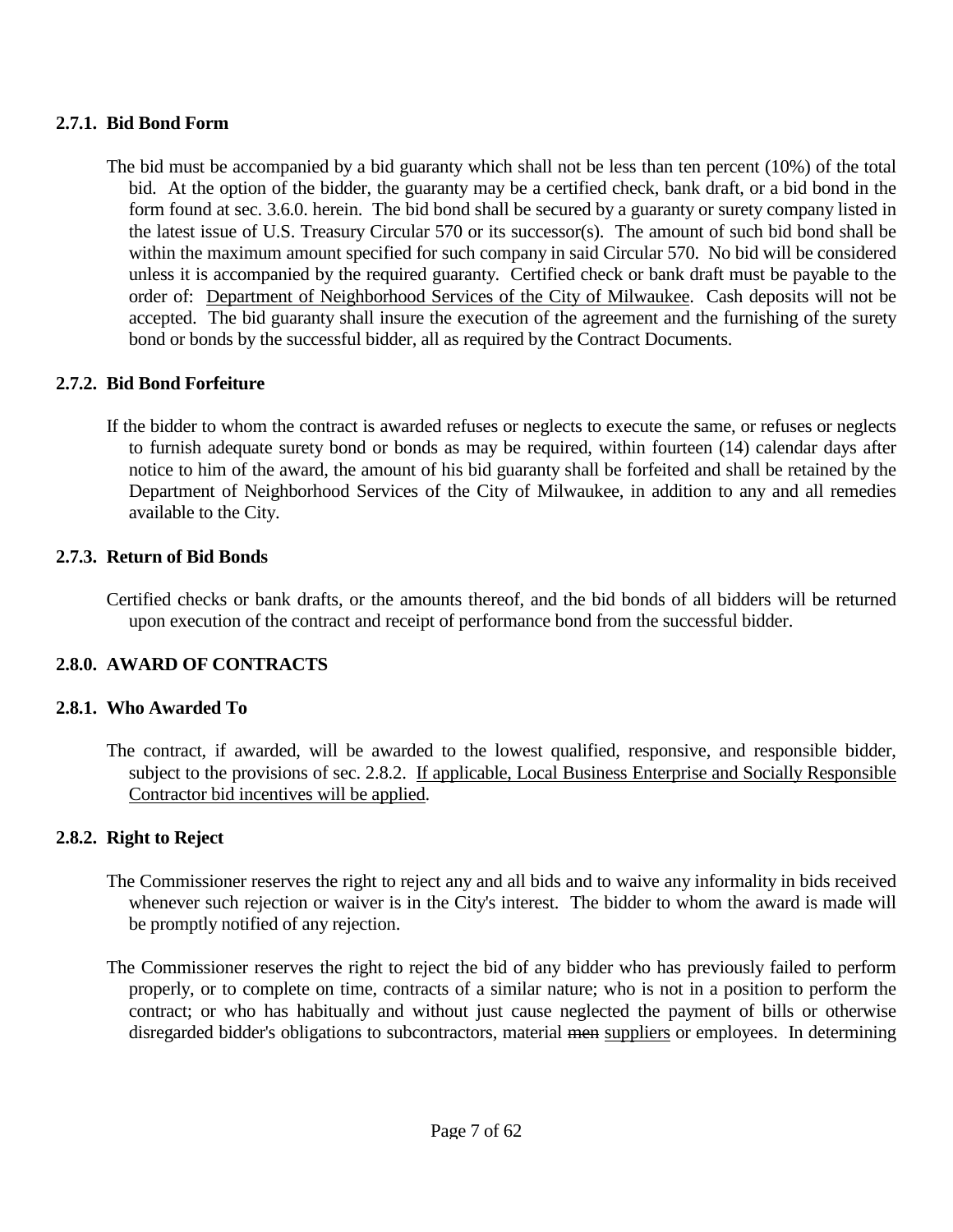the lowest qualified, responsive and responsible bidder, the following elements, in addition to price and to those above mentioned, will be considered: whether the bidder involved (1) maintains a permanent place of business; (2) has adequate equipment available to do the work properly and expeditiously; and (3) has the appropriate technical experience. All of the foregoing is in the sole judgment of the Commissioner. The Commissioner reserves the right to consider as unqualified to perform the contract work any bidder who does not habitually perform with his or her own forces the major portions of the work involved in the demolition and site clearance. The ability of any bidder to obtain a performance bond shall not be regarded as the sole test of such bidder's competency or responsibility.

The Commissioner further reserves the right to reject any bid submitted by a bidder previously found by the Commissioner to have violated any of the provisions of sec. 4.5.0., et. seq. entitled Conditions for Environmental Compliance.

# **2.9.0. EXECUTION OF CONTRACT**

#### **2.9.1. Duty to Deliver**

Subsequent to the award and within fourteen (14) calendar days after the prescribed forms are presented for signature, the successful bidder shall execute and deliver to the Department of Neighborhood Services of the City of Milwaukee a contract, in the form included in the contract documents, signed in triplicate.

#### **2.9.2. Performance and Payment Bond Required**

Having satisfied all conditions of award as set forth elsewhere in these documents, the successful bidder, shall, within the period specified in sec. 2.9.1. above, furnish a surety or performance bond in a penal sum not less than one hundred percent (100%) of the amount of the bid, including all items of overhead, as set out in the accepted proposal as security for the faithful performance of the contract, and a payment bond securing the payment of all persons, firms or corporations to whom the contractor may become legally indebted for labor, materials, tools, equipment, or services of any nature, including utility and transportation services, employed or used by the contractor in performing the work. Such bond shall be in the same form as that included in the contract documents and shall bear the same date as, or a date subsequent to, the date of the contract. The current power of attorney for the person who signs for any surety company shall be attached to such bond. This bond shall be signed by a guaranty or surety company listed in the latest issue of the U.S. Treasury Circular 570, or its successor, and the penal sum shall be within the maximum specified for such company in said Circular 570, or its successor.

#### **2.9.3. Default**

The failure of the successful bidder to execute the contract and to supply the required bond or bonds within fourteen (14) calendar days after the prescribed forms are presented for signature, or within such extended period as the Commissioner may grant, based upon reasons determined sufficient by the Commissioner, shall constitute a default, and the Commissioner may either award the contract to the next lowest qualified, responsive and responsible bidder, or re-advertise for bids, and may charge against the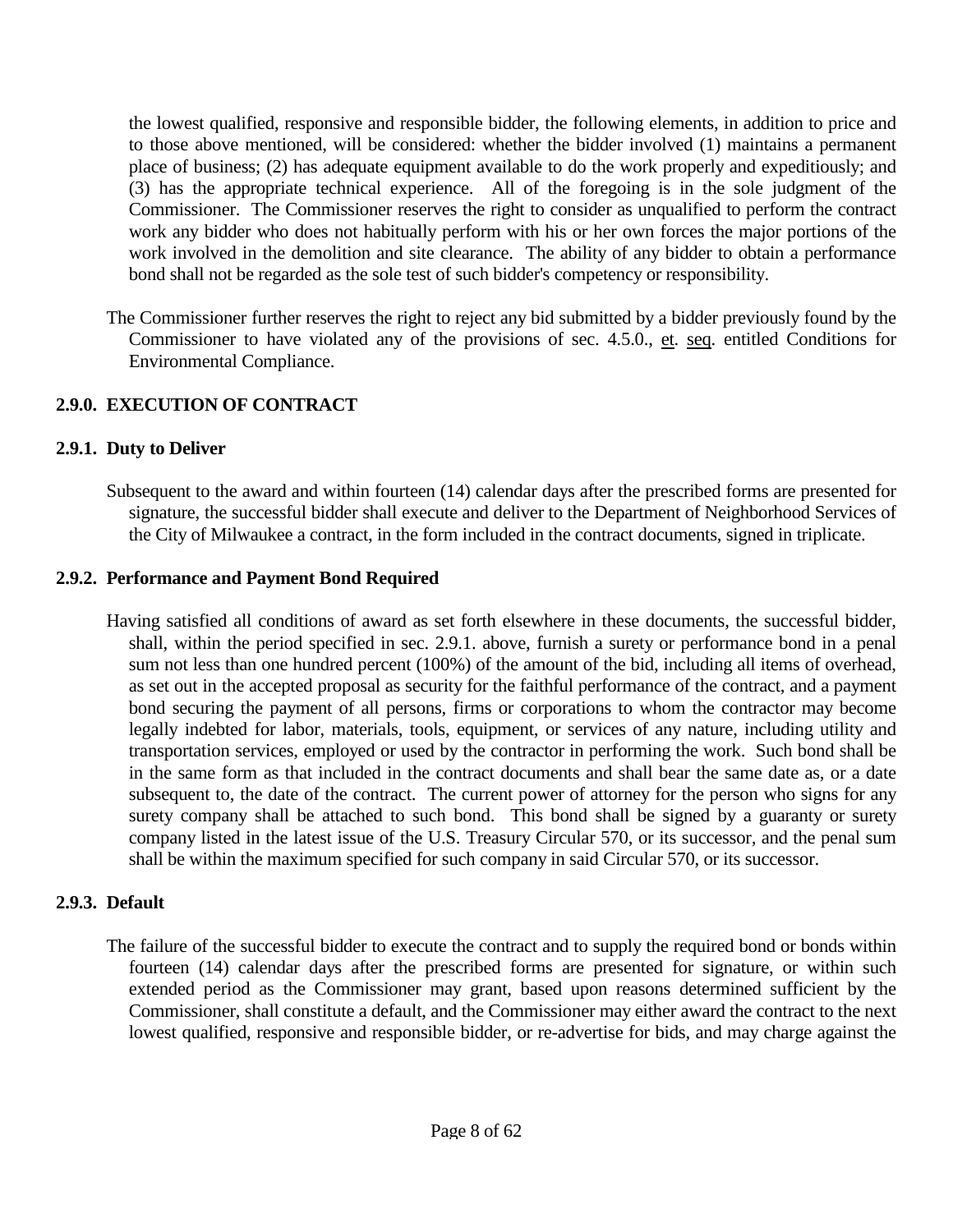bidder the difference between the amount for which a contract for the work is subsequently executed irrespective of whether the amount thus due exceeds the amount of bid bond.

#### **2.9.4. Wages and Salaries**

Attention of bidders is called to the requirements concerning the payment of not less than the living wage. It is the responsibility of bidders to inform themselves as to the local labor conditions, such as the length of work days and work week, overtime compensation, health and welfare contributions, labor supply and prospective changes or adjustments of rates. This service contract has a living wage requirement fully set forth in sec. 4.2.3. herein.

# **2.9.5. Equal Opportunity - Small Business Enterprise Provisions**

Attention of bidders is called to the requirement for ensuring that employees and applicants for employment are not discriminated against for any of the reasons listed in the Invitation for Bids Official Notice at sec. 1.0.0. All Bidders shall comply with the City of Milwaukee's requirements regarding Equal Employment Opportunities, and SBE contractor participation set forth fully in secs. 4.2.1. and 4.2.2.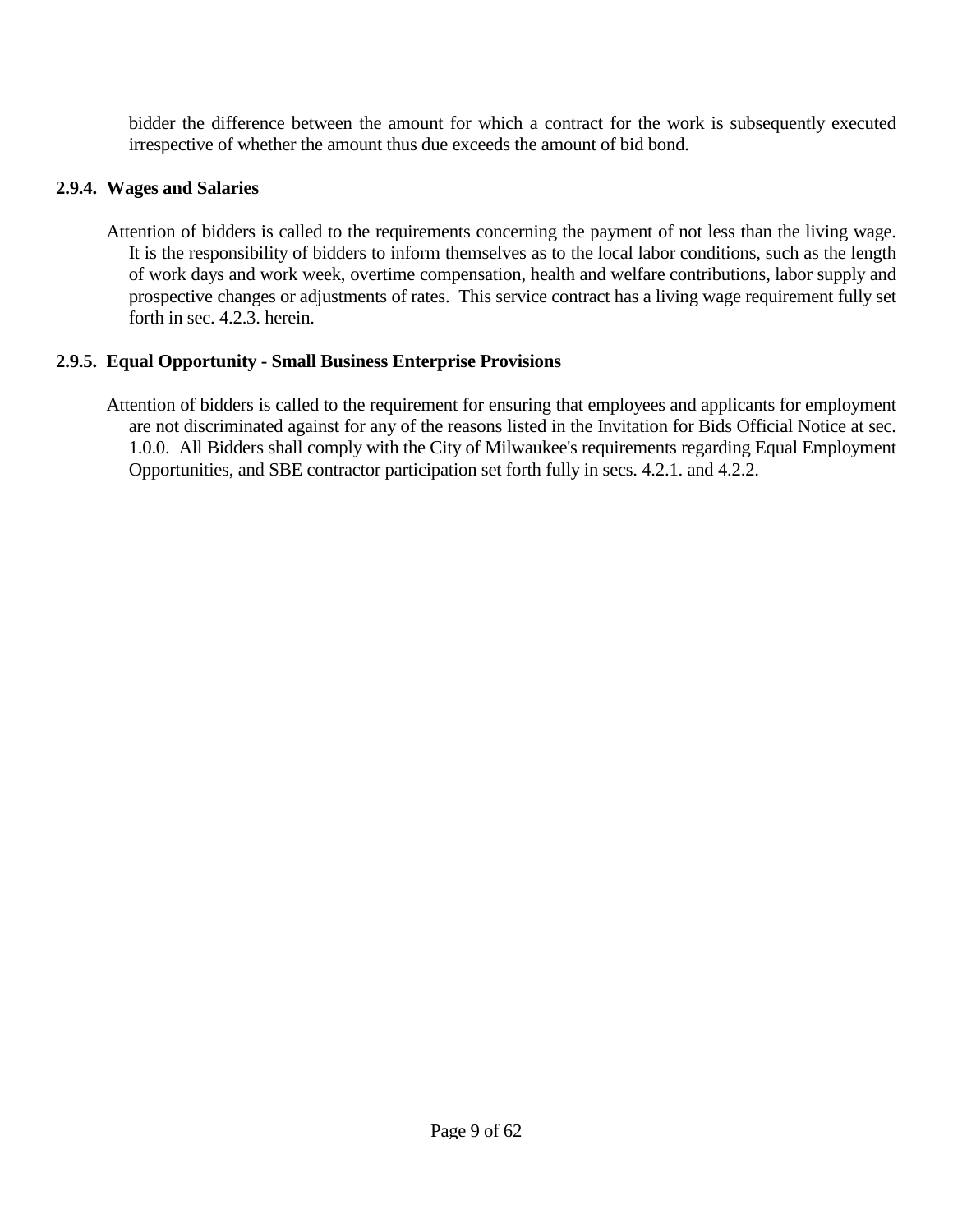# **3.0.0. SAMPLE FORMS**

- **3.1.0. BID FOR DEMOLITION**
- **3.2.0. NON-COLLUSION AFFIDAVIT OF PRIME BIDDER**
- **3.3.0. COMPLETE LIST OF SUBCONTRACTORS**
- **3.4.0. AFFIDAVIT OF SUBCONTRACTOR**
- **3.5.0. AFFIDAVIT OF COMPLIANCE - LIVING WAGE PROVISION**
- **3.6.0. BID BOND FORM**
- **3.7.0. CERTIFICATE AS TO CORPORATE PRINCIPAL**
- **3.8.0. BID BOND AFFIDAVIT**
- **3.9.0. STATEMENT OF BIDDER'S QUALIFICATIONS**
- **3.10.0.CONTRACT FOR DEMOLITION**
- **3.11.0.PERFORMANCE AND PAYMENT BOND**

**FORMS CONTAINED HEREIN ARE NOT TO BE REMOVED OR FILLED OUT**

**PROPER FORMS WILL BE PROVIDED**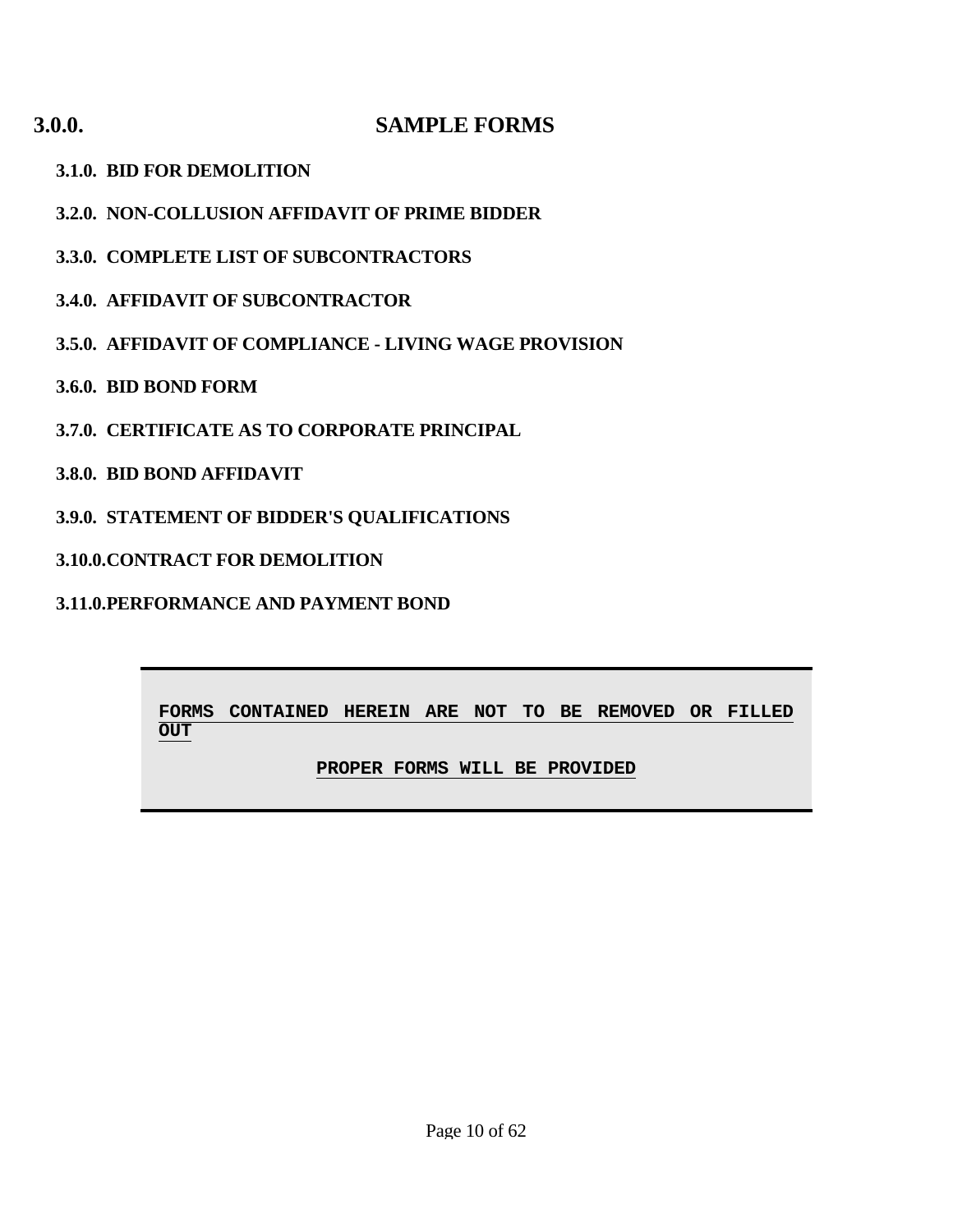# **3.1.0. BID FOR DEMOLITION**

Department of Neighborhood Services 841 North Broadway Milwaukee, Wisconsin

#### Gentlemen: TO WHOM IT MAY CONCERN

| 1. The undersigned, having familiarized                                                                              |  | with the existing |
|----------------------------------------------------------------------------------------------------------------------|--|-------------------|
| conditions on the Project Area affecting the cost of the work, and with the Contract Documents revised January,      |  |                   |
| 1998, (which includes Invitation for Bids, Instruction to Bidders, the form of Bid, the form of the Bid Bond, Form   |  |                   |
| of Contract (or agreement), form of Non-Collusion Affidavit, Addenda (if any), General Conditions, Technical         |  |                   |
| Specifications, Drawings (as listed in the schedule of drawings), and Form of Surety Bond or Bonds); hereby          |  |                   |
| proposes to furnish all supervision, technical personnel, labor, materials, machinery, tools, equipment and services |  |                   |
| including utility and transportation services and to perform and complete all work required for the demolition of    |  |                   |
|                                                                                                                      |  |                   |

| primary buildings and | secondary buildings located in the City of Milwaukee, known as Project |
|-----------------------|------------------------------------------------------------------------|
| Number DNS-           | all in accordance with the above-listed documents;                     |

|        | for<br>(a) | the | lump           | sum |
|--------|------------|-----|----------------|-----|
| of     |            |     |                |     |
|        |            |     | <b>Dollars</b> |     |
| $($ \$ |            |     |                |     |

in addition to and above the value of such salvage materials specified to become the property of the Bidder;

(b) in consideration of any salvaged materials which under the Contract Documents are to become the property of the Bidder and other benefits, will pay the Department of Neighborhood Services of the City of Milwaukee, the sum of \_\_\_\_\_\_\_\_\_\_\_\_\_\_\_\_\_\_\_\_\_\_\_\_\_\_\_\_\_\_\_\_\_\_\_\_\_\_\_\_

\_\_\_\_\_\_\_\_\_\_\_\_\_\_\_\_\_\_\_\_\_\_\_\_\_\_\_\_\_\_\_\_\_\_\_\_\_\_\_\_\_\_\_\_\_\_\_\_\_\_\_\_\_\_Dollars

(\$\_\_\_\_\_\_\_\_\_\_\_\_\_\_\_\_\_\_\_\_\_\_\_\_\_\_\_\_\_),

(Bidder will strike out the subparagraph (a) or (b) not used.)

\_\_\_\_\_\_\_\_\_\_\_\_\_\_\_\_\_\_\_\_\_\_\_\_\_\_\_\_\_\_\_\_\_\_\_\_\_\_\_\_\_\_\_\_\_\_\_\_\_\_\_\_\_\_\_\_\_\_\_\_\_\_\_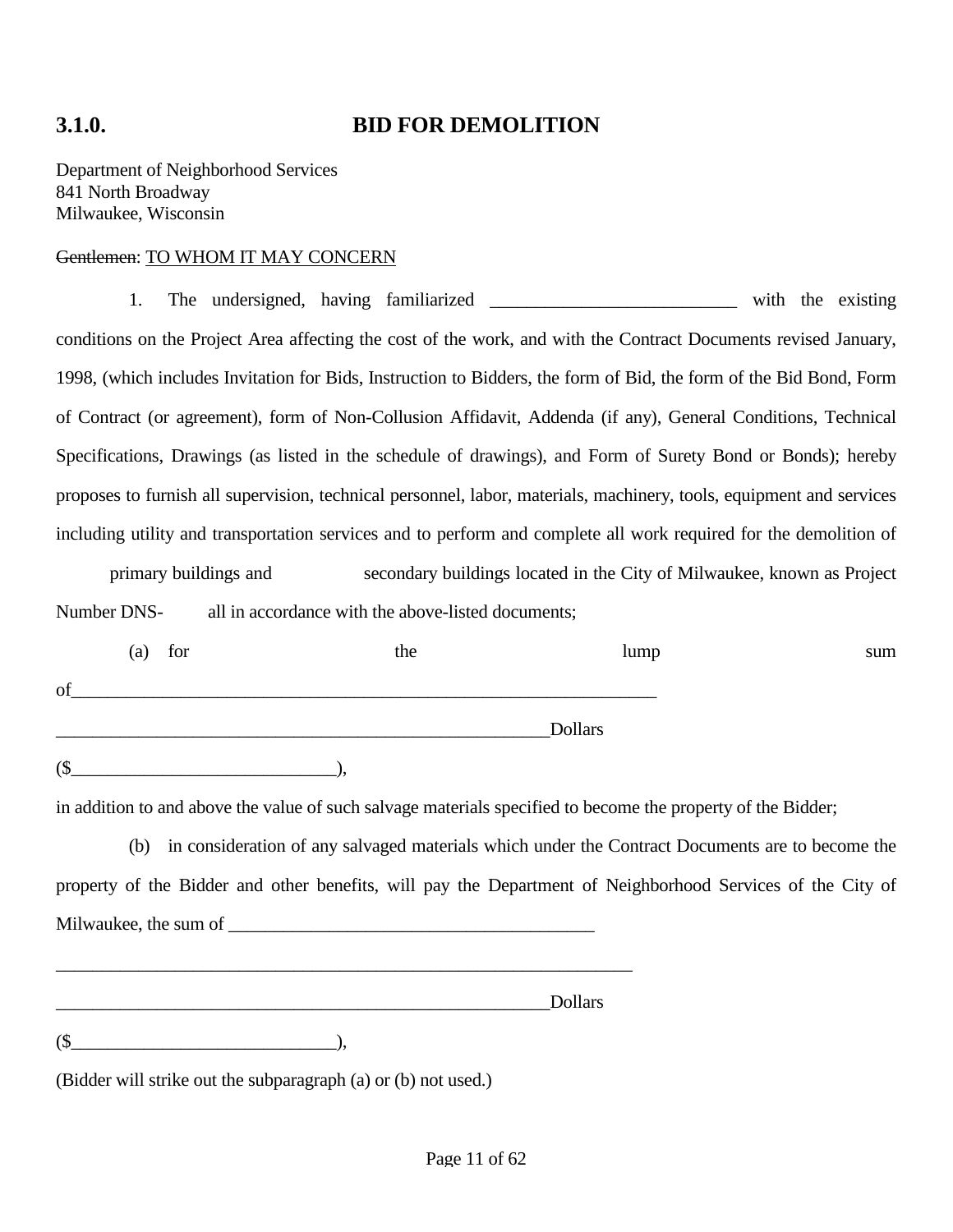2. In submitting this Bid, the Bidder understands that the right is reserved by the Commissioner of the Department of Neighborhood Services of the City of Milwaukee to reject any and all Bids as provided in sec. 2.8.2. of the Instructions To Bidders. If written notice of the acceptance of this Bid is mailed, faxed or delivered to the undersigned within sixty (60) calendar days after the opening thereof, or at any time thereafter before this Bid is withdrawn, the undersigned agrees to execute and deliver an Agreement in the prescribed form and furnish the required bond within fourteen (14) calendar days after the agreement is presented to him or her for signature.

3. A Bid Guaranty equal in amount to at least 10% of the total bid is enclosed, which certified check, bank draft or bid bond is submitted as a guaranty of the good faith of the Bidder and as a further guaranty that the Bidder will enter into the written Contract as provided, if successful in securing the award thereof. It is hereby agreed that if at any time other than as provided in the Instructions to Bidder, the Bidder should withdraw this Bid, or if this Bid is accepted and there should be a failure on the part of the Bidder to execute the Contract and furnish the required surety bond or bonds, the Department of Neighborhood Services, in either of such events, shall be entitled and is hereby given the right to retain said Bid Guaranty.

4. Attached hereto is an affidavit in proof that the undersigned has not colluded with any person in respect to this Bid or any other Bid for the Contract for which this Bid is submitted.

5. The Bidder is prepared to submit a financial and experience statement upon request.

| Date                                              | $\frac{1}{2}$ , 20 $\frac{1}{2}$ , 20 $\frac{1}{2}$ , $\frac{1}{2}$ , $\frac{1}{2}$ , $\frac{1}{2}$ , $\frac{1}{2}$ , $\frac{1}{2}$ , $\frac{1}{2}$ , $\frac{1}{2}$ , $\frac{1}{2}$ , $\frac{1}{2}$ , $\frac{1}{2}$ , $\frac{1}{2}$ , $\frac{1}{2}$ , $\frac{1}{2}$ , $\frac{1}{2}$ , $\frac{1}{2}$ , |       |  |
|---------------------------------------------------|-------------------------------------------------------------------------------------------------------------------------------------------------------------------------------------------------------------------------------------------------------------------------------------------------------|-------|--|
| <b>Official Address</b><br>$\mathbf{B}\mathbf{v}$ | <u> 1980 - Andrea Andrew Maria (h. 1980).</u>                                                                                                                                                                                                                                                         |       |  |
|                                                   |                                                                                                                                                                                                                                                                                                       |       |  |
|                                                   |                                                                                                                                                                                                                                                                                                       | Title |  |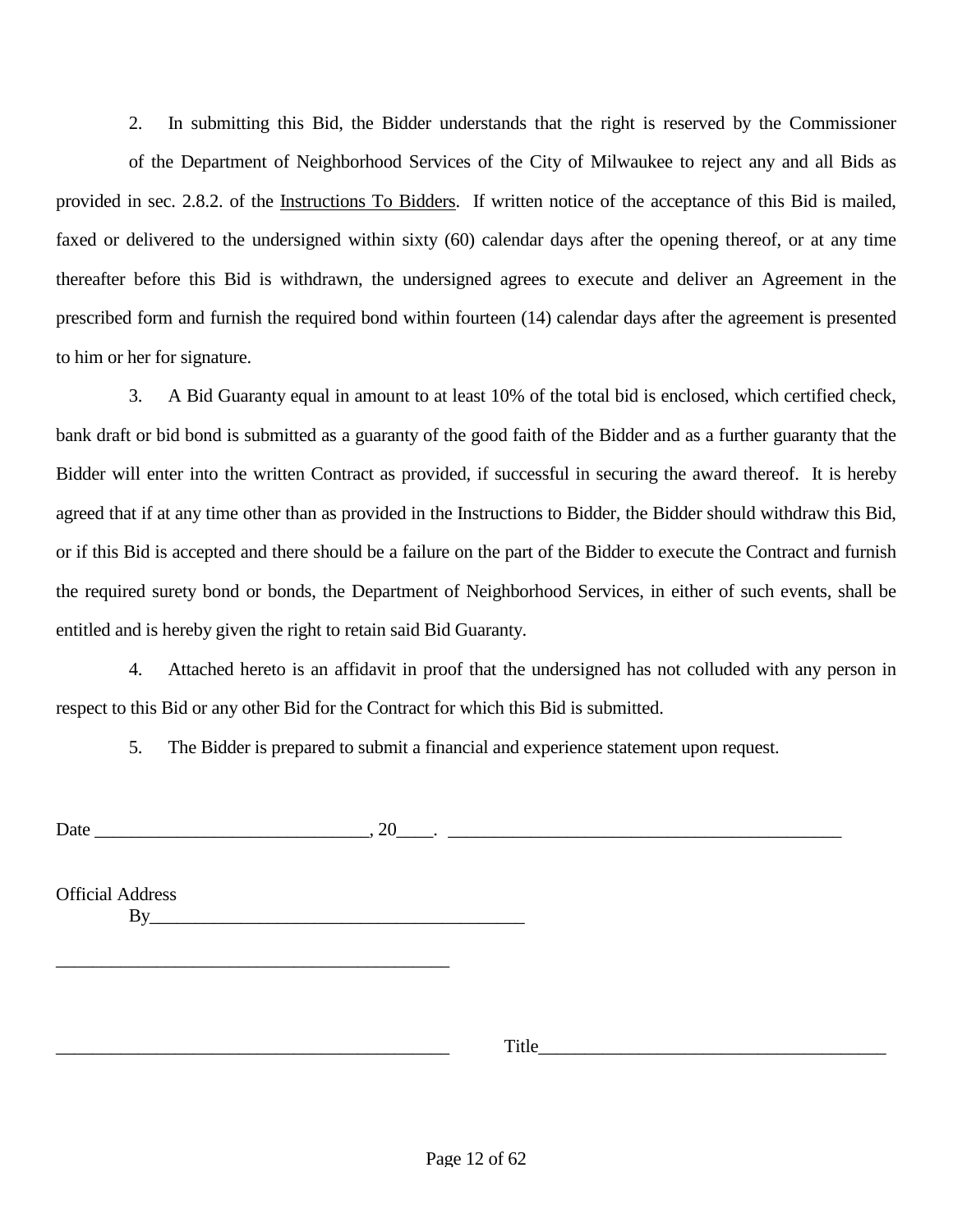Rev. 3/2020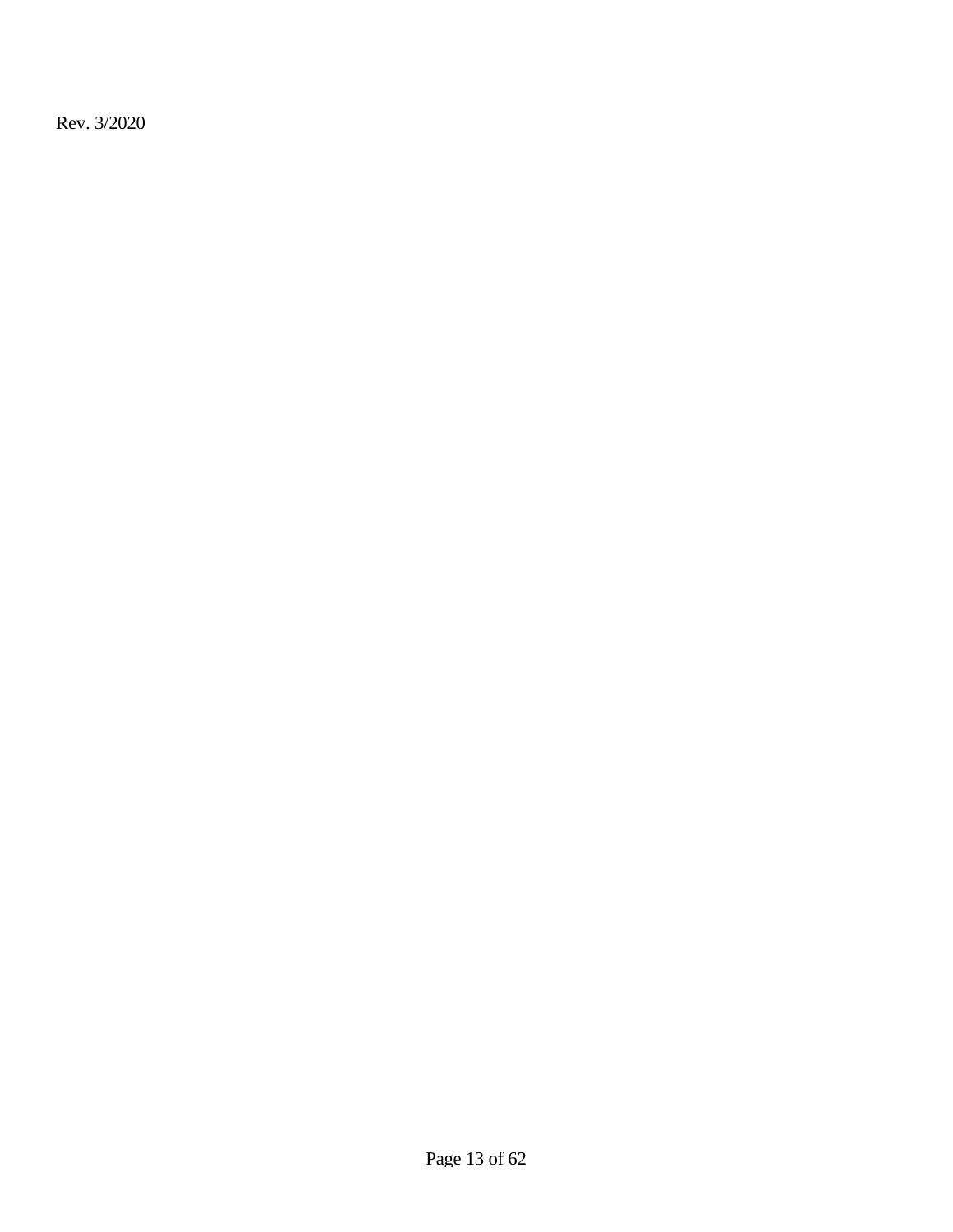# **3.2.0. NON-COLLUSION AFFIDAVIT OF PRIME BIDDER**

| <b>STATE OF</b> |  |
|-----------------|--|
|                 |  |

COUNTY OF\_\_\_\_\_\_\_\_\_\_\_\_\_\_\_\_\_\_)

, being first duly sworn, deposes and says that:

(1) S/he is

(owner, partner, officer, representative or agent)

of , the Bidder that has submitted the attached Bid.

- (2) S/he is fully informed respecting the preparation and contents of the attached Bid and of all pertinent circumstances respecting such Bid.
- (3) Such bid is genuine and is not a collusive or sham bid.
- (4) Neither the said Bidder nor any of its officers, partners, owners, agents, representatives, employees or parties in interest, including this affiant, has in any way colluded, conspired, connived or agreed, directly or indirectly, with any other Bidder, firm or person to submit a collusive or sham Bid in connection with the Contract for which the attached Bid has been submitted or to refrain from bidding in connection with such Contract, or has had or will have communication or conference with any other Bidder, firm or person to fix the price or prices in the attached Bid or of any other Bidder or to fix the overhead, profit or cost element of the bid price or the bid price of any other Bidder, or to secure through any collusion, conspiracy, connivance or unlawful agreement any advantage against the Department of Neighborhood Services of the City of Milwaukee or any person interested in the proposed Contract.
- (5) The price or prices quoted in the attached Bid are fair and proper and are not tainted by any collusion, conspiracy, connivance or unlawful agreement on the part of the Bidder or any of its agents, representatives, owners, employees, or parties in interest, including this affiant.
- (6) Attached and following this affidavit is a full and complete list of all subcontractors and the class of work to be performed by each, which the Bidder proposes to use.

|      |        | Subscribed and sworn to before me | Title |
|------|--------|-----------------------------------|-------|
| this | day of |                                   |       |

 Title My commission expires: Rev. 1/00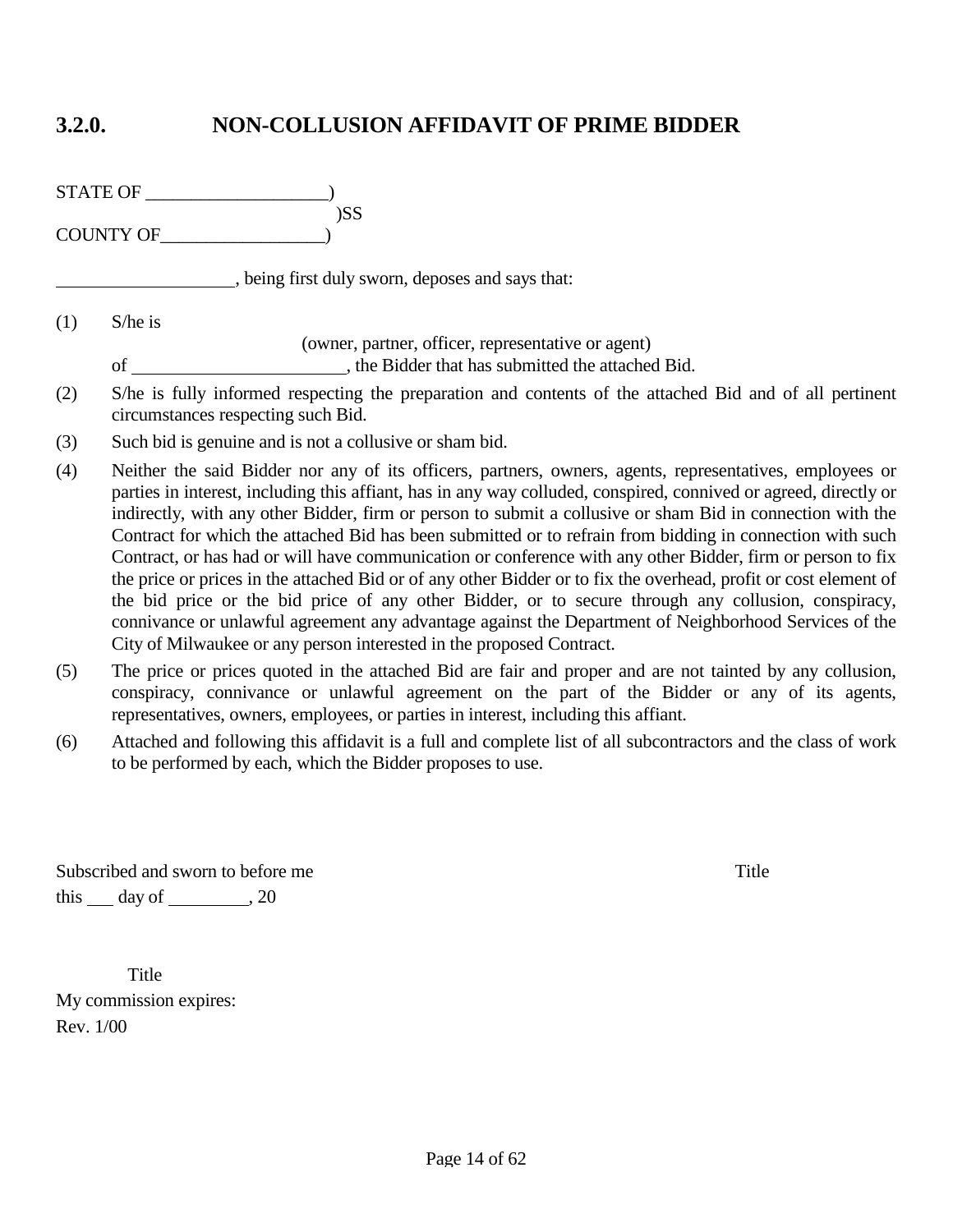#### $3.3.0.$ **COMPLETE LIST OF SUBCONTRACTORS**

(Include Plumbing Contractor)

| <u> 1980 - Jan James James Barnett, martin de la política de la propia de la propia de la propia de la propia de</u><br>Address<br><u> 1989 - Johann John Stone, markin film yn y brening yn y brening yn y brening yn y brening yn y brening yn y b</u><br>Address<br><u> 1989 - Johann Stein, Amerikaansk politiker (* 1958)</u><br>Address<br><u> 1980 - Johann John Stein, marwolaeth a bhannaich an t-Amhain an t-Amhain an t-Amhain an t-Amhain an t-Amhain</u><br>Address<br><u> 1989 - Johann Stoff, deutscher Stoffen und der Stoffen und der Stoffen und der Stoffen und der Stoffen und der</u><br>the control of the control of the control of the control of the control of the control of the<br>Address<br><u> 1989 - Johann John Stein, fransk politik (d. 1989)</u><br>Address<br><u> 1980 - Andrea Andrew Maria (h. 1980).</u><br>Address<br><u> 1989 - Johann John Stein, markin fan it ferstjer fan it ferstjer fan it ferstjer fan it ferstjer fan it fers</u><br>Address<br>Address | Name of Proposed Subcontractors | Class of Work |
|-----------------------------------------------------------------------------------------------------------------------------------------------------------------------------------------------------------------------------------------------------------------------------------------------------------------------------------------------------------------------------------------------------------------------------------------------------------------------------------------------------------------------------------------------------------------------------------------------------------------------------------------------------------------------------------------------------------------------------------------------------------------------------------------------------------------------------------------------------------------------------------------------------------------------------------------------------------------------------------------------------------|---------------------------------|---------------|
|                                                                                                                                                                                                                                                                                                                                                                                                                                                                                                                                                                                                                                                                                                                                                                                                                                                                                                                                                                                                           |                                 |               |
|                                                                                                                                                                                                                                                                                                                                                                                                                                                                                                                                                                                                                                                                                                                                                                                                                                                                                                                                                                                                           |                                 |               |
|                                                                                                                                                                                                                                                                                                                                                                                                                                                                                                                                                                                                                                                                                                                                                                                                                                                                                                                                                                                                           |                                 |               |
|                                                                                                                                                                                                                                                                                                                                                                                                                                                                                                                                                                                                                                                                                                                                                                                                                                                                                                                                                                                                           |                                 |               |
|                                                                                                                                                                                                                                                                                                                                                                                                                                                                                                                                                                                                                                                                                                                                                                                                                                                                                                                                                                                                           |                                 |               |
|                                                                                                                                                                                                                                                                                                                                                                                                                                                                                                                                                                                                                                                                                                                                                                                                                                                                                                                                                                                                           |                                 |               |
|                                                                                                                                                                                                                                                                                                                                                                                                                                                                                                                                                                                                                                                                                                                                                                                                                                                                                                                                                                                                           |                                 |               |
|                                                                                                                                                                                                                                                                                                                                                                                                                                                                                                                                                                                                                                                                                                                                                                                                                                                                                                                                                                                                           |                                 |               |
|                                                                                                                                                                                                                                                                                                                                                                                                                                                                                                                                                                                                                                                                                                                                                                                                                                                                                                                                                                                                           |                                 |               |
|                                                                                                                                                                                                                                                                                                                                                                                                                                                                                                                                                                                                                                                                                                                                                                                                                                                                                                                                                                                                           |                                 |               |
|                                                                                                                                                                                                                                                                                                                                                                                                                                                                                                                                                                                                                                                                                                                                                                                                                                                                                                                                                                                                           |                                 |               |

Address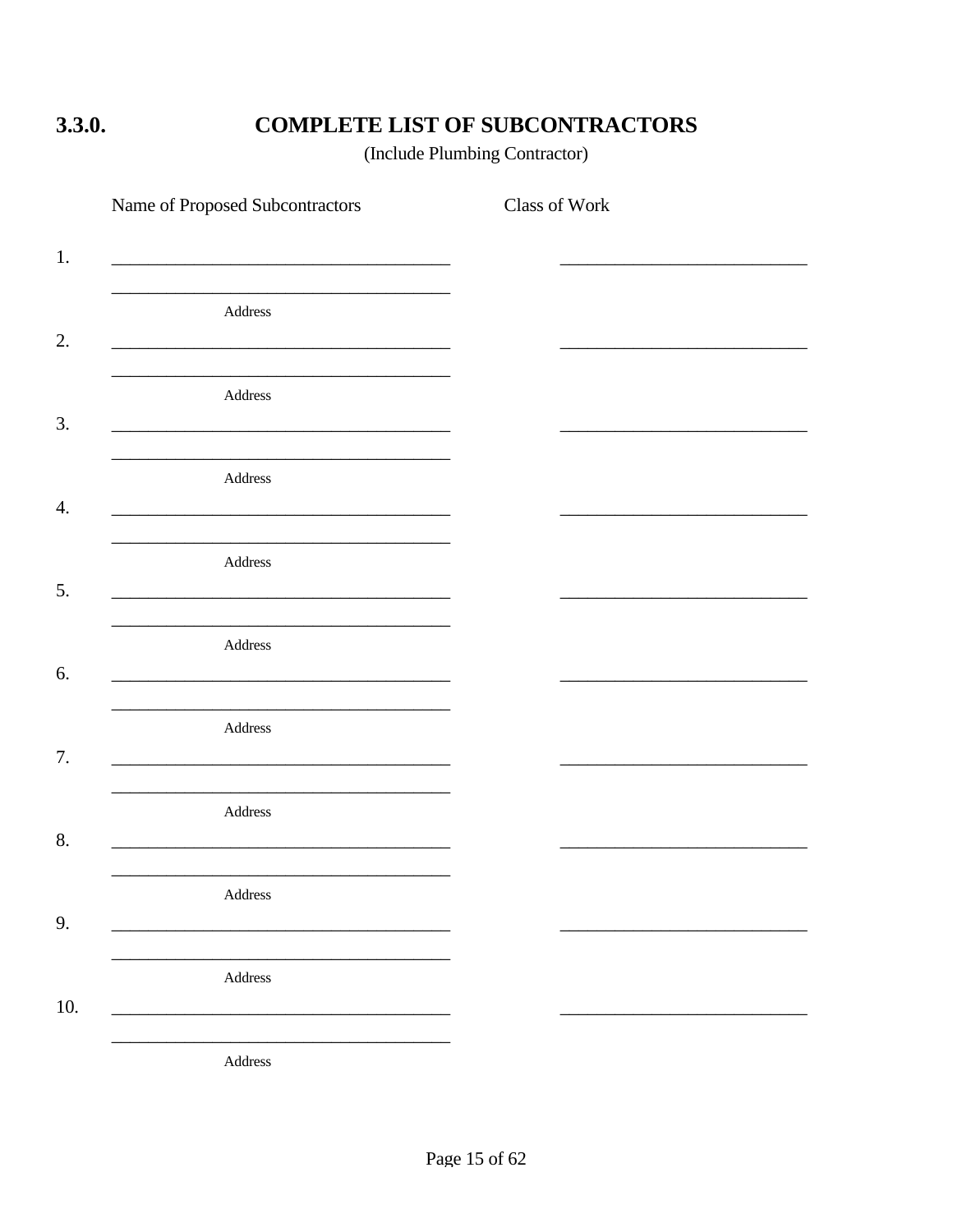# **3.4.0. AFFIDAVIT OF SUBCONTRACTOR**

says that:

(1) S/He is  $\qquad \qquad$  of

(owner, partner, officer, representative, or agent)

\_\_\_\_\_\_\_\_\_\_\_\_\_\_\_\_\_\_\_\_\_\_\_\_\_\_\_\_\_\_\_, herein referred to as the "Subcontractor";

\_\_\_\_\_\_\_\_\_\_\_\_\_\_\_\_\_\_\_\_\_\_\_\_\_\_\_\_\_\_\_\_\_\_\_\_\_\_\_\_\_\_\_\_\_\_\_\_\_\_\_\_\_\_, being first duly sworn, deposes and

(2) S/He is fully informed respecting the preparation and contents of the Subcontractor's Proposal submitted by the Subcontractor to  $\blacksquare$ certain work in connection with the Demolition Contract pertaining to Project # for the Department of Neighborhood Services of the City of Milwaukee, Wisconsin;

(3) Such Subcontractor's Proposal is genuine and is not a collusive or sham Proposal;

(4) Neither the Subcontractor nor any of its officers, partners, owners, agents, representatives, employees or parties in interest, including this affiant, has in any way colluded, conspired, connived, or agreed, directly or indirectly, with any other Bidder, firm or person to submit a collusive or sham Proposal in connection with such Contract or to refrain from submitting a Proposal in connection with such Contract, or has in any manner, directly or indirectly, sought by unlawful agreement or connivance with any other Bidder, firm, or person to fix the prices in said Subcontractor's Proposal, or to fix any overhead, profit or cost element of the price or prices in said Subcontractor's Proposal, or to secure through collusion, conspiracy, connivance or unlawful agreement any advantage against the Department of Neighborhood Services of the City of Milwaukee or any person interested in the proposed Contract; and

(5) The price or prices quoted in the Subcontractor's Proposal are fair and proper and are not tainted by any collusion, conspiracy, connivance or unlawful agreement on the part of the Bidder or any of its agents, representatives, owners, employees, or parties in interest, including this affiant.

(6) The Subcontractor agrees to pay not less than the living wage rate established by the Common Council of the City of Milwaukee, pursuant to sec. 310-13, Milw. Code. OR (6) Per changes in State Statute 66.0903, effective July 1, 2011, prevailing wage rates DO NOT apply to work advertised or performed under these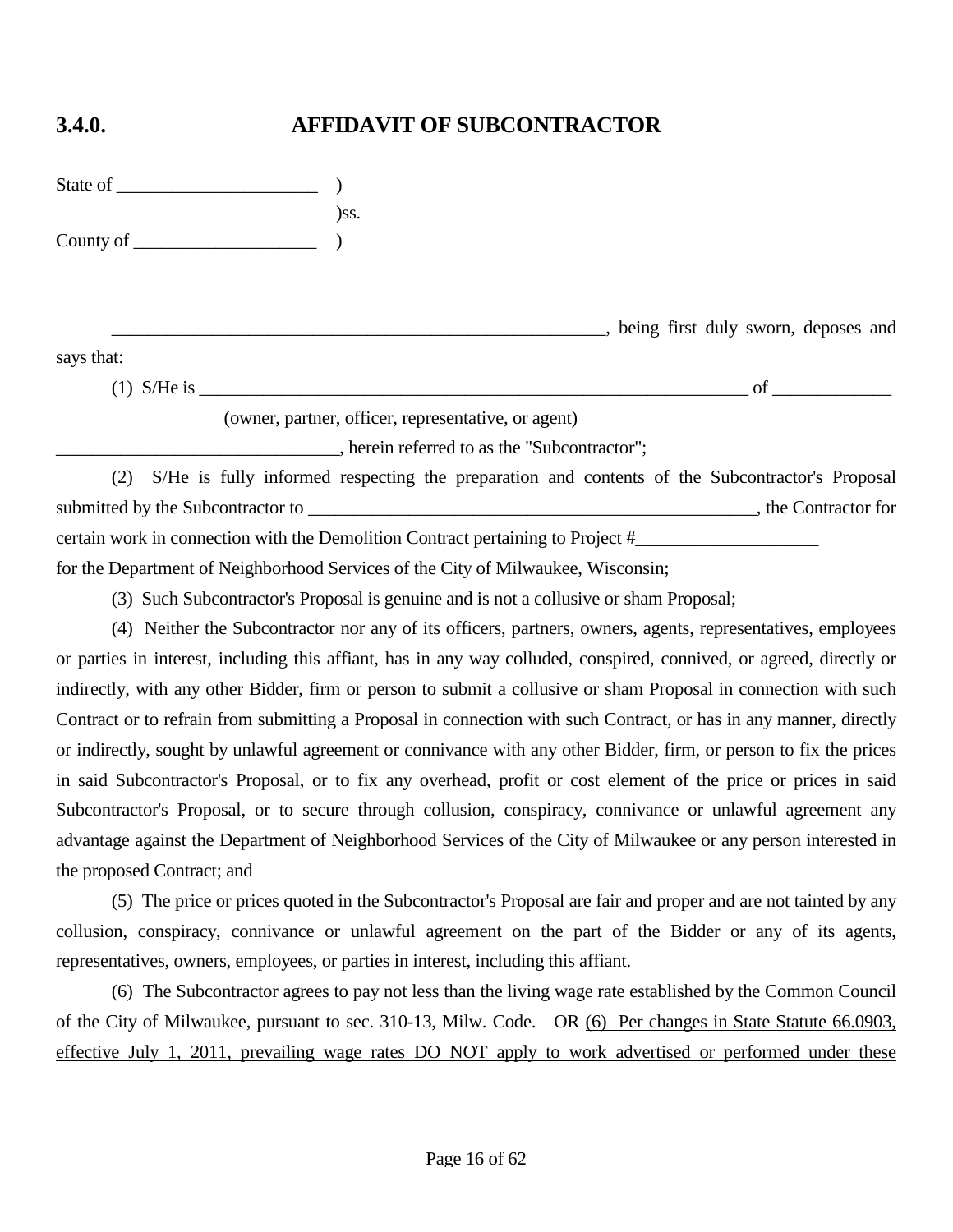bid/contract documents.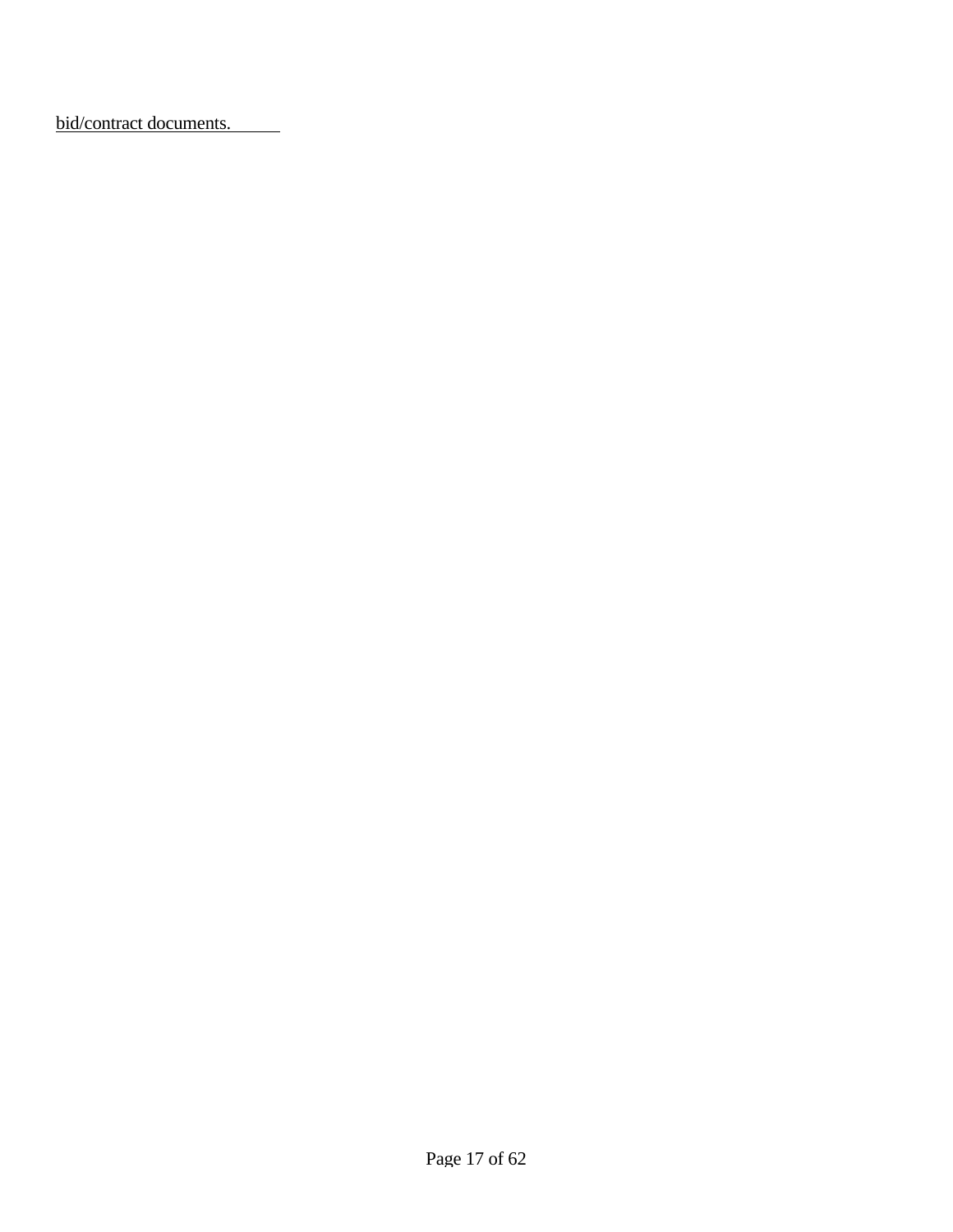(7) The Subcontractor also agrees to comply with the applicable regulations, amendments, or modifications of:

 A. Equal Employment Opportunity Clause as stated elsewhere in this contract pursuant to Section 116 of the Housing Act of 1949, as amended and Executive Order Number 11246 of September 28, 1965, and 11375 of October 13, 1967.

B. Federal Labor Standards Provisions marked HUD-3200 as amended.

 C. "So-Called Anti-Kickback Act and Regulations Promulgated Pursuant Thereto by the Secretary of Labor, United States Department of Labor."

 $(Signed)$ 

\_\_\_\_\_\_\_\_\_\_\_\_\_\_\_\_\_\_\_\_\_\_\_\_\_\_\_\_\_\_\_\_\_\_\_\_\_\_\_\_\_\_ Title

Subscribed and sworn to before me

this  $\_\_\_\_\$  day of  $\_\_\_\_\_\_\$ , 20 $\_\_\_\.\$ 

\_\_\_\_\_\_\_\_\_\_\_\_\_\_\_\_\_\_\_\_\_\_\_\_\_\_\_\_\_\_\_\_\_\_\_\_\_\_\_\_\_\_ \_\_\_\_\_\_\_\_\_\_\_\_\_\_\_\_\_\_\_\_\_\_\_\_\_\_\_\_\_\_\_\_\_\_\_\_\_\_\_\_\_\_

Title

My commission expires: \_\_\_\_\_\_\_\_\_\_\_\_\_\_\_\_\_\_\_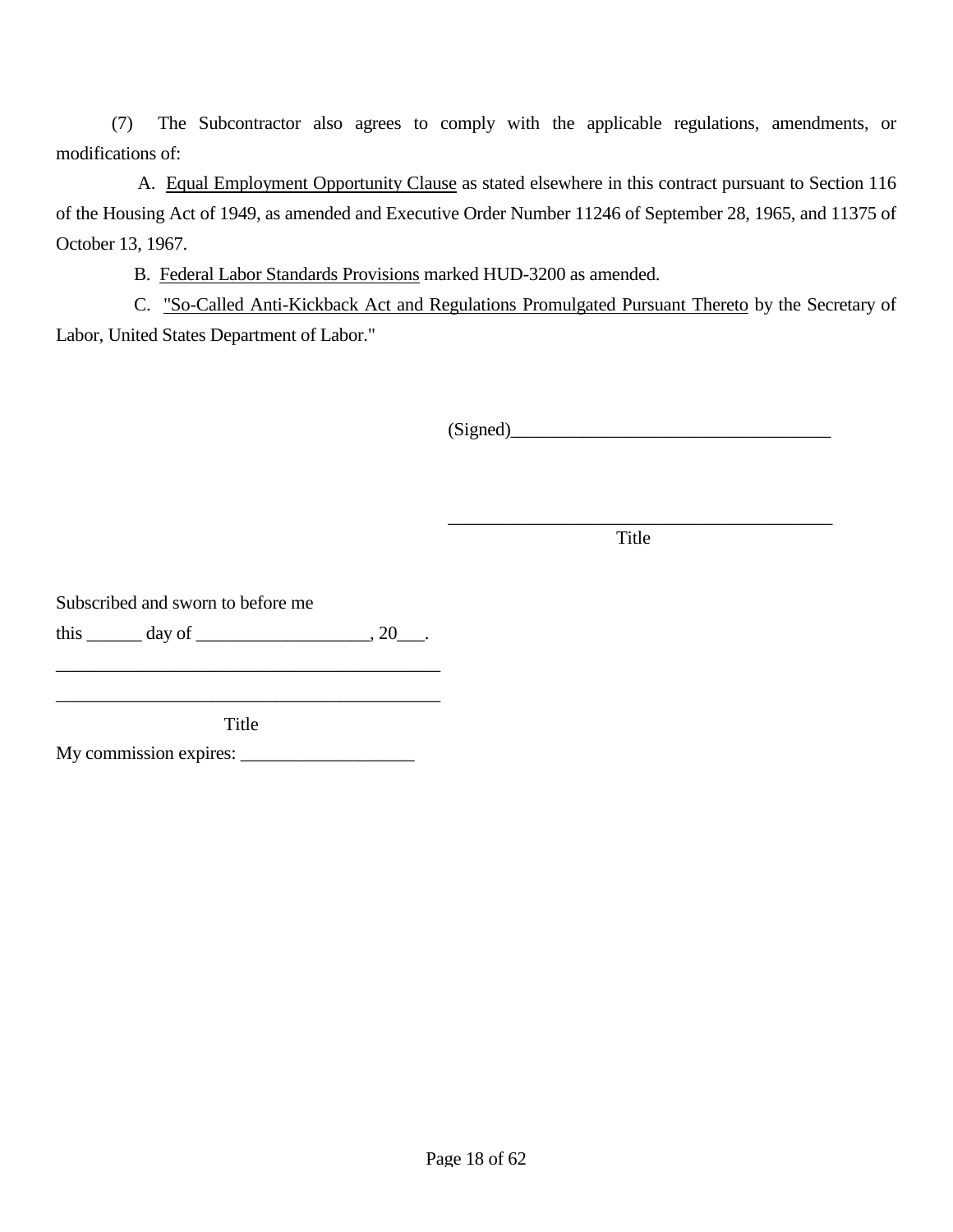#### **CITY OF MILWAUKEE - DEPARTMENT OF ADMINISTRATION**

#### **PURCHASING DIVISION**

# **3.5.0. AFFIDAVIT OF COMPLIANCE - LIVING WAGE PROVISION**

#### **CONTRACT/RFP NUMBER: \_\_\_\_\_\_\_\_\_\_\_\_\_\_\_\_\_\_\_\_\_ DATE: \_\_\_\_/\_\_\_\_/\_\_\_\_**

The undersigned hereby agrees to pay all workers employed by the Contractor in the performance of this contract, whether on a full-time or part-time basis, a base wage of not less than \$6.80 per hour. The undersigned agrees to make a sworn report within 10 days following the completion of the contract, or every 3 months, whichever occurs first, and to procure and submit a like sworn report from every subcontractor employed by the Contractor, to the Department of Administration Purchasing Division. Such report shall include, but not be limited to, for the specified time period, the person's name, address, type of work performed, total hours worked on the service contract, hourly wage rate, gross earnings and employer's contribution to vacation, welfare and trust funds. Such reports or affidavits shall be accompanied by a statement that each and every employee has been paid in full the amount of not less than \$6.80 per hour, and that there has not been, nor is to be, any rebate or refund of any part of said wages by the employee to the employer.

ALL OF OUR EMPLOYEES RECEIVE AN HOURLY WAGE THAT IS GREATER THAN \$6.67/HR.

I/We hereby state that we will comply with Section 310-13 of the City of Milwaukee Code of Ordinances as stated above.

| <b>AUTHORIZED SIGNATURE:</b>                                                                                                                                   |                                                                                           |
|----------------------------------------------------------------------------------------------------------------------------------------------------------------|-------------------------------------------------------------------------------------------|
| PRINTED NAME:                                                                                                                                                  |                                                                                           |
| <b>COMPANY NAME:</b>                                                                                                                                           |                                                                                           |
|                                                                                                                                                                | Personally came before me on this _________ day of _____________________________,<br>20 . |
| foregoing document for the purposes therein contained for and on behalf of said company. IN<br>WITNESS WHEREOF, I have hereunto set my hand and official seal. | who acknowledged that he/she executed the                                                 |

NOTARY PUBLIC SIGNATURE

 $\overline{\phantom{a}}$  , where the contract of the contract of the contract of the contract of the contract of the contract of the contract of the contract of the contract of the contract of the contract of the contract of the contr

 $(SEAL)$ 

PRINTED NAME

My commission expires:  $\frac{\sqrt{2}}{2}$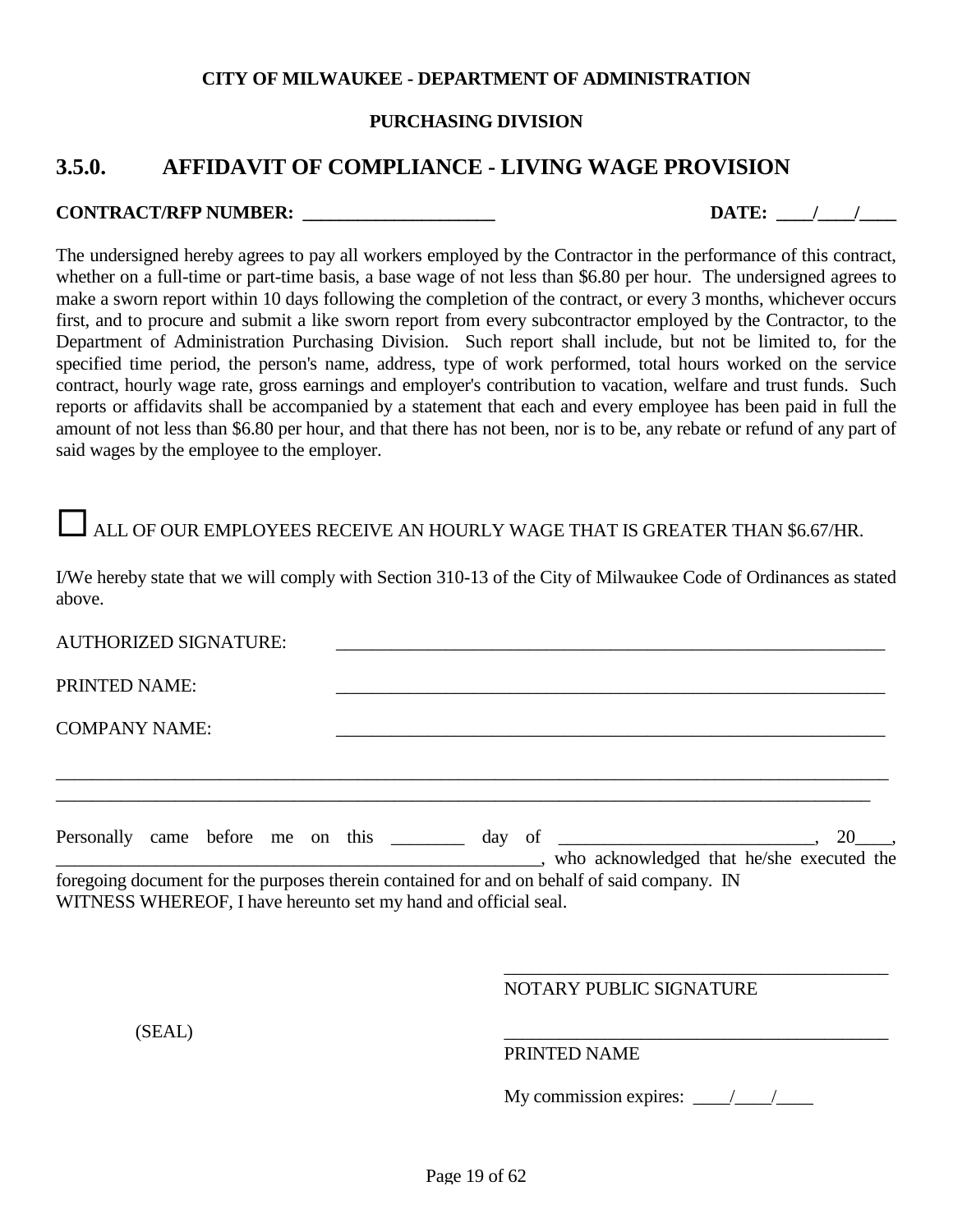# **3.6.0. BID BOND FORM**

KNOW ALL MEN BY THESE PRESENTS, That we the undersigned,

| (name of Principal)                                                                                                 |                               |  |
|---------------------------------------------------------------------------------------------------------------------|-------------------------------|--|
| as PRINCIPAL, and                                                                                                   |                               |  |
|                                                                                                                     | as SURETY are held and firmly |  |
| bound unto the Department of Neighborhood Services of the City of Milwaukee, hereinafter called the "Building"      |                               |  |
|                                                                                                                     |                               |  |
| of the United States, in addition to and above the value of such salvage materials specified to become the property |                               |  |
| of the Bidder, for the payment of which sum well and truly to be made, we bind ourselves, our heirs, executors,     |                               |  |
| administrators, successors and assigns, jointly and severally, firmly by these presents.                            |                               |  |
| THE CONDITION OF THIS OBLIGATION IS SUCH, that whereas the Principal has submitted the<br>accompanying Bid,         |                               |  |

dated  $\Box$ , 19 $\Box$ , for

NOW THEREFORE, if the Principal shall be awarded the contract and if his Bid shall not have been previously withdrawn in accordance with the provisions of the instructions to Bidders, and if the Principal shall enter into a formal contract with the Building Inspector in accordance with the accepted Bid, said Bid shall be accompanied by good and sufficient surety or sureties for the faithful performance of the work, then this obligation is void and of no effect.

\_\_\_\_\_\_\_\_\_\_\_\_\_\_\_\_\_\_\_\_\_\_\_\_\_\_\_\_\_\_\_\_\_\_\_\_\_\_\_\_\_\_\_\_\_\_\_\_\_\_\_\_\_\_\_\_\_\_\_\_\_\_\_\_\_\_\_\_\_\_\_\_\_\_\_\_\_\_\_\_\_\_\_\_\_\_\_\_\_\_

However, in the event that the Principal shall be awarded the contract, his Bid not being previously withdrawn in accordance with the instructions to Bidders, and if the Principal shall neglect or fail to execute such contract or to give sufficient surety or sureties within the time specified, or if no time be specified, within 14 calendar days, then the Principal and/or surety shall forfeit to the Building Inspector as liquidated damages the amount of this bond.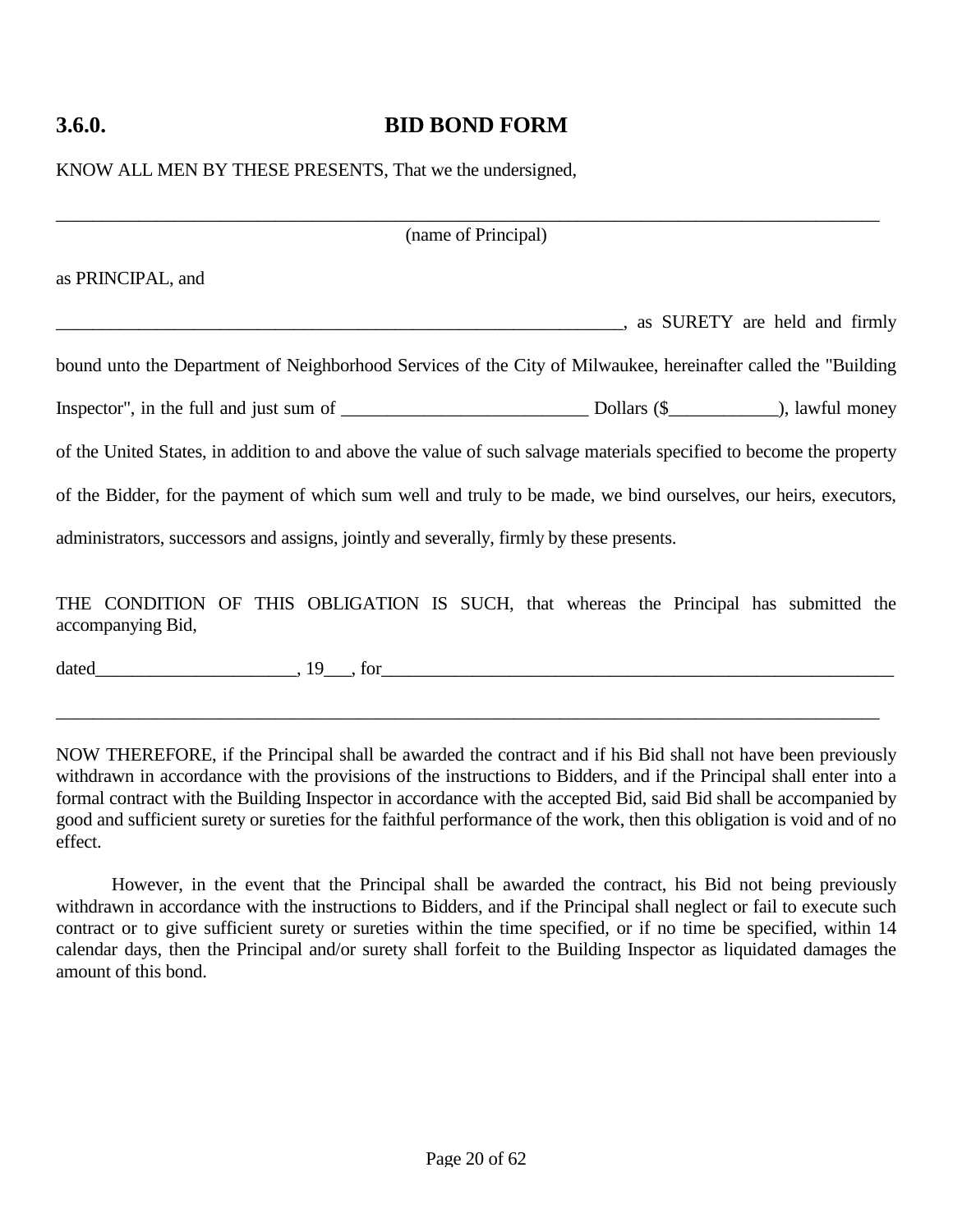IN WITNESS WHEREOF, the above-bounded parties have executed this instrument under their several seals this  $\alpha$  day of \_\_\_\_\_\_\_\_\_\_\_\_, 20\_\_\_, the names and corporate party being hereto affixed and these presents duly signed by its undersigned representative, pursuant to authority of its governing body.

In presence of:

|                                                                                                                                  |                                                                          | (SEAL)             |
|----------------------------------------------------------------------------------------------------------------------------------|--------------------------------------------------------------------------|--------------------|
|                                                                                                                                  | (Individual Principal)                                                   |                    |
|                                                                                                                                  | (Business Address)                                                       |                    |
|                                                                                                                                  |                                                                          | (SEAL)             |
|                                                                                                                                  | (Individual Principal)                                                   |                    |
|                                                                                                                                  | (Business Address)                                                       |                    |
| Attest:                                                                                                                          |                                                                          | (SEAL)             |
|                                                                                                                                  | (Corporate Principal)                                                    |                    |
|                                                                                                                                  | (Business Address)                                                       |                    |
|                                                                                                                                  |                                                                          | Affix              |
|                                                                                                                                  |                                                                          | seal               |
| <u> 1989 - Johann Harry Harry Harry Harry Harry Harry Harry Harry Harry Harry Harry Harry Harry Harry Harry Harry</u><br>Attest: | <u> 1989 - Johann John Stein, mars an deus Amerikaansk kommunister (</u> |                    |
|                                                                                                                                  |                                                                          |                    |
| Attest:                                                                                                                          |                                                                          |                    |
|                                                                                                                                  | (Corporate Surety)                                                       |                    |
| Countersigned                                                                                                                    |                                                                          |                    |
| by                                                                                                                               | By                                                                       | Affix<br>corporate |
| Attorney-in-Fact,                                                                                                                |                                                                          | seal               |
|                                                                                                                                  |                                                                          |                    |

(Power of attorney for person signing for surety company must be attached to bond)

\_\_\_\_\_\_\_\_\_\_\_\_\_\_\_\_\_\_\_\_\_\_\_\_\_\_\_\_\_\_\_\_\_\_\_\_\_\_\_\_\_\_\_\_\_\_\_\_\_\_\_\_\_\_\_\_\_\_\_\_\_\_\_\_\_\_\_\_\_\_\_\_\_\_\_\_\_\_\_\_\_\_\_\_\_\_\_\_\_\_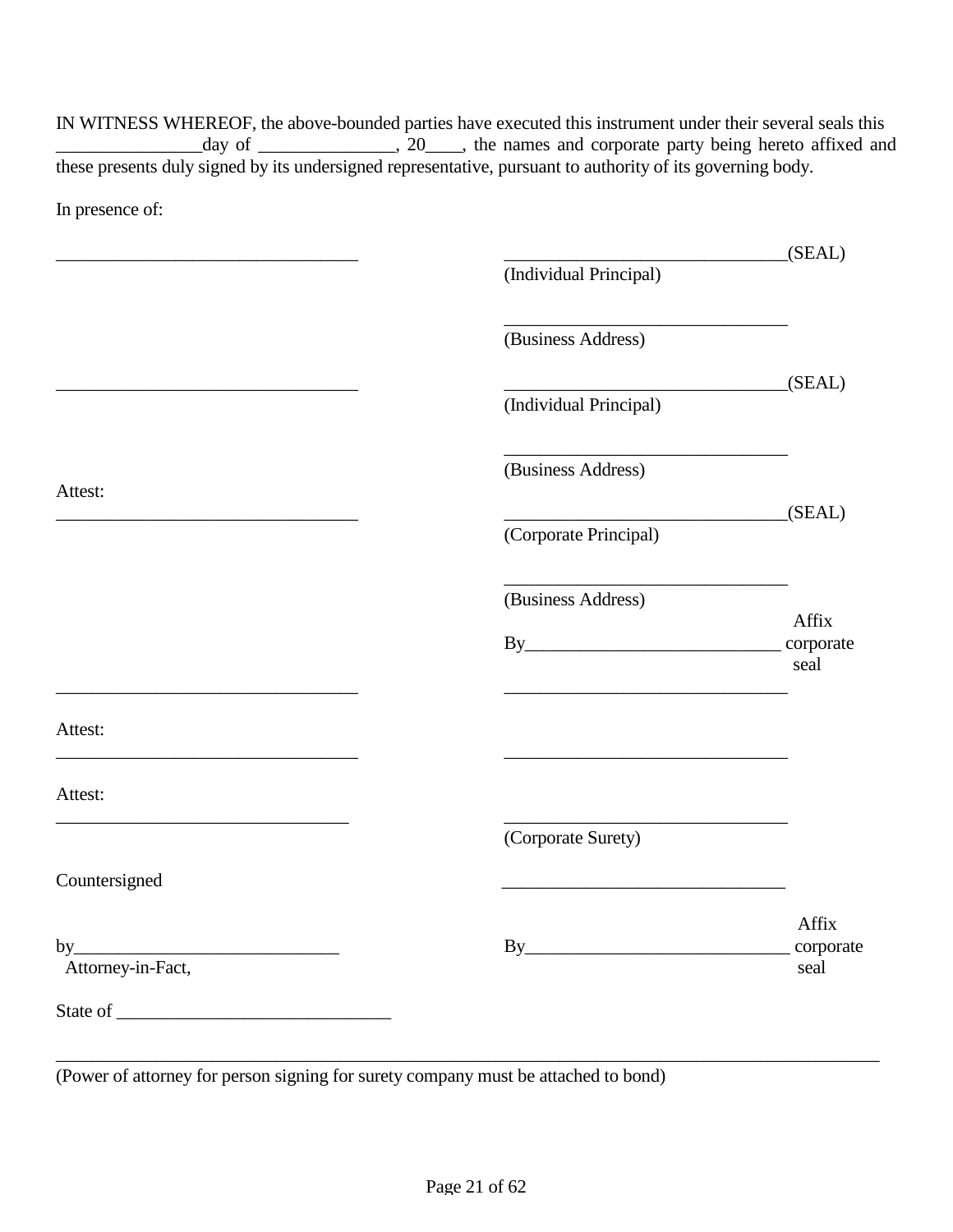# **3.7.0. CERTIFICATE AS TO CORPORATE PRINCIPAL**

|                                                                                                                                                                                                                                | certify                                         | that I | am | the |
|--------------------------------------------------------------------------------------------------------------------------------------------------------------------------------------------------------------------------------|-------------------------------------------------|--------|----|-----|
|                                                                                                                                                                                                                                | Secretary of the corporation named as Principal |        |    |     |
|                                                                                                                                                                                                                                |                                                 |        |    |     |
| bond on behalf of the Principal was then server and the server of the server of the server of the server of the server of the server of the server of the server of the server of the server of the server of the server of th |                                                 |        |    |     |
| of said corporation; that I know his signature, and his signature thereto is genuine, and that said bond was duly                                                                                                              |                                                 |        |    |     |
| signed, sealed, and attested to for and in behalf of said corporation by authority of its governing body.                                                                                                                      |                                                 |        |    |     |

\_\_\_\_\_\_\_\_\_\_\_\_\_\_\_\_\_\_\_\_\_\_\_\_\_\_\_\_\_\_\_\_\_\_\_(Corporate)

Title \_\_\_\_\_\_\_\_\_\_\_\_\_\_\_\_\_\_\_\_\_\_\_\_\_\_\_\_\_\_\_\_\_\_\_(Seal)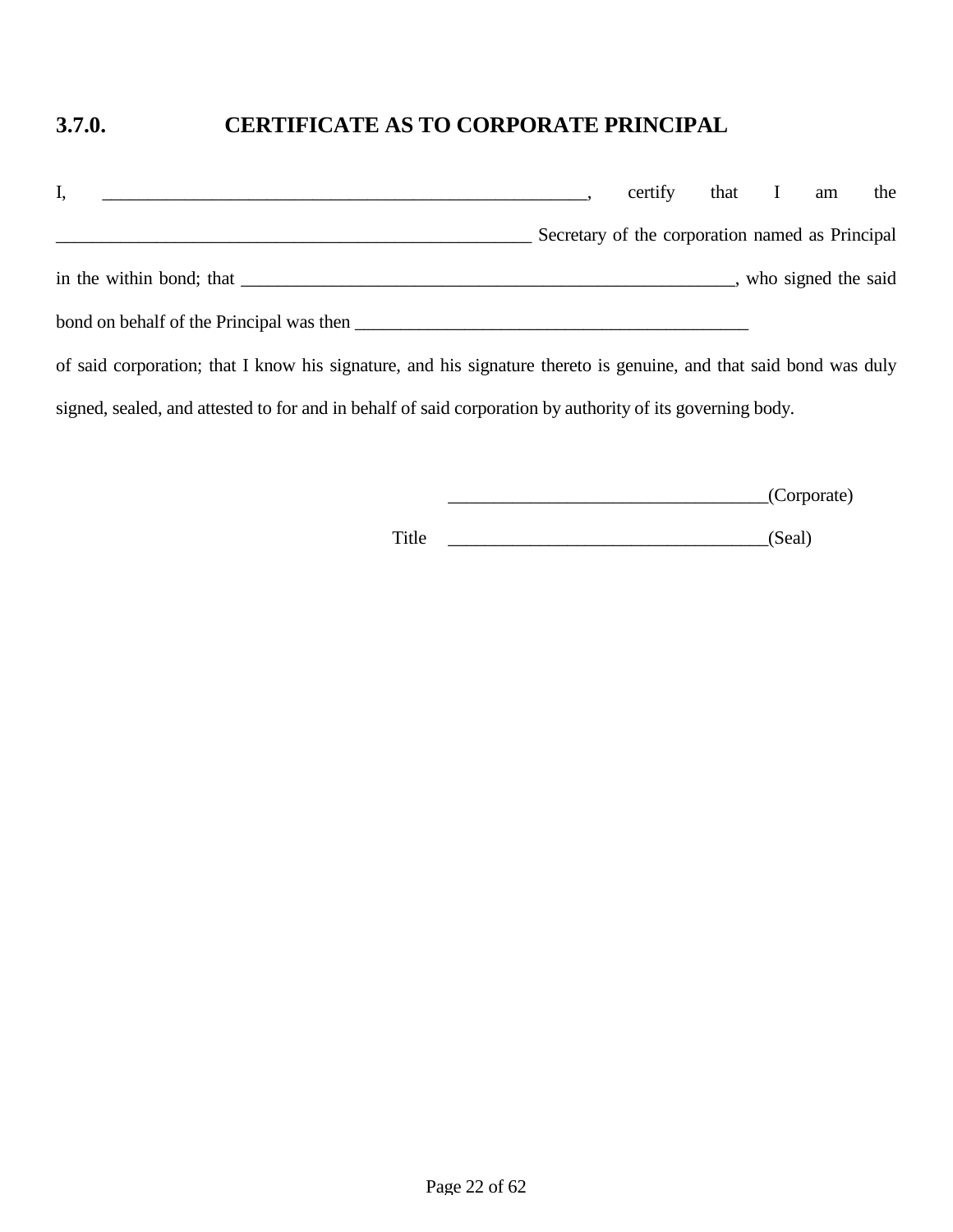# **3.8.0. BID BOND AFFIDAVIT**

### STATE OF WISCONSIN)SS MILWAUKEE COUNTY )

being first duly sworn, on oath deposes and says that s/he is

, where the contract of the contract of the contract of the contract of the contract of the contract of the contract of the contract of the contract of the contract of the contract of the contract of the contract of the c

(Attorney-in-fact or agent)

of (Surety)

surety on the within bond executed by

Affiant further deposes and says that no Commissioner or employee of the Department of Neighborhood Services of the City of Milwaukee, and no City official or employee of the City of Milwaukee has any interest, directly or indirectly in, or is receiving any premium, commission, fee or other thing of value on account of the sale or furnishing of said bid bond.

Subscribed and sworn to before me this

 $day of \_$ , 20

Notary Public, Milwaukee County, Wisconsin

My commission expires Rev. 1/2020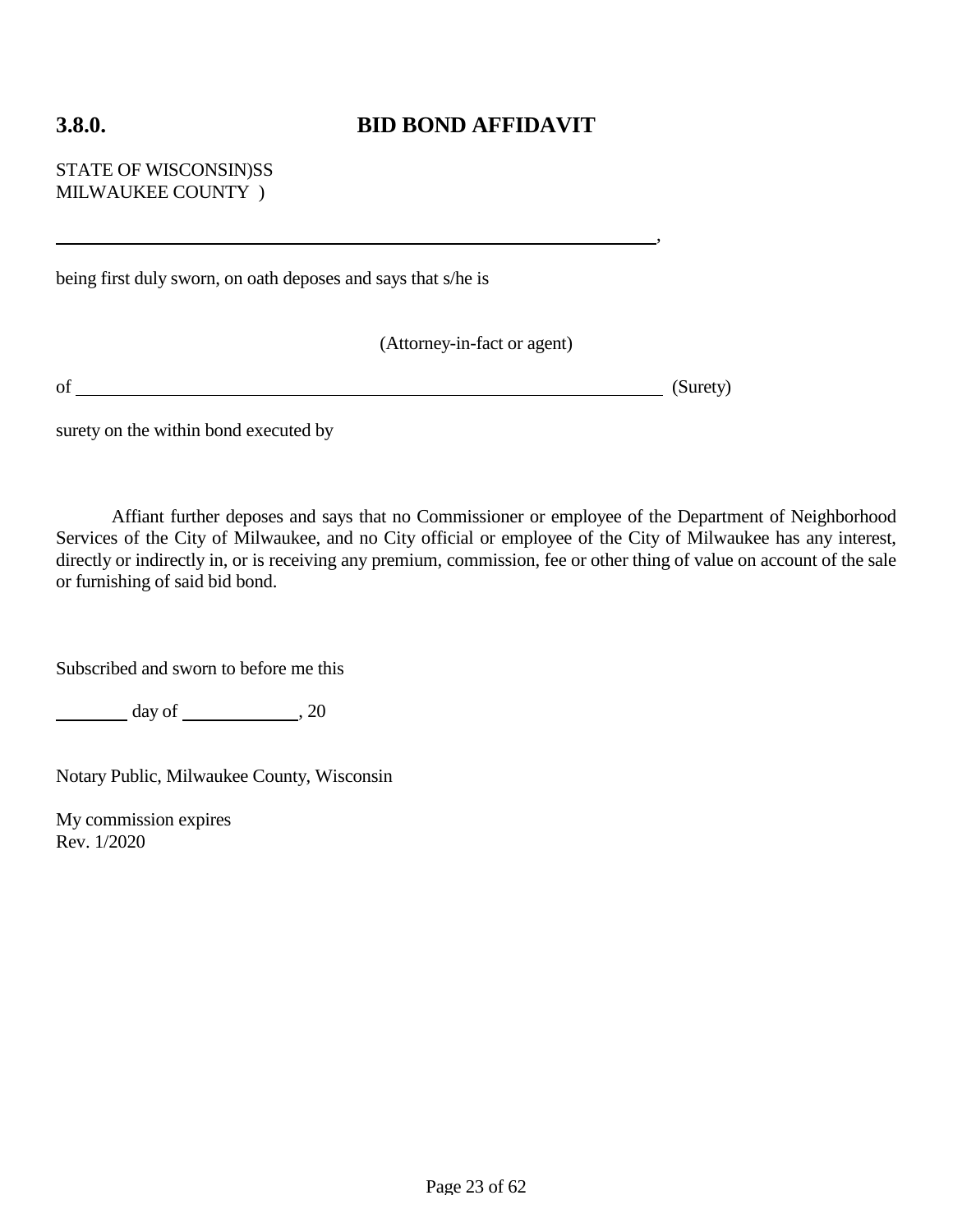# **3.9.0. STATEMENT OF BIDDER'S QUALIFICATIONS**

(Demolition Contractor)

(To be submitted by the Bidder only upon the specific request of the Building Inspector.)

All questions must be answered and the data given must be clear and comprehensive. This statement must be notarized. If necessary, questions may be answered on separate attached sheets. The Bidder may submit any additional information he desires.

- 1. Name of Bidder.
- 2. Permanent main office address.
- 3. When organized.
- 4. If a corporation, where and when incorporated.
- 5. How many years have you been engaged in demolition under your present firm or trade name?
- 6. Contracts in progress: (Schedule these, showing gross amount of each contract and the appropriate anticipated dates of completion.)
- 7. General character of work performed by you.
- 8. Have you ever failed to complete any work awarded to you? If so, where and why?
- 9. Have you ever defaulted on any contract? If so, where and why?
- 10. Have you been sued in the previous five (5) years? If so, please list all lawsuits by court and case number, and give a brief summary of the amounts involved and issues presented.
- 11. List the more important contracts completed by you during the previous five (5) years, stating approximate gross cost for each, and the month and year completed.
- 12. List your major equipment available for this contract.
- 13. Experience in Demolition work similar in importance to this project.
- 14. Background and experience of the principal members of your organization including the officer.
- 15. Bank reference(s).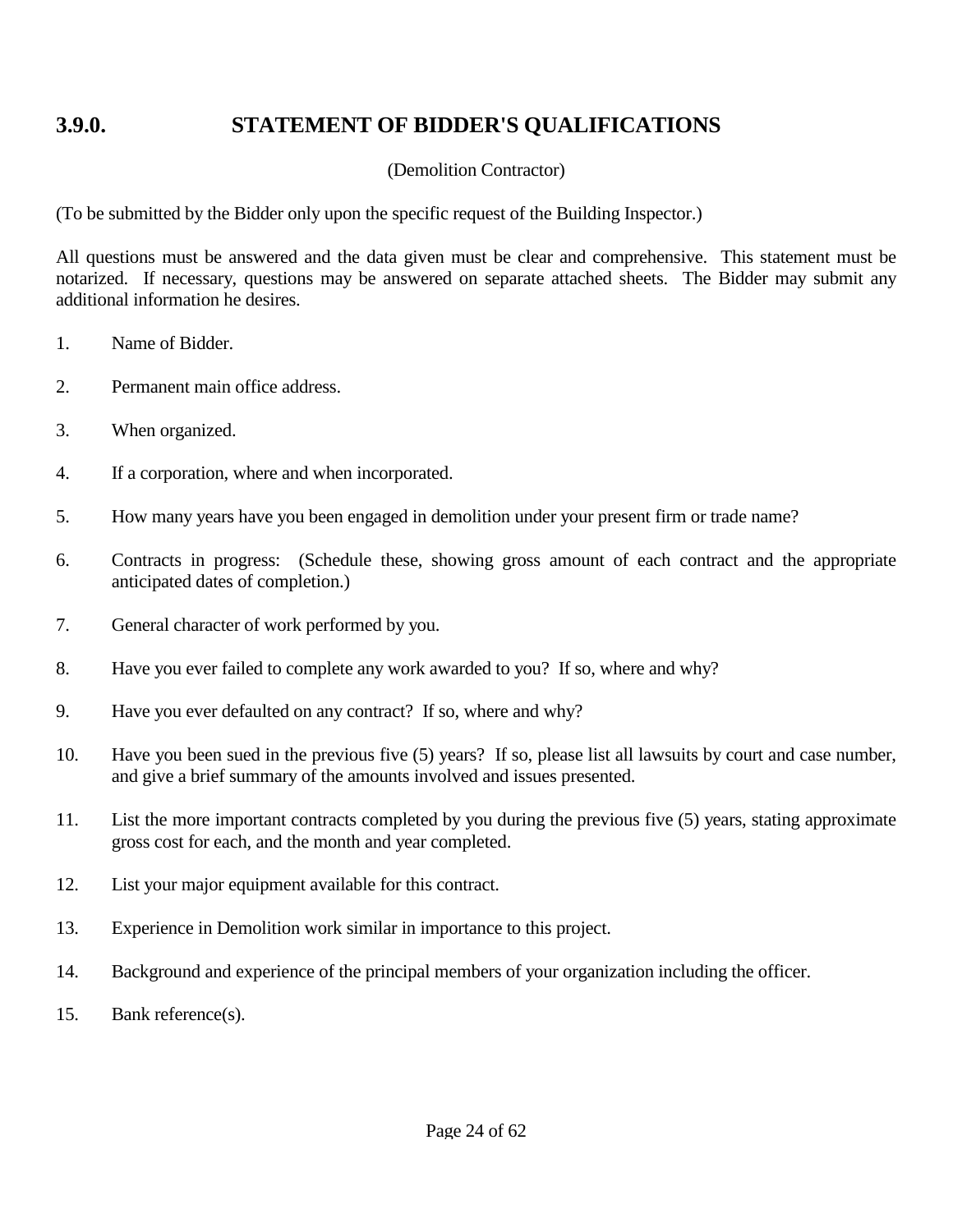- 16. Will you, upon request, fill out a detailed financial statement and furnish any other information that may be required by the Department of Neighborhood Services of the City of Milwaukee?
- 17. The undersigned hereby authorizes and requests any person, firm, or corporation to furnish any information requested by the Department of Neighborhood Services of the City of Milwaukee in verification of the recitals comprising this Statement of Bidder's Qualifications.

| Dated at $\qquad \qquad \text{thus} \qquad \qquad \text{day of} \qquad \qquad \text{to} \qquad \qquad \text{,} \qquad \qquad \text{,} \qquad \qquad \text{,} \qquad \text{,} \qquad \text{,} \qquad \text{,} \qquad \text{,} \qquad \text{,} \qquad \text{,} \qquad \text{,} \qquad \text{,} \qquad \text{,} \qquad \text{,} \qquad \text{,} \qquad \text{,} \qquad \text{,} \qquad \text{,} \qquad \text{,} \qquad \text{,} \qquad \text{,} \qquad \text{,}$ |      |                        |                                              |
|---------------------------------------------------------------------------------------------------------------------------------------------------------------------------------------------------------------------------------------------------------------------------------------------------------------------------------------------------------------------------------------------------------------------------------------------------------------|------|------------------------|----------------------------------------------|
|                                                                                                                                                                                                                                                                                                                                                                                                                                                               |      |                        |                                              |
|                                                                                                                                                                                                                                                                                                                                                                                                                                                               |      | (Name of Bidder)       |                                              |
|                                                                                                                                                                                                                                                                                                                                                                                                                                                               |      |                        | By                                           |
|                                                                                                                                                                                                                                                                                                                                                                                                                                                               |      |                        |                                              |
|                                                                                                                                                                                                                                                                                                                                                                                                                                                               | )ss. |                        |                                              |
| <u> 1989 - Johann Barbara, marka a shekara tsa 1989 - An tsa 1989 - An tsa 1989 - An tsa 1989 - An tsa 1989 - An</u>                                                                                                                                                                                                                                                                                                                                          |      |                        | being duly sworn, deposes and says that s/he |
| $is$ of $\qquad$                                                                                                                                                                                                                                                                                                                                                                                                                                              |      |                        |                                              |
| (Title)                                                                                                                                                                                                                                                                                                                                                                                                                                                       |      | (Name of Organization) |                                              |
| and that the answers to the foregoing questions and all statements therein contained are true and correct.                                                                                                                                                                                                                                                                                                                                                    |      |                        |                                              |
|                                                                                                                                                                                                                                                                                                                                                                                                                                                               |      |                        |                                              |

 $\_$ Notary Public

 $\overline{\phantom{a}}$  ,  $\overline{\phantom{a}}$  ,  $\overline{\phantom{a}}$  ,  $\overline{\phantom{a}}$  ,  $\overline{\phantom{a}}$  ,  $\overline{\phantom{a}}$  ,  $\overline{\phantom{a}}$  ,  $\overline{\phantom{a}}$  ,  $\overline{\phantom{a}}$  ,  $\overline{\phantom{a}}$  ,  $\overline{\phantom{a}}$  ,  $\overline{\phantom{a}}$  ,  $\overline{\phantom{a}}$  ,  $\overline{\phantom{a}}$  ,  $\overline{\phantom{a}}$  ,  $\overline{\phantom{a}}$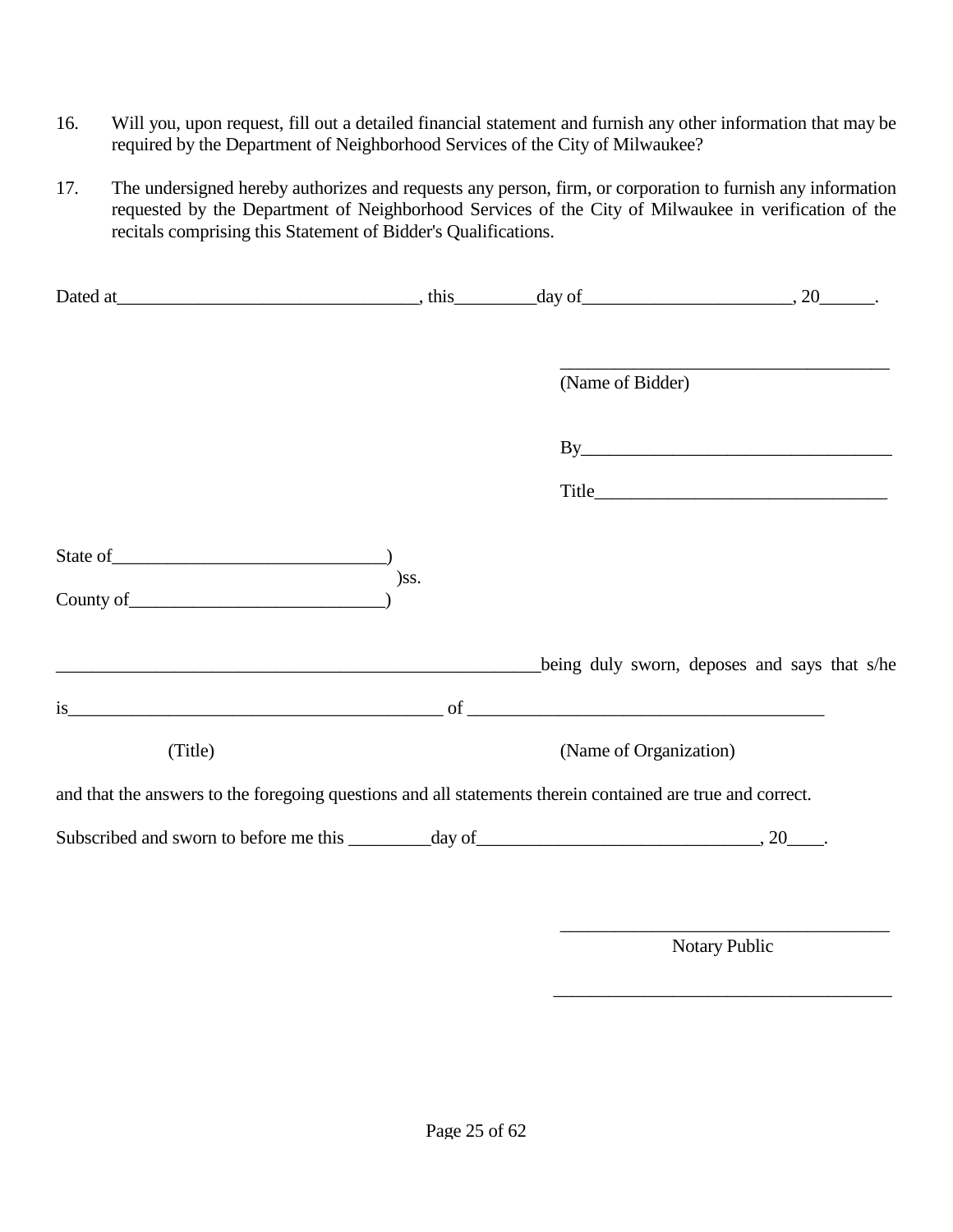# **3.10.0. CONTRACT FOR DEMOLITION**

| Milwaukee, acting through the Commissioner of the Department of Neighborhood Services, hereinafter called the                                                                                                                  |                                                                                                                                                                                                                                      |
|--------------------------------------------------------------------------------------------------------------------------------------------------------------------------------------------------------------------------------|--------------------------------------------------------------------------------------------------------------------------------------------------------------------------------------------------------------------------------------|
| "Commissioner".                                                                                                                                                                                                                |                                                                                                                                                                                                                                      |
| WITNESSETH, that the Contractor and the Commissioner for the considerations stated herein mutually agree as                                                                                                                    |                                                                                                                                                                                                                                      |
| follows:                                                                                                                                                                                                                       |                                                                                                                                                                                                                                      |
| <u>ARTICLE 1</u> .                                                                                                                                                                                                             | Statement of Work. The Contractor shall furnish all supervision, technical personnel, labor,                                                                                                                                         |
| materials, machinery, tools, equipment and services, including utility and transportation services, and perform and                                                                                                            |                                                                                                                                                                                                                                      |
| complete all work required for the Demolition in an efficient and workmanlike manner, as                                                                                                                                       |                                                                                                                                                                                                                                      |
| follows: the contract of the contract of the contract of the contract of the contract of the contract of the contract of the contract of the contract of the contract of the contract of the contract of the contract of the c |                                                                                                                                                                                                                                      |
| (description of work and project identification)                                                                                                                                                                               |                                                                                                                                                                                                                                      |
|                                                                                                                                                                                                                                | <u>and the contract of the contract of the contract of the contract of the contract of the contract of the contract of the contract of the contract of the contract of the contract of the contract of the contract of the contr</u> |
| 1 in strict accordance with the Contract Documents for Demolition, including all Addenda thereto                                                                                                                               |                                                                                                                                                                                                                                      |
|                                                                                                                                                                                                                                | and                                                                                                                                                                                                                                  |
| all as prepared by the Department of Neighborhood Services of the City of Milwaukee.                                                                                                                                           |                                                                                                                                                                                                                                      |
| ARTICLE 2. The Contract Price. The Commissioner will pay the Contractor for performance of the Contract, in                                                                                                                    |                                                                                                                                                                                                                                      |
| current funds, subject to additions and deductions as provided in the Section CHANGES IN THE WORK under                                                                                                                        |                                                                                                                                                                                                                                      |
| 4.3.8.,<br>CONDITIONS,<br><b>GENERAL</b><br>the<br>sec.                                                                                                                                                                        | <b>Dollars</b><br>sum                                                                                                                                                                                                                |
| $$^{3.5}$                                                                                                                                                                                                                      | ), in addition to and above the value of such salvaged materials specified to become the                                                                                                                                             |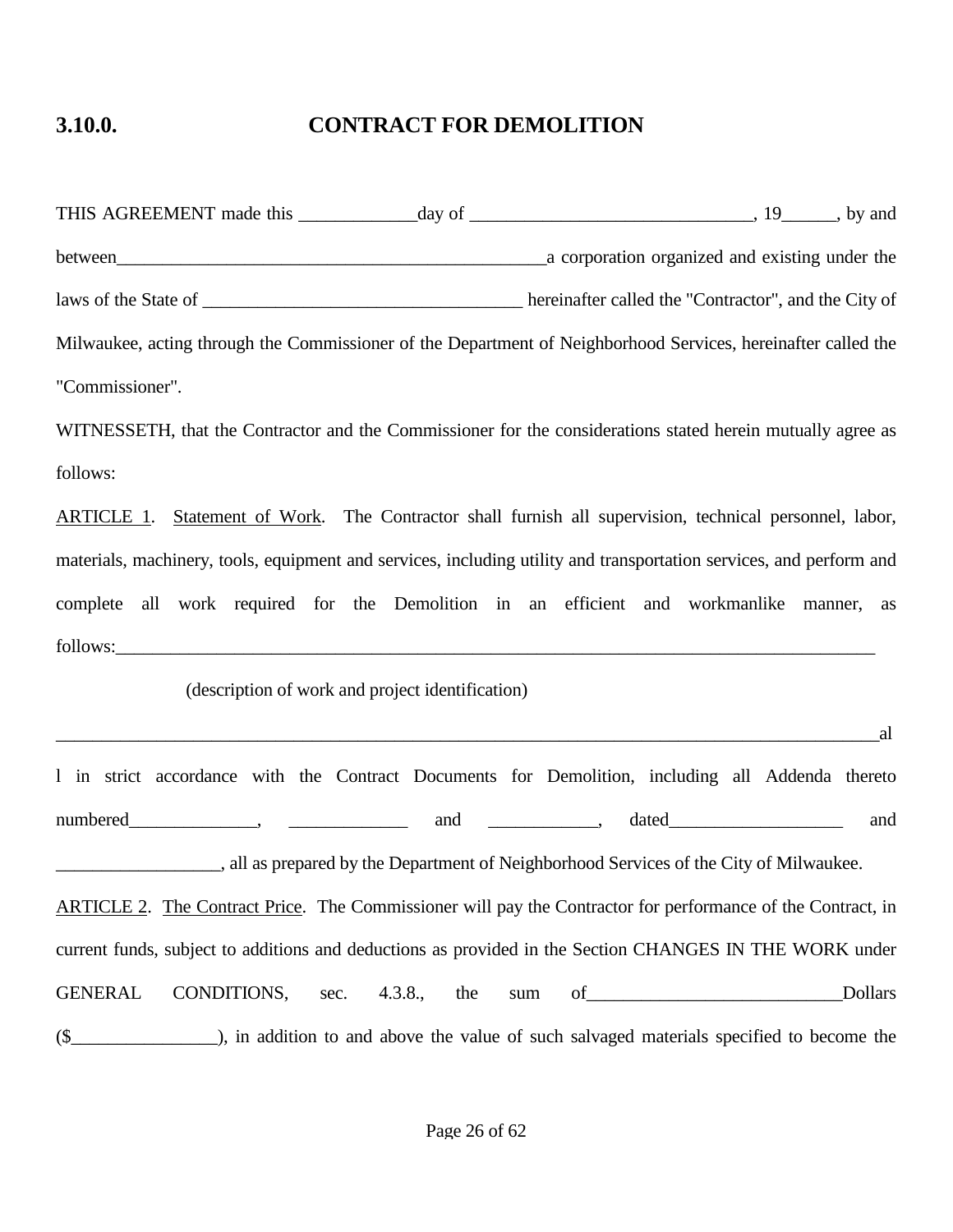property of the Contractor.

ARTICLE 3. Contract. The executed contract documents shall consist of the following:

| a. This agreement          | f. General Conditions                                          |
|----------------------------|----------------------------------------------------------------|
| b. Addenda                 | g. Technical Specifications                                    |
| c. Invitation for Bids     | h. Drawings (as listed in the Schedule of<br>Drawings, if any) |
| d. Instructions to Bidders | i. Price Breakdown Sheet                                       |

\_\_\_\_\_\_\_\_\_\_\_\_\_\_\_\_\_\_\_\_\_\_\_\_\_\_\_\_\_\_\_\_\_\_\_\_\_\_\_\_\_\_\_\_\_

e. Signed copy of Bid

THIS AGREEMENT, together with the other documents enumerated in this Article 3, which said other documents are as fully a part of the Contract as if hereto attached or herein repeated, forms the Contract between the parties hereto. In the event that any provision in any component part of this Contract conflicts with any provision of any other component part, the provision of the component part first enumerated in this Article 3 shall govern, except as otherwise specifically stated. This contract shall be governed by the laws of the State of Wisconsin.

IN WITNESS WHEREOF, the parties hereto have caused this Agreement to be executed in three (3) original copies on the day and year first above written.

Attest:

(Contractor)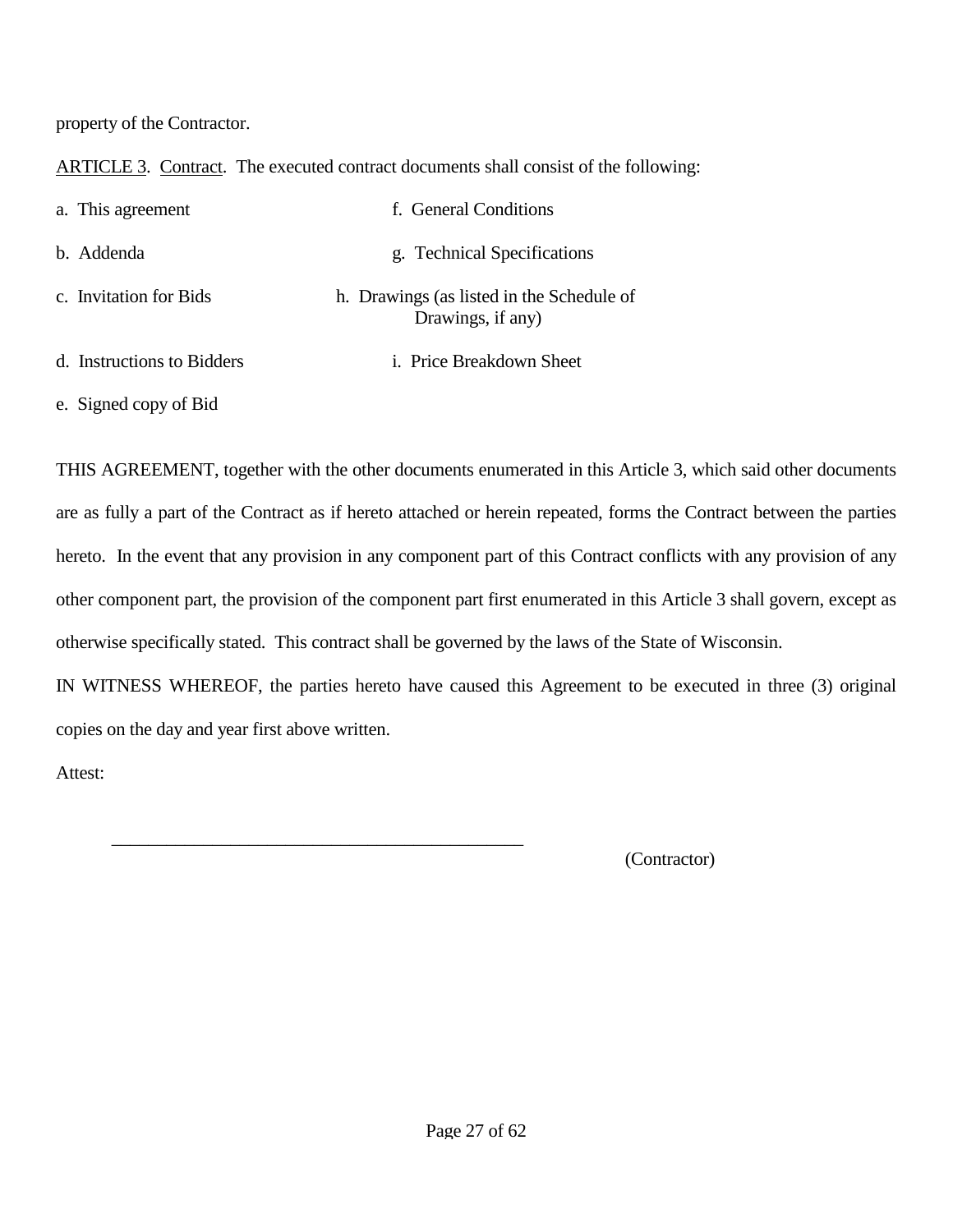|                                                                                                                      | By                                                                                                                               |
|----------------------------------------------------------------------------------------------------------------------|----------------------------------------------------------------------------------------------------------------------------------|
|                                                                                                                      |                                                                                                                                  |
|                                                                                                                      | <u> 1989 - Johann Stein, marwolaethau a bhann an t-Amhair ann an t-Amhair an t-Amhair an t-Amhair an t-Amhair an</u><br>(Street) |
|                                                                                                                      | (City)                                                                                                                           |
|                                                                                                                      | Department of Neighborhood Services<br>841 North Broadway                                                                        |
| <u> 1989 - Johann John Stein, markin fan it ferstjer fan it ferstjer fan it ferstjer fan it ferstjer fan it fers</u> | By                                                                                                                               |
| <u> 1989 - Johann Barn, fransk politik amerikansk politik (</u>                                                      |                                                                                                                                  |
| (Print of type the names underneath all Signatures.)                                                                 |                                                                                                                                  |
| Certifications                                                                                                       |                                                                                                                                  |
|                                                                                                                      |                                                                                                                                  |
|                                                                                                                      |                                                                                                                                  |
|                                                                                                                      |                                                                                                                                  |
| of said corporation; that said Agreement was duly signed for and in behalf of said corporation by authority of its   |                                                                                                                                  |
| governing body, and is within the scope of its corporate powers.                                                     |                                                                                                                                  |

\_\_\_\_\_\_\_\_\_\_\_\_\_\_\_\_\_\_\_\_\_\_\_\_\_\_\_\_\_Corporate

\_\_\_\_\_\_\_\_\_\_\_\_\_\_\_\_\_\_\_\_\_\_\_\_\_\_\_\_\_Seal

(Print or type the names underneath all signatures.)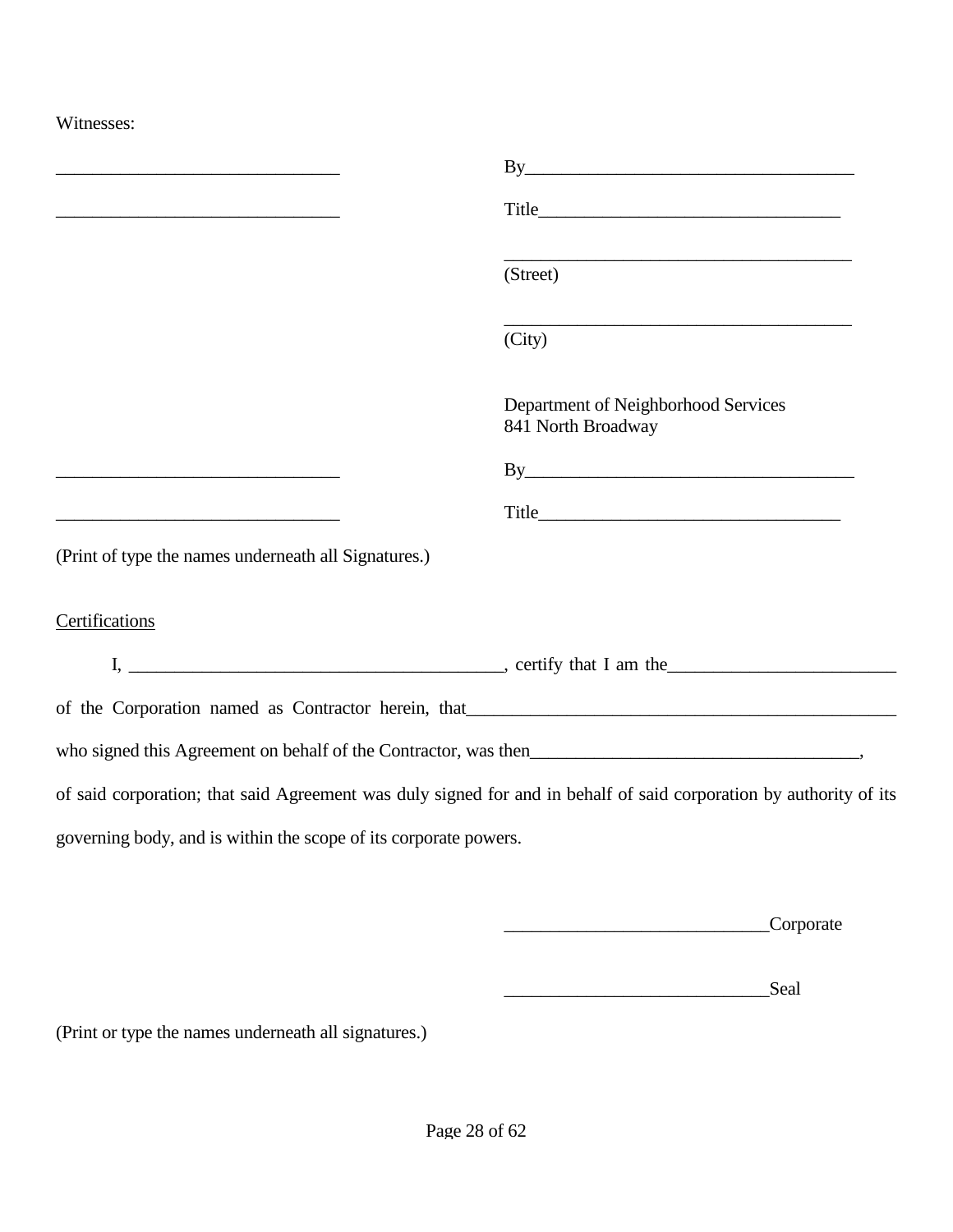# **3.11.0. PERFORMANCE AND PAYMENT BOND**

| <b>KNOWN</b>     | ALL | <b>MEN</b>          | <b>BY</b> | <b>THESE</b>                           | PRESENTS,                                                                                                | That           |
|------------------|-----|---------------------|-----------|----------------------------------------|----------------------------------------------------------------------------------------------------------|----------------|
| we               |     |                     |           |                                        |                                                                                                          |                |
| as PRINCIPAL, of |     |                     |           |                                        |                                                                                                          |                |
|                  |     | (Street and Number) | (City)    | (State)                                |                                                                                                          |                |
| and              |     |                     |           |                                        |                                                                                                          |                |
| of               |     |                     |           | , as SURETY, are held and firmly bound |                                                                                                          |                |
| (Home Office)    |     |                     |           |                                        |                                                                                                          |                |
|                  |     |                     |           |                                        | unto the Department of Neighborhood Services of the City of Milwaukee, Milwaukee, Wisconsin, hereinafter |                |
|                  |     |                     |           |                                        |                                                                                                          | <b>Dollars</b> |
|                  |     |                     |           |                                        | (\$                                                                                                      |                |

heirs, executors, administrators, and successors, jointly and severally, firmly by these presents.

THE CONDITION OF THIS OBLIGATION IS SUCH, that whereas the PRINCIPAL entered into a certain contract, hereto attached with the Building Inspector, Dated\_\_\_\_\_\_\_\_\_\_\_\_\_\_\_\_\_\_\_\_\_\_\_\_, 19\_\_\_\_.

NOW, THEREFORE, if the PRINCIPAL shall well and truly perform and fulfill all the undertakings, covenants, terms, conditions and agreements of said contract during the original term of said contract and any extensions thereof that may be granted by the Building Inspector with or without notice to the surety and during the life of any guaranty required under the contract and shall also well and truly perform and fulfill all undertakings, covenants, terms, conditions and agreements of any and all authorized modifications of said contract that may hereafter be made; and also, if the PRINCIPAL shall promptly pay all wages of laborers, workers, or mechanics to be employed by him for all work done or labor performed, or who may be employed by any subcontractor in the work called for by said contract and any and all modifications of said contract; and also, if the PRINCIPAL shall promptly pay all furnishers of material, supplied to himself, or by subcontractors, or furnished to subcontractors, and used in the construction, erection, alteration, or repairs of the work called for by said contract and any and all modifications or said contract; and also, if the PRINCIPAL shall pay or cause to be paid all sums due for materials or supplies furnished to said contractors, or any subcontractor, for use in machines used by the contractor, or any subcontractor in the construction, erection, alteration or repair of the work specified in the said contract and any and all modifications of said contract and also, if the PRINCIPAL shall fully secure, protect, and indemnify the said Building Inspector, its legal successors and representatives from all liability in the premises, including all costs of Court and attorney's fees, made necessary or arising from the failure, refusal or neglect of the aforesaid PRINCIPAL to comply with all of the obligations assumed by said PRINCIPAL or any subcontractors in the connection with the performance of said contract, and any and all such modifications of said contract; and also if the PRINCIPAL shall deliver all the work called for by said contract of the PRINCIPAL with the Building Inspector free from any and all claims, liens and expenses, and in accordance with the terms and provisions of said contract and any and all modifications of said contract; then this said bond shall become null and void, and otherwise it shall remain in full force and effect.

#### PERFORMANCE AND PAYMENT BOND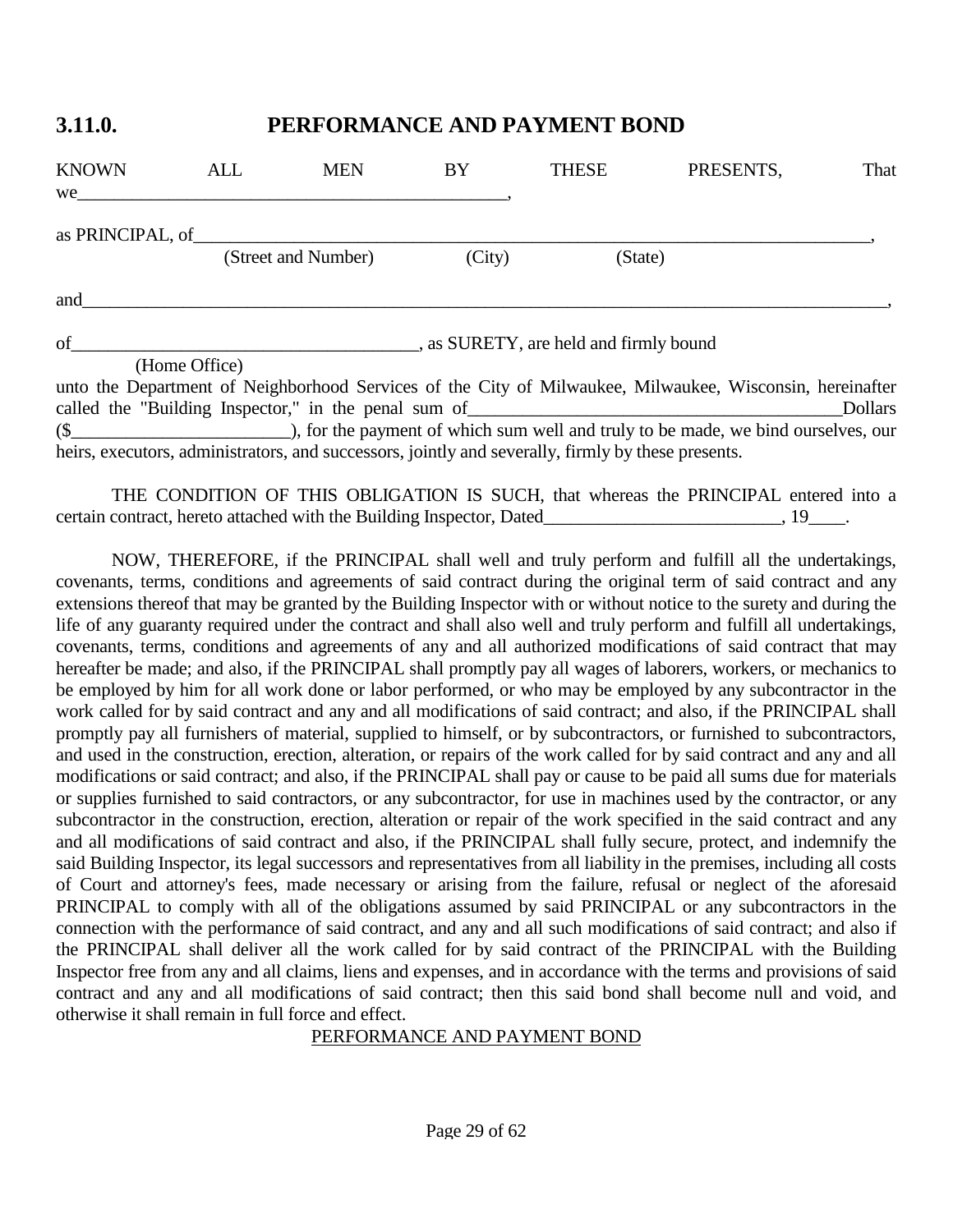The undersigned SURETY does further hereby consent and yield to the jurisdiction of the state civil courts of the County of Milwaukee, of the State of Wisconsin, and does hereby formally waive any pleas of jurisdiction on account of the residence elsewhere of the undersigned SURETY. The PRINCIPAL and SURETY severally and jointly agree that this bond, and the undertakings contained herein, are for the benefit of any and all subcontractors and other persons furnishing materials or labor to the contractor or for the performance of the PRINCIPAL of said contract with the Building Inspector, as originally executed by said PRINCIPAL and the Building Inspector or as thereafter modified, and that any such subcontractor or persons furnishing labor or materials may bring suit on this bond or any undertaking herein contained, in the name of the Building Inspector against the said PRINCIPAL and SURETY or either of them.

No modifications, omissions or additions, in or to the term of said contract, the plans or specifications, or the manner and mode of payment, shall in any manner affect the obligations of the undersigned SURETY in connection with the aforesaid contract. Notice to the SURETY of any and all modifications in said contract of the PRINCIPAL with the Building Inspector, and of any additions or omissions to or from said contract are hereby waived by the SURETY.

IN WITNESS WHEREOF, the above-bound parties have executed this instrument under their several seals this day of this day of the name and the set of the name and the name and the name and the name and the name and the name and the name and the name and the name and the name and the name and the name and the name and the n corporate seal of each corporate party being hereto affixed and these presents duly signed by its undersigned representative, pursuant to authority of its governing body.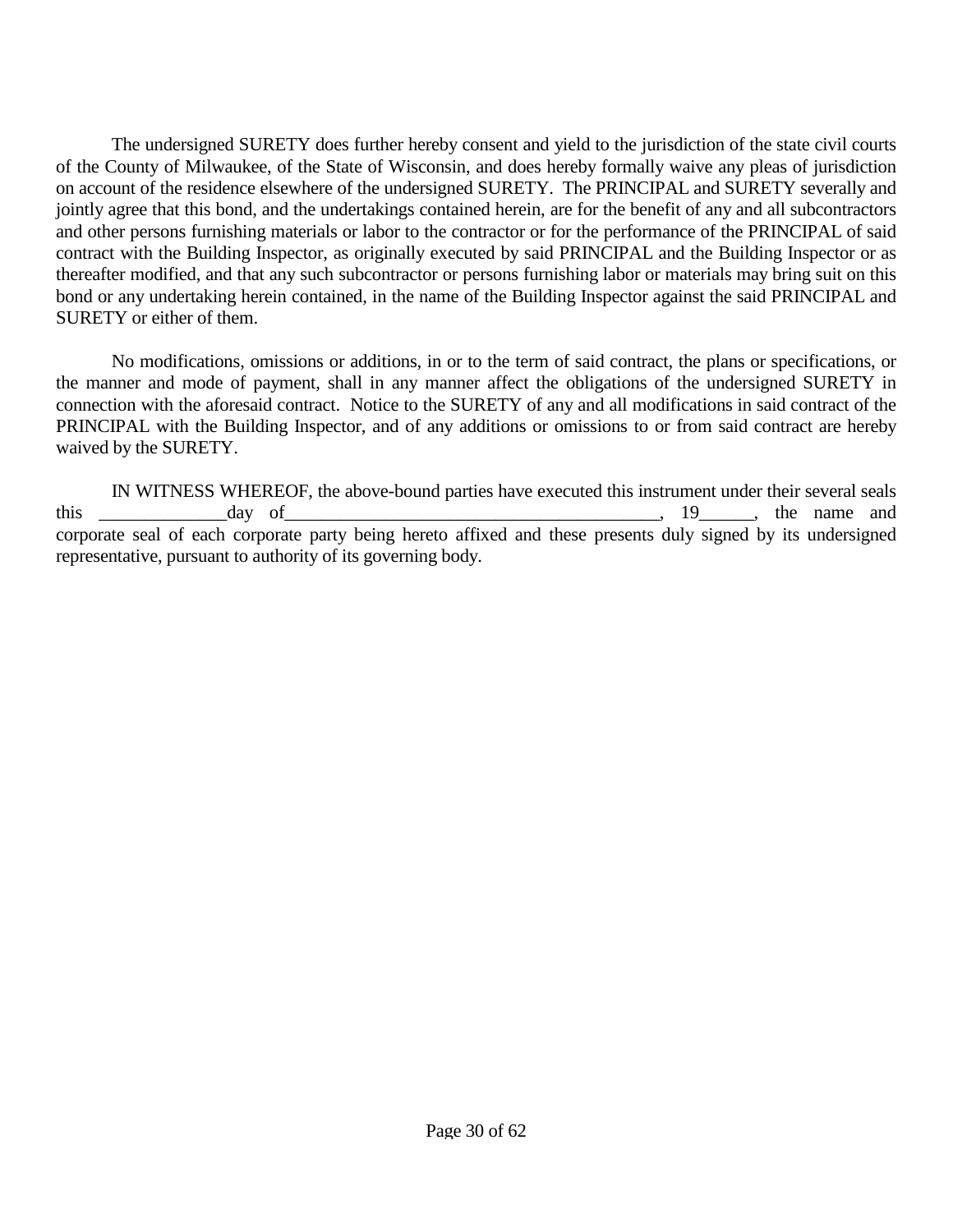Attest:

|                                                                                                                                                                                                                                                                                                                                                                                                                                                              | (PRINCIPAL)                           |                                     |
|--------------------------------------------------------------------------------------------------------------------------------------------------------------------------------------------------------------------------------------------------------------------------------------------------------------------------------------------------------------------------------------------------------------------------------------------------------------|---------------------------------------|-------------------------------------|
|                                                                                                                                                                                                                                                                                                                                                                                                                                                              | (Business Address)<br>By              | Affix<br>$\equiv$ corporate<br>seal |
|                                                                                                                                                                                                                                                                                                                                                                                                                                                              |                                       |                                     |
| Attest:                                                                                                                                                                                                                                                                                                                                                                                                                                                      | (Corporate Surety)                    |                                     |
|                                                                                                                                                                                                                                                                                                                                                                                                                                                              | By<br>Title <b>Example 2018</b>       | Affix<br>$\equiv$ corporate<br>seal |
| The rate of premium on this bond is                                                                                                                                                                                                                                                                                                                                                                                                                          | Dollars per thousand.                 | <b>Dollars</b>                      |
| $(\$ $\qquad \qquad$ $\qquad \qquad$ $\qquad \qquad$ $\qquad \qquad$ $\qquad \qquad$ $\qquad \qquad$ $\qquad \qquad$ $\qquad \qquad$ $\qquad \qquad$ $\qquad \qquad$ $\qquad \qquad$ $\qquad \qquad$ $\qquad \qquad$ $\qquad \qquad$ $\qquad \qquad$ $\qquad \qquad$ $\qquad \qquad$ $\qquad \qquad$ $\qquad \qquad$ $\qquad \qquad \qquad$ $\qquad \qquad \qquad$ $\qquad \qquad \qquad \qquad$ $\qquad \qquad$<br>(The above is to be filled in by SURETY) |                                       |                                     |
| (Power-of-attorney for person signing for surety company must be attached to bond.)                                                                                                                                                                                                                                                                                                                                                                          |                                       |                                     |
|                                                                                                                                                                                                                                                                                                                                                                                                                                                              | CERTIFICATE AS TO CORPORATE PRINCIPAL |                                     |
| I, certify that I am an officer of<br>the corporation named as PRINCIPAL in the within bond; that                                                                                                                                                                                                                                                                                                                                                            |                                       |                                     |
|                                                                                                                                                                                                                                                                                                                                                                                                                                                              |                                       |                                     |
| said corporation; that I know his or her signature, and his or her signature thereto is genuine; and that said bond<br>was duly signed, sealed, and attested to for and in behalf of said corporation by authority of its governing body.                                                                                                                                                                                                                    |                                       |                                     |

| Affix     |
|-----------|
| corporate |
| seal      |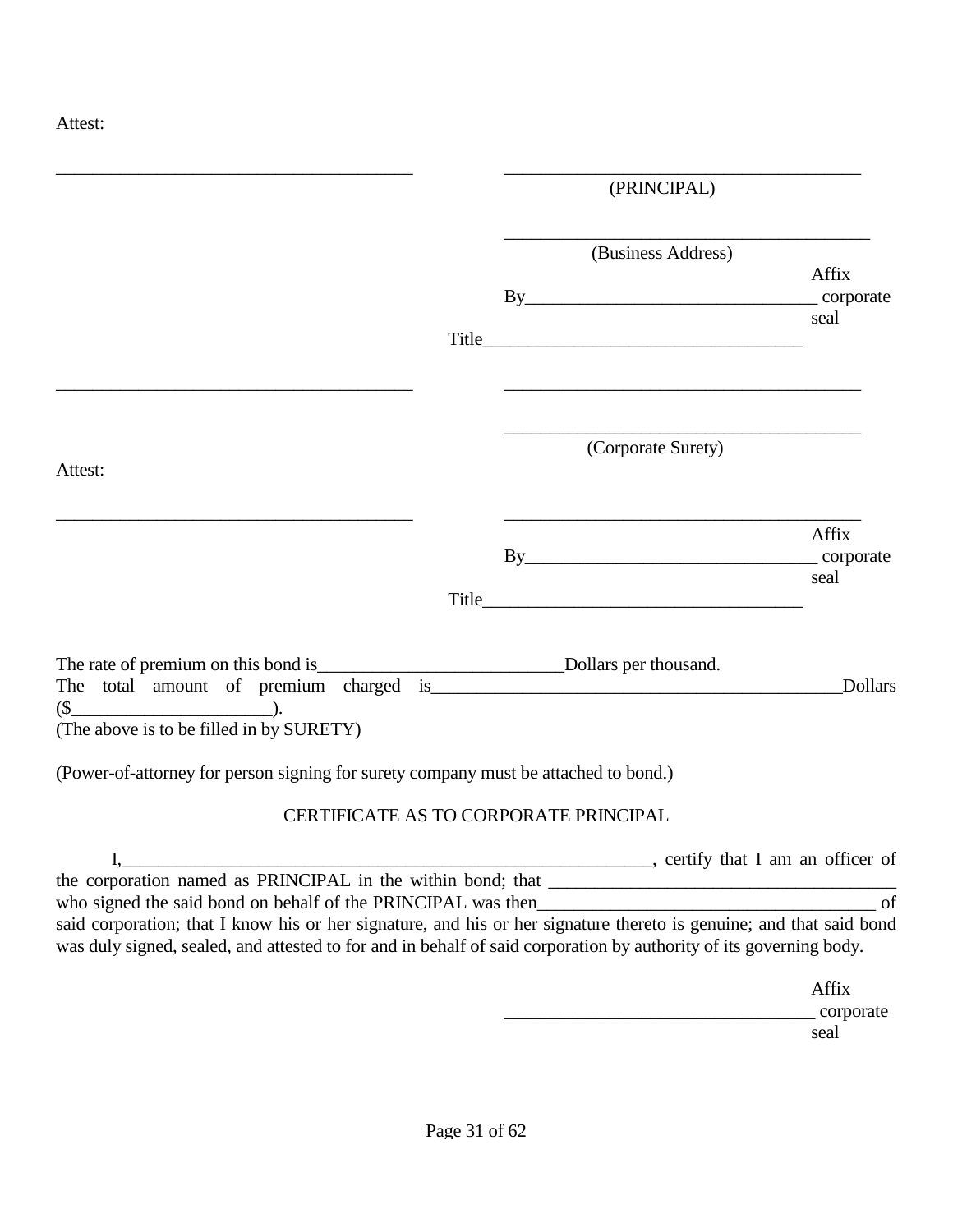### A F F I D A V I T

(With Performance and Payment Bond)

| <b>STATE OF WISCONSIN</b> |                             |                            |
|---------------------------|-----------------------------|----------------------------|
| MILWAUKEE COUNTY          | SS.                         |                            |
|                           |                             | being first duly sworn, on |
|                           |                             |                            |
|                           | (attorney-in-fact or agent) |                            |
|                           | of $\qquad \qquad$          |                            |
|                           | (Bonding Company)           |                            |
|                           |                             |                            |
|                           |                             |                            |
|                           |                             |                            |

#### (Contractor)

Affiant further deposes and says that no employee of the Department of Neighborhood Services of the City of Milwaukee, and no city official, or city employee, of the City of Milwaukee has any interest, directly or indirectly, or is receiving any premium, commission, fee, or other thing of value, on account of the sale or furnishing of this bond, undertaking or contract of indemnity, guaranty, or suretyship, in connection with the above mentioned contract.

Subscribed and sworn to before me this  $day of$   $\qquad \qquad 4$   $\overline{\phantom{a}}$  , where the contract of the contract of the contract of the contract of the contract of the contract of the contract of the contract of the contract of the contract of the contract of the contract of the contr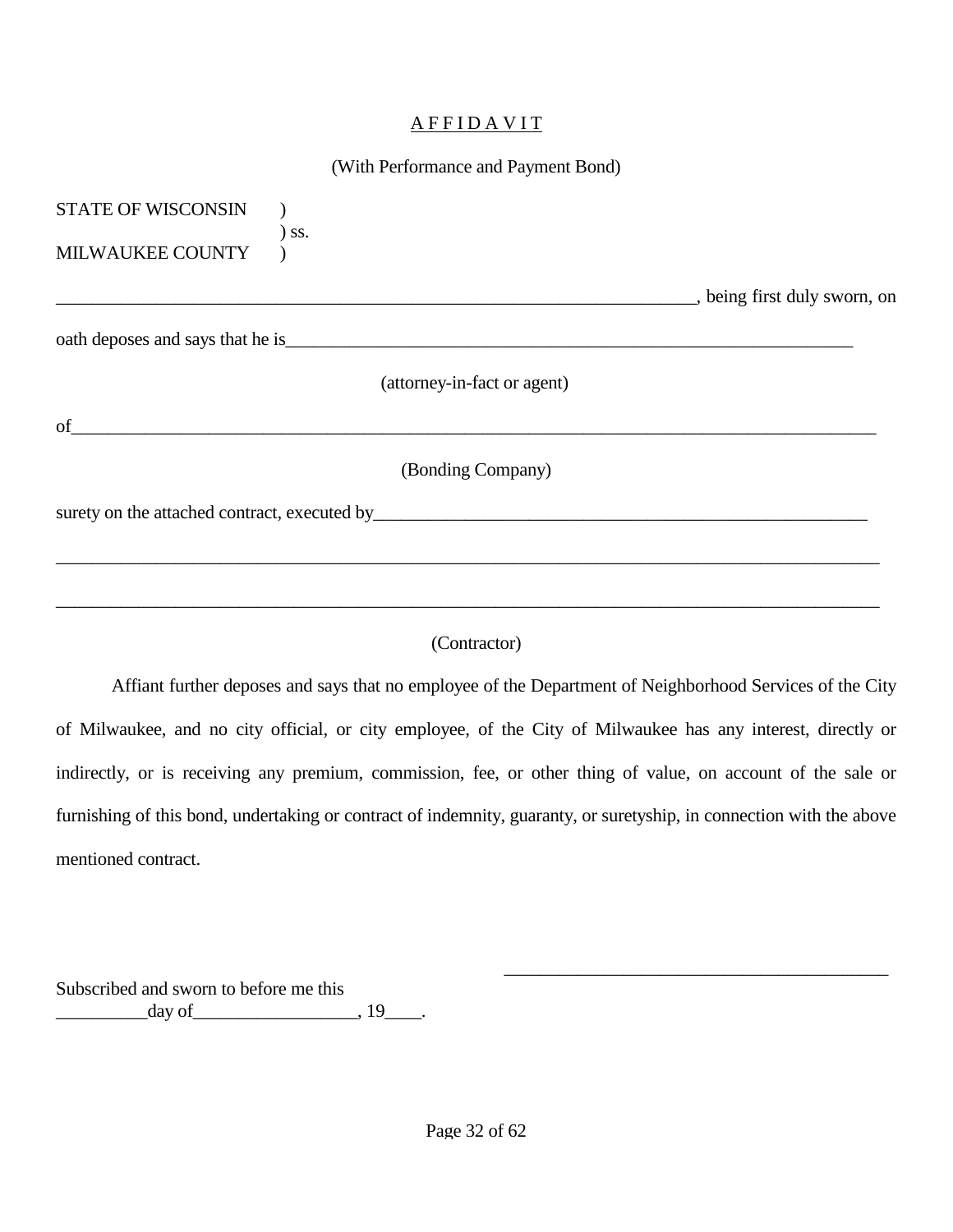\_\_\_\_\_\_\_\_\_\_\_\_\_\_\_\_\_\_\_\_\_\_\_\_\_\_\_\_\_\_\_\_\_\_\_\_\_\_\_\_\_\_ Notary Public, Milwaukee Co. Wisconsin My commission expires\_\_\_\_\_\_\_\_\_\_\_\_\_\_\_\_\_\_\_\_\_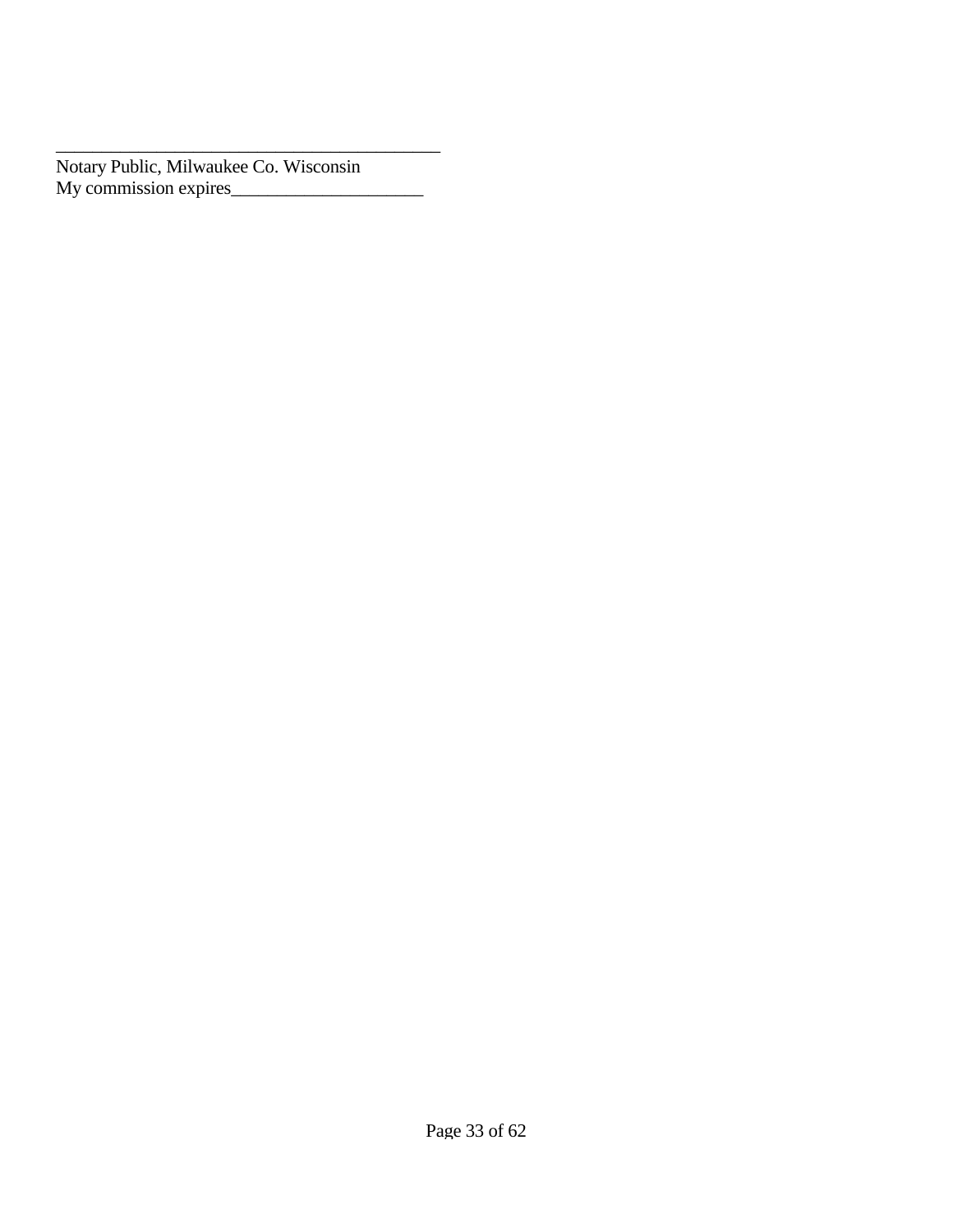# **4.0.0. GENERAL CONDITIONS**

# **4.1.0. DEFINITIONS**

Whenever used in any of the contract documents, the following meaning shall be given to the terms herein defined:

- **4.1.1.** "Addenda" or "Addendum" shall mean any changes, revisions or clarifications of the Contract Documents which have been duly issued in writing by the Building Inspector to prospective Bidders prior to the time of receiving Bids.
- **4.1.2.** "City" shall mean the City of Milwaukee.
- **4.1.3.** "Commissioner" shall mean the Commissioner of the Department of Neighborhood Services (also called Building Inspector) or his designee.
- **4.1.4.** "Contract" shall mean the Contract executed by the Department of Neighborhood Services of the City of Milwaukee and the Contractor and all incorporated Contract Documents, of which these GENERAL CONDITIONS form a part.
- **4.1.5.** "Contractor" shall mean the person, firm or corporation entering into the Contract with the Building Inspector to perform the work of Demolition for the Project.
- **4.1.6.** "Contract Documents" shall mean and shall include the following:

Executed Agreement, Addenda (if any), Invitation for Bids, Instructions to Bidders, signed Copy of Bid, General Conditions, Technical Specifications, Drawings (as listed in the Schedule of Drawings) and Price Breakdown Sheet.

- **4.1.7.** "Demolition Area" shall mean the Area specified on the Drawings within which the work of Demolition is to be performed under this Agreement.
- **4.1.8.** "Drawings" shall mean the drawings listed in the SCHEDULE OF DRAWINGS.
- **4.1.9.** "Engineer" shall mean any person or persons, employed by said Building Inspector for the purpose of directing or having in charge the work of Demolition embraced in this Contract, the said Engineer acting directly or indirectly through any Assistant Engineer having general charge of the work or through any assistant having immediate charge of a portion thereof limited by the particular duties instructed to him.
- **4.1.10.** "Hazardous Materials Inspector (HMI)" shall mean a company or corporation under contract with the City to inspect buildings and structures to locate, identify, and test for the presence of "hazardous substances," as defined herein.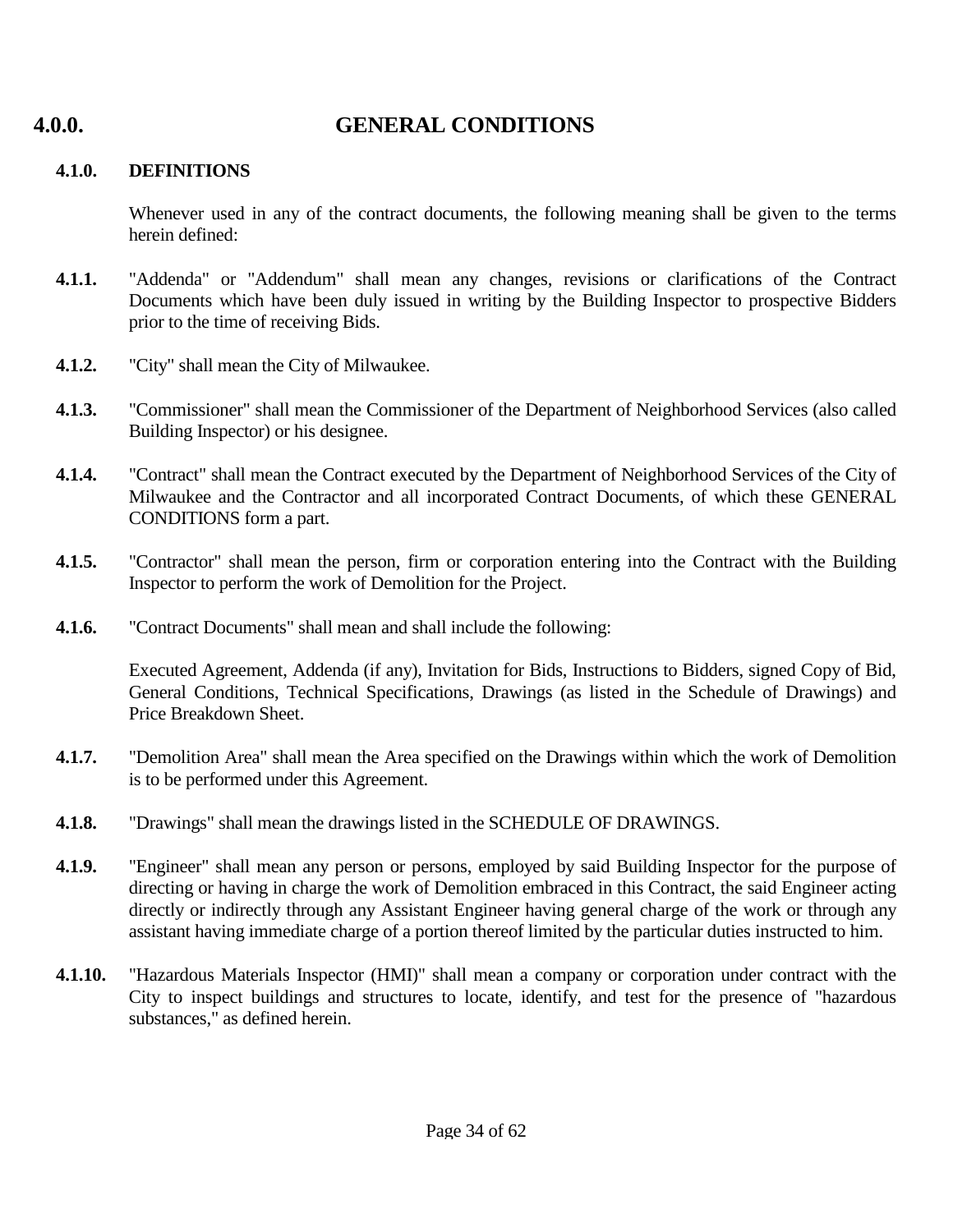- **4.1.11.** "Hazardous Substance" shall mean all substances or materials of any kind identified as hazardous by federal, state, county or municipal law, Statute, ordinance, order, regulation, or schedule related to the protection of the environment (including, without limitation, any regulations promulgated by the United States Environmental Protection Agency or the Wisconsin Department of Natural Resources).
- **4.1.12.** "Local Public Agency" shall mean the Department of Neighborhood Services of the City of Milwaukee (also called Building Inspector), which is authorized to undertake this Contract.
- **4.1.13.** "Salvage" shall mean all building materials, equipment, appliances, and fixtures incorporated in the buildings and structures to be demolished, and other equipment or appurtenances, unless specifically exempted, located upon the real property within the Demolition Area, which the Contractor deems as having sufficient value to justify reclaiming.
- **4.1.14.** "Technical Specifications" shall mean that part of the Contract Documents which describes, outlines and stipulates the manner and methods to be employed in the work of Demolition.

# **4.2.0. EMPLOYMENT OF LABOR**

# **4.2.1. Equal Employment Opportunity**

During the performance of this Contract, the Contractor agrees as follows:

a. The Contractor will not discriminate against any employee or applicant for employment because of race, creed, color, or national origin. The Contractor will take affirmative action to ensure that applicants are employed, and that employees are treated during employment, without regard to their race, creed, color, national origin, age, disability, marital status, sex, religion, ancestry, sexual orientation, arrest record or conviction record, service in the armed forces, and genetic testing. Such action shall include but not be limited to, the following: employment, upgrading or transfer, recruitment or recruitment advertising, layoff or termination, rates of pay or other forms of compensation, and selection for training including apprenticeship. The Contractor agrees to post in conspicuous places, available to employees and applicants for employment, notices setting forth the provisions of this nondiscrimination clause.

b. The Contractor will, in all solicitations or advertisements for employees placed by or on behalf of the Contractor, state that all qualified applicants will receive consideration for employment without regard to race, creed, color, national origin, age, disability, marital status, sex, religion, ancestry, sexual orientation, arrest record or conviction record, service in the armed forces, and genetic testing.

c. The Contractor will send to each labor union or representative of workers with which he has a collective bargaining agreement or other contract or understanding, a notice advising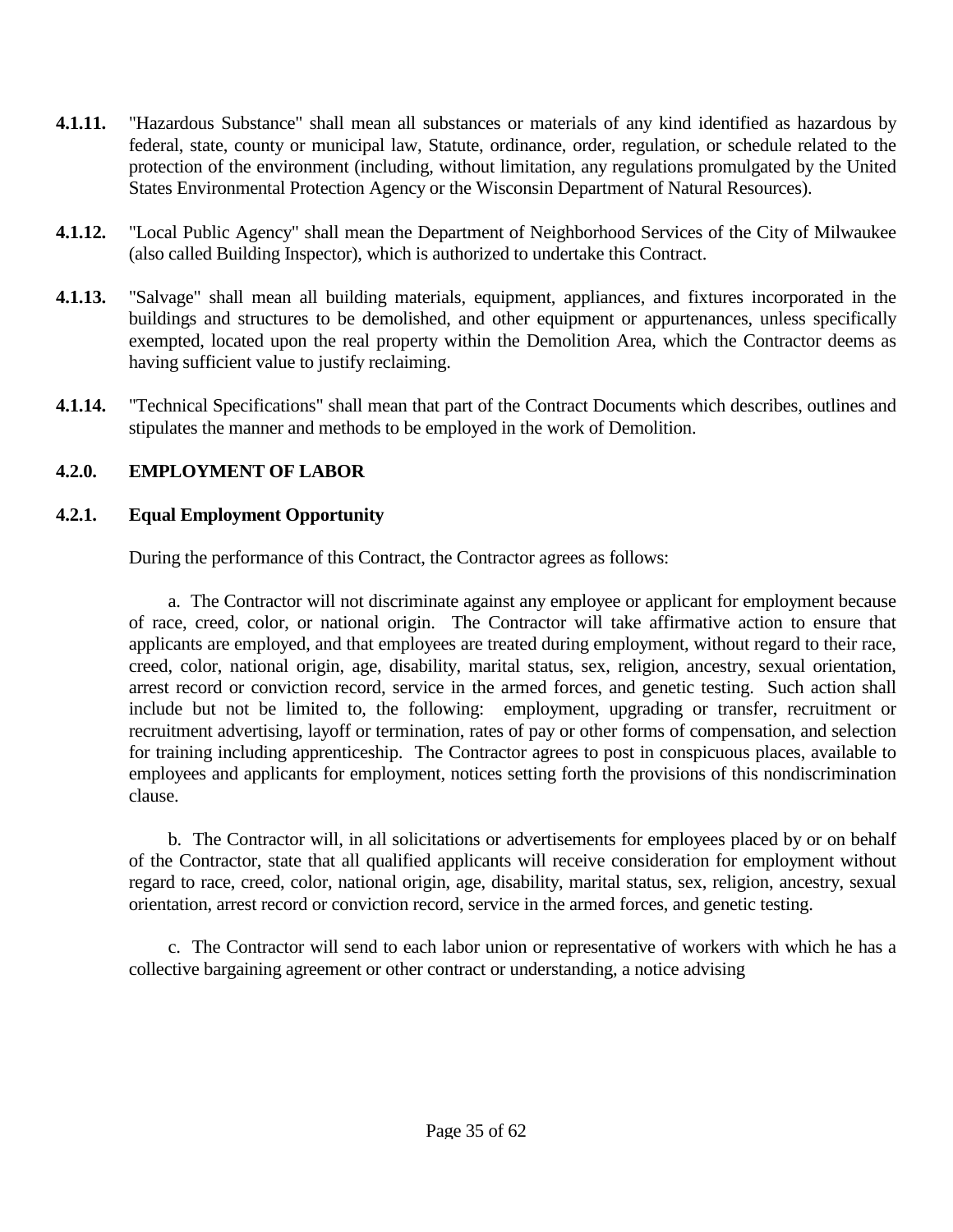the labor union or workers' representative of the Contractor's commitments under Section 202 of Executive Order 11246 of September 1965, and shall post copies of the notice in conspicuous places available to employees and applicants for employment.

d. The Contractor will comply with all provisions of Executive Orders 12246 of September 24, 1965, and 11375 of October 13, 1967, and of the rules, regulations and relevant orders of the Secretary of Labor.

e. The Contractor will furnish all information and reports required by Executive Order 11246 of September 24, 1965, pursuant thereto, and will permit access to books, records, and accounts by agents, officers or employees of the Commissioner for purposes of investigation to ascertain compliance with such rules, regulations, and orders.

f. The Contractor will include the provisions of paragraphs (a) through (e) in every subcontract or purchase order so that such provisions will be binding upon each subcontractor or vendor. The Contractor will take such action with respect to any subcontract or purchase order as the City may direct as a means of enforcing such provisions, including sanctions for noncompliance.

### **4.2.2. Small Business Enterprise (SBE) Provisions**

 Small Business Enterprise (SBE) requirement for this project is 25% of the contract base bid. For more information and a complete listing of City of Milwaukee certified SBE firms please contact the Office of Equity & Inclusion at 414-286-5553. More information can be found at <https://city.milwaukee.gov/Equity-and-Inclusion>

# **4.2.3. Living Wage Requirements**

The successful bidder shall pay at least the living wage required for all employees of contractors and subcontractors performing under service contracts with the City, pursuant to sec. 310-13, Milw. Code.

The Contractor agrees to pay all workers employed by the Contractor in the performance of this contract, whether on a full-time or part-time basis, a base wage of not less than \$6.80 per hour, subject to annual adjustment each March 1.

The Contractor agrees to make a sworn report or affidavit, within 10 days following the Contractor's completion of the contract, or every 3 months, whichever occurs first, and to procure and submit a like sworn report or affidavit from every subcontractor employed by the Contractor, to the Standards and Procurement Division-Department of Administration (SPD/DOA) regarding every person employed on or under this contract or subcontract. Such affidavit or report shall include, but not be limited to, for the specified time period, the person's name, address, type of work performed, total hours worked on the service contract, hourly wage rate, gross earnings, and employer's contribution to vacation, welfare and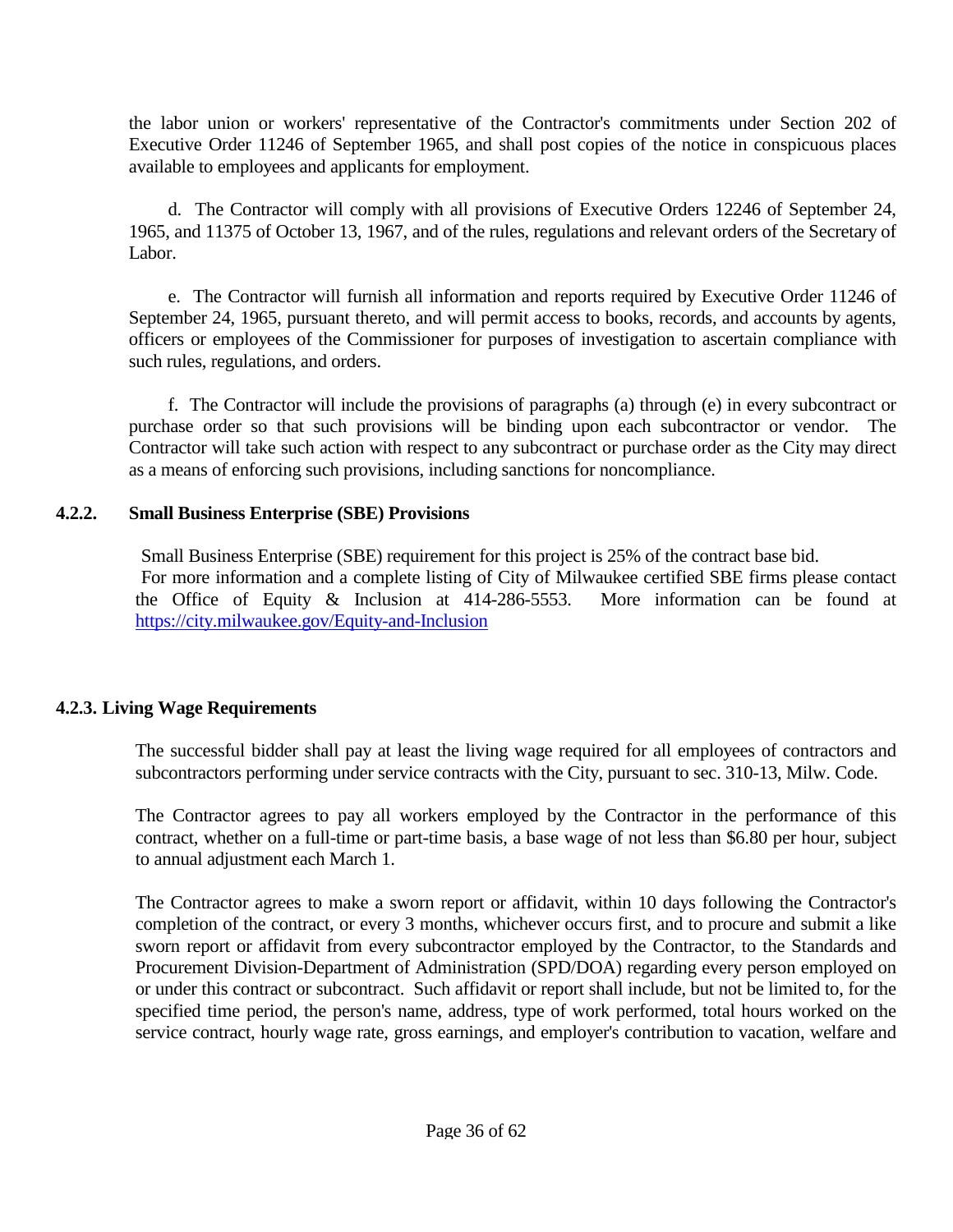pension trust funds. Said reports or affidavits shall be accompanied by a statement that each and every employe has been paid in full the amount of not less than \$6.80 per hour, subject to annual adjustment each March 1, and that there has not been, nor is to be, any rebate or refund of any part of said wages by the employe to the employer.

#### **4.2.4. Posting of Wage Rates**

The minimum hourly wage required by sec. 4.2.3. shall be kept posted by the Contractor at the site of the work in a prominent place where it can be easily seen and read by persons employed in the performance of this contract. In addition, copies of the minimum hourly wage requirement shall be supplied to any person employed in the performance of a contract at the request of such person within a reasonable period of time after the request.

### **4.2.5. Employee Complaints Regarding Wage Rates**

Any person employed in the performance of a contract, may, within one year from the date of an alleged failure to comply with sec. 4.2.3., file a written complaint with the SPD/DOA, regarding the Contractor's alleged failure to comply with sec. 4.2.3. No Contractor may discharge, reduce the compensation of or otherwise retaliate against any person employed in the performance of the contract for making a complaint to the SPD/DOA or for using any civil remedies to recover damages.

#### **4.2.6. Sanctions for Labor Violations**

Any Contractor, subcontractor, bidder, or individual engaged by or performing pursuant to this contract who is found to have submitted to either the Commissioner, City SPD/DOA, or to the Equal Opportunities Disadvantaged Business Enterprise Administration any false, misleading or fraudulent information, or to have failed to comply with the provisions of this section, may be subject to any of the following sanctions:

- 1. Withholding of payments.
- 2. Termination, suspension or cancellation of the contract in whole or in part.
- 3. After a due process hearing, denial of the right of the contractor or subcontractor to bid on future city contracts, by himself or herself, partner or agent, or by any corporation of which he or she is a member, for a period of one year after the first violation is found and for a period of 3 years after a second violation is found.

# **4.2.7. Work Days**

The Contractor may only work Saturdays, Sundays or City holidays with approval from the Commissioner. No work may be paid for which has not been approved.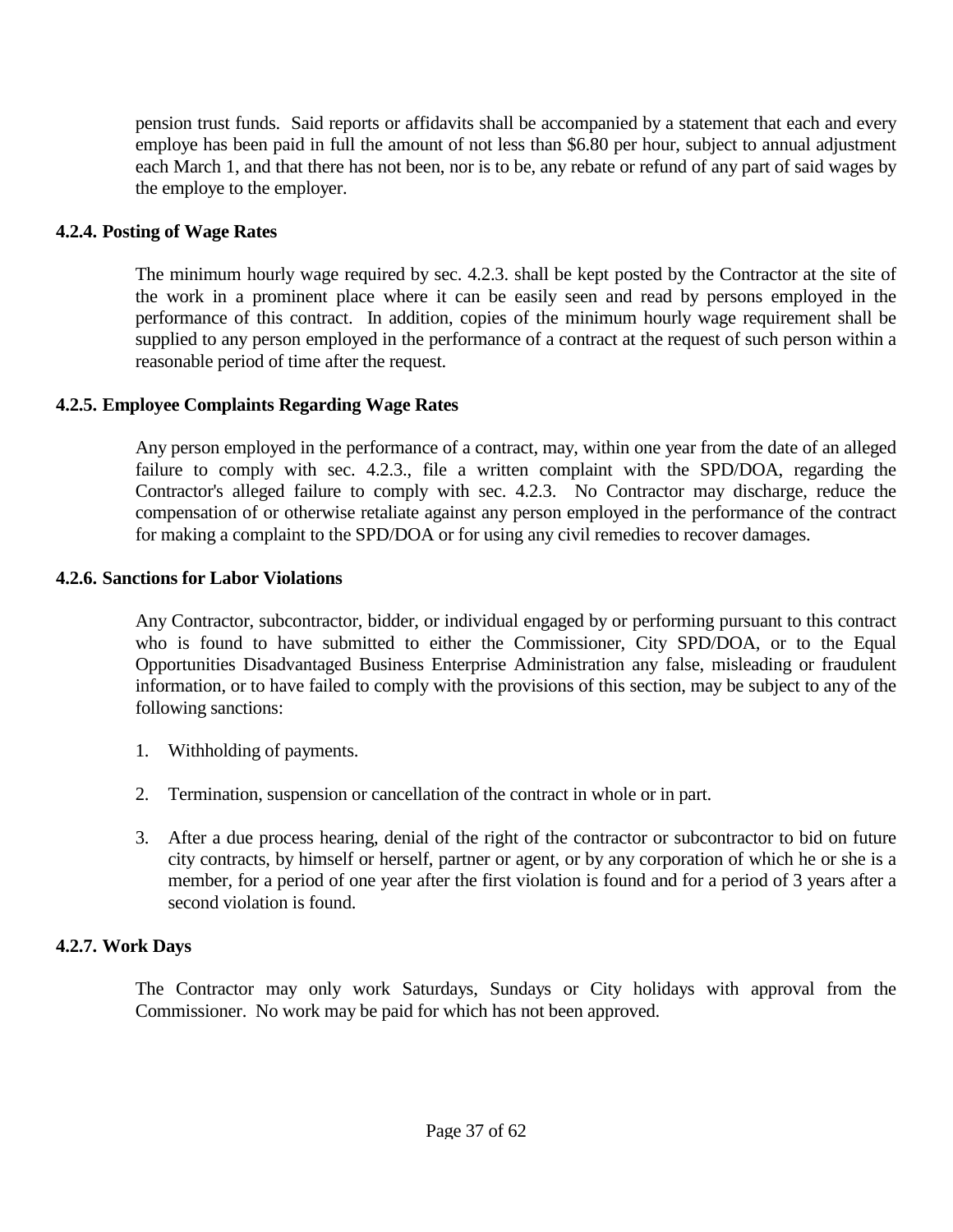#### **4.2.8. Work Stoppage**

The Contractor after having begun demolition shall not cause a work stoppage on this contract exceeding three (3) working days without advance written permission of the Department of Neighborhood Services of the City of Milwaukee.

#### **4.3.0. CONTRACT CONDITIONS**

#### **4.3.1. Superintendence by Contractor**

Except where the Contractor is an individual and gives his personal superintendence to the work, the Contractor shall have a competent superintendent, satisfactory to the Commissioner, on the work at all times during working hours, with full authority to act for the Contractor. The Contractor shall also provide an adequate staff for the proper coordination and expediting of the work. The Contractor shall schedule the Demolition as directed by the Commissioner and shall be responsible for all work executed by the Contractor under the Agreement.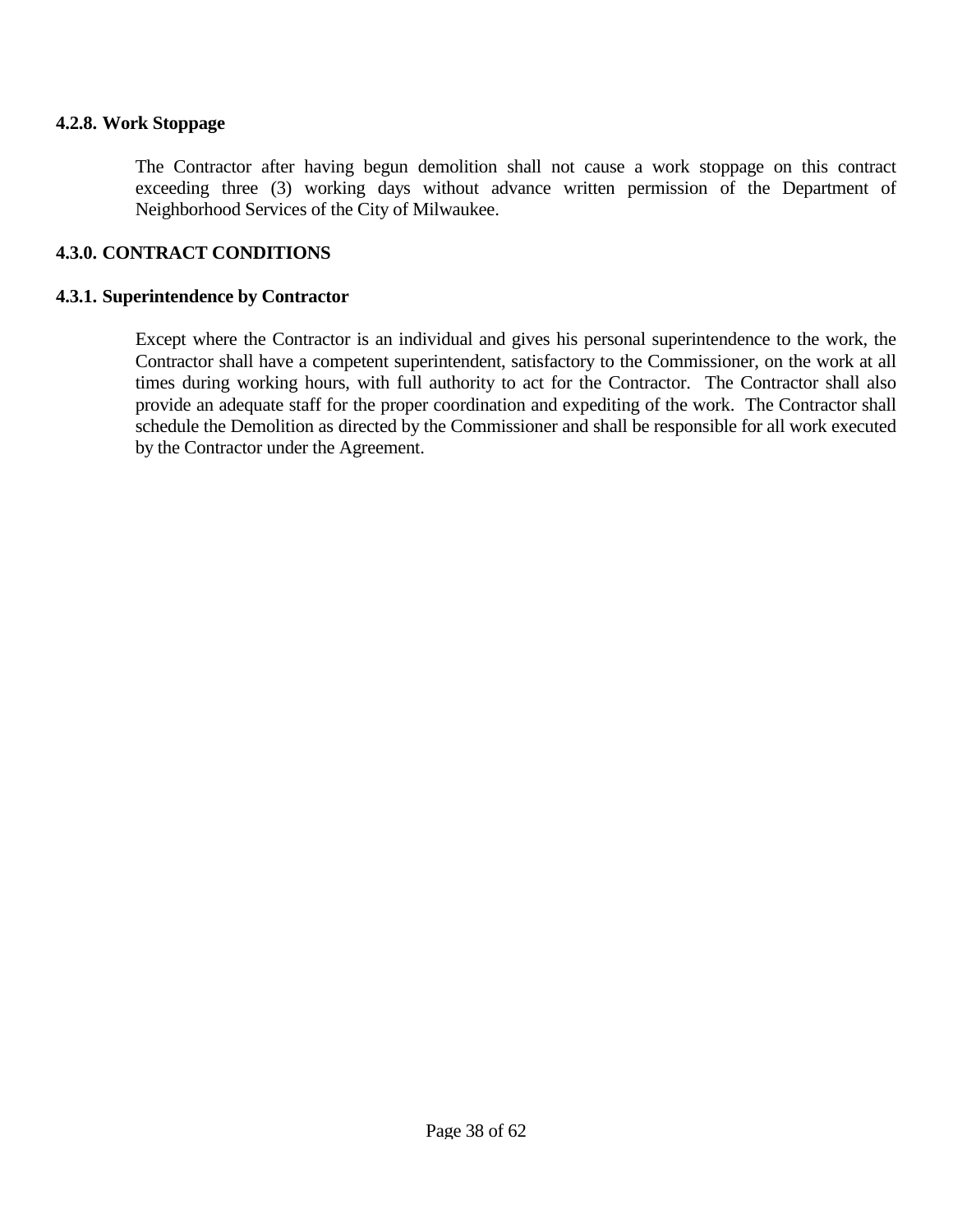### **4.3.2. Subcontracts**

- A. All work to be performed under this contract shall be done by the Contractor and/or his or her employees, except for sewer, electric, and water cutoff, equipment rental including an operator, and/or as otherwise approved by the Commissioner. These exceptions must be covered by a subcontract. The Contractor shall not execute an agreement with any subcontractor or permit any subcontractor to perform any work included in this contract, until they have submitted to the Commissioner an Affidavit of Subcontractor in the form show on page 3.9.4., and has received written approval of such subcontractor from the Commissioner.
- B. All subcontractors must be approved by the Commissioner. Such approval shall not be unreasonably withheld.
- C. The Contractor shall be fully responsible to the City for the acts and omissions of his, her, or its subcontractors, and of persons either directly or indirectly employed by them, as they are for the acts and omissions of persons directly employed by the Contractor.
- D. Nothing contained in this contract shall create any contractual relationship between any subcontractor and the Commissioner or the City of Milwaukee. All workers shall be made known and the basis under which they are working on the job shall be made known to the Commissioner prior to any work being done. The Contractor shall not permit any person to perform work of any nature in the project area unless such person is employed directly by the Contractor or his/her subcontractors.
- E. No person will be allowed in the demolition area for salvage or any other purpose who is not the Contractor, Contractor's employee, except for sewer, electric, and water servicing, and/or as otherwise approved by the Commissioner.
- F. The Contractor shall cause appropriate provisions to be inserted in all subcontracts relative to the work to require compliance by each subcontractor with the applicable provisions of this contract for demolition.

#### **4.3.3. Other Contracts**

The City may award, or may have awarded, other contracts for additional work, and the Contractor shall cooperate fully with such other contractors, by scheduling his or her own work with that to be performed under other contracts as may be directed by the Commissioner. The Contractor shall not commit or permit any act which will interfere with the performance of work by any other contractor as scheduled.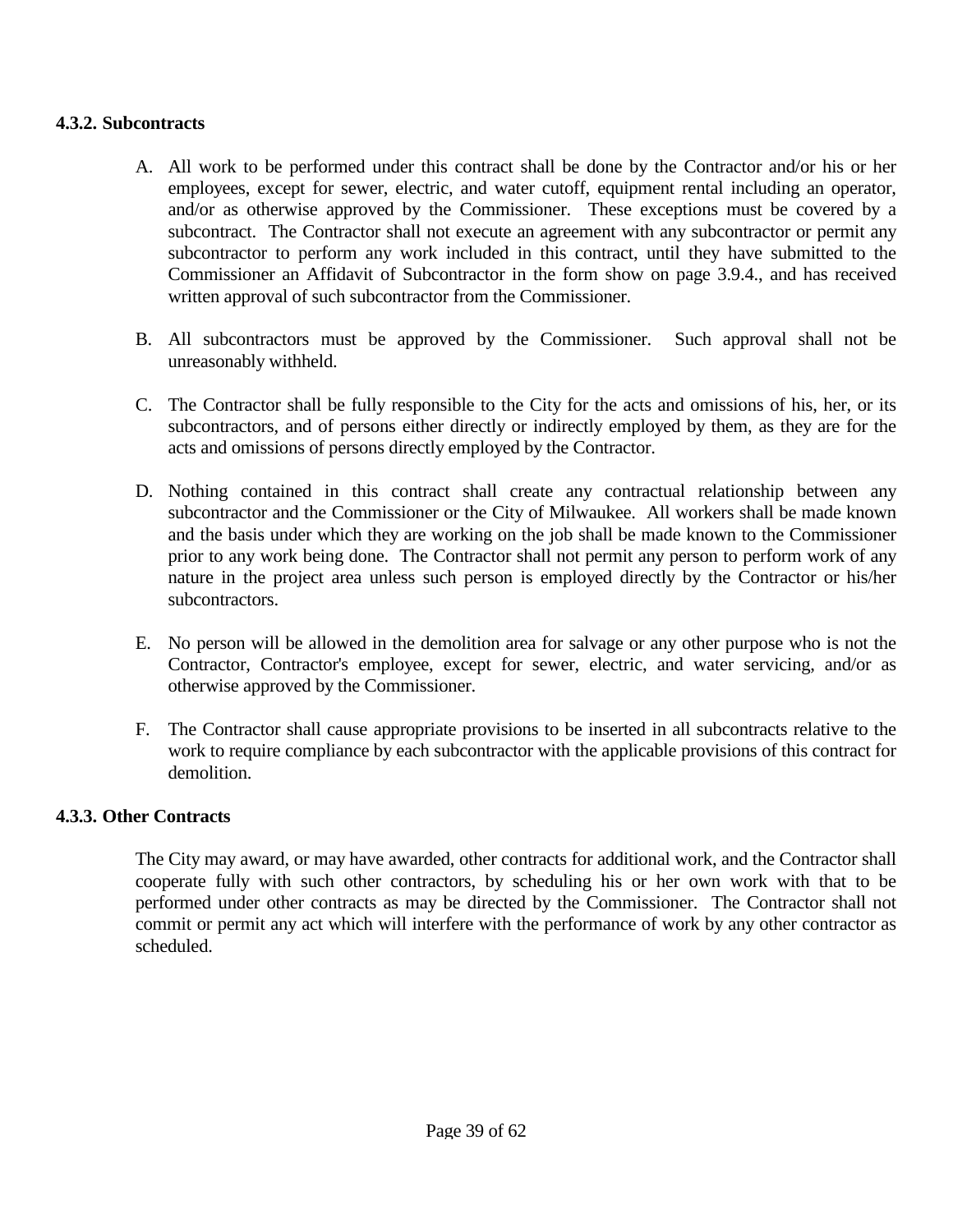#### **4.3.4. Use of Premises**

The Contractor shall confine his equipment, storage of material and demolition to the limits of the parcels on which work is specified under the contract, except with permission of the Commissioner. Noncombustible debris and salvaged material shall be disposed of as the demolition proceeds.

#### **4.3.5. Job Offices**

The Contractor and his subcontractors may maintain such office and storage facilities on the site as are necessary for the work of demolition. These shall be located so as to cause no interference to any work to be performed on the site. The Commissioner shall be consulted with regard to locations.

Upon completion of the demolition, or as directed by the Commissioner, the Contractor shall remove all such temporary structures and facilities from the site, and leave the premises in the condition required by the Contract.

#### **4.3.6. Notice to Proceed**

After execution of the contract, a Notice to Proceed will be issued to the Contractor which shall clearly and accurately set forth the area and the structure which are thereby released to the Contractor for demolition and site clearance and shall fix the starting and completion dates thereof, in accordance with the contract time established in the Schedule of Detailed Work Within Parcels, sec. 5.6.0. herein. The Commissioner may prioritize the order of demolition of parcels, and the Contractor shall comply with the schedule given.

The entire Demolition Area will be released to the Contractor for demolition purposes at one time under the Notice to Proceed, whereupon the Contractor shall have full control of the Demolition Area.

#### **4.3.7. Time for Completion**

The work which the Contractor is required to perform under this contract shall be commenced at the time stipulated by the Commissioner in the "Notice to Proceed" to the Contractor and shall be completed as indicated in the contract documents. Failure to complete the work requested under this contract in the time limits specified may result in the parcel being deleted from the contract. The Commissioner reserves the right to pursue reimbursement from the defaulting Contractor or its surety for the difference between the low bid price and the second lowest bid.

No extension of time will be made to the contract for the addition of parcels which the Contractor has been awarded by bid during the course of this contract.

#### **4.3.8. Changes in the Work**

A. The Commissioner may make changes in the scope of the work required to be performed by the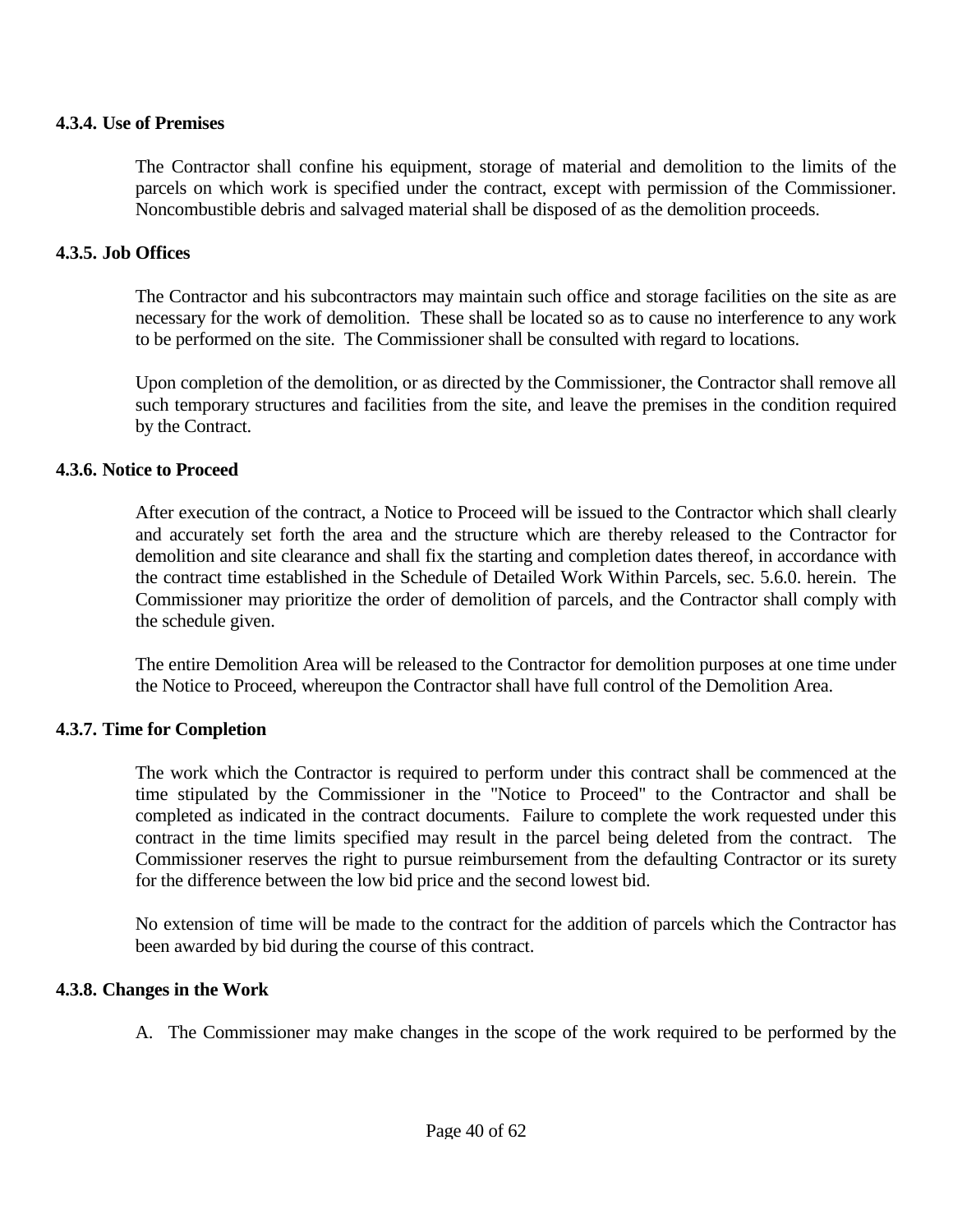Contractor by making additions thereto, or by omitting work therefrom, without invalidating the contract, and without relieving or releasing the Contractor from any of his obligations under the contract or any guarantee given by him pursuant to the contract provisions, and without affecting the validity of the guaranty bonds, and without relieving or releasing the surety or sureties of said bonds provided that the total net amount of the changes does not change the contract amount by more than 25%. All such work shall be performed in accordance with a written change order and executed under the terms of the original contract unless it is expressly provided otherwise.

- B. Except for the purpose of affording protection against any emergency endangering life or property, the Contractor shall make no change in the work of demolition, provide any extra or additional work, or supply additional labor, services or materials beyond that actually required for the execution of the contract, unless in pursuance of a written order from the Commissioner authorizing the change. No claim for an adjustment of the contract price will be valid unless so ordered in writing.
- C. If applicable unit prices are not contained in the contract or if the total net changes increase or decrease the total contract price more than twenty-five percent (25%), the Commissioner shall, before ordering the Contractor to proceed with desired changes, request an itemized proposal from him or her covering the work involved in the change after which the procedure shall be as follows:
	- 1. If the proposal is acceptable, the Commissioner will prepare the change order in accordance therewith for acceptance by the Contractor and
	- 2. If the proposal is not acceptable and prompt agreement between the two parties cannot be reached, the Commissioner may order the Contractor to proceed with the work on a costplus-limited basis. A cost-plus-limited basis is defined as the net cost of the Contractor's labor, materials and insurance plus fifteen percent (15%) of said net cost to cover overhead and profit, the total cost not to exceed a limit specified by the Commissioner.
- D. Each change ordered shall include in its final form:
	- 1. a detailed description of the change in the work,
	- 2. the Contractor's proposal under subpar. C, above, (if any) or a conformed copy thereof,
	- 3. a definite statement as to the resulting change in the contract price and/or time, and
	- 4. a statement that all work involved in the change shall be performed in accordance with contract requirements, except as modified by the change order.

#### **4.3.9. Claims for Extra Cost**

A. If the Contractor claims that any instructions by Drawings or otherwise involve extra cost or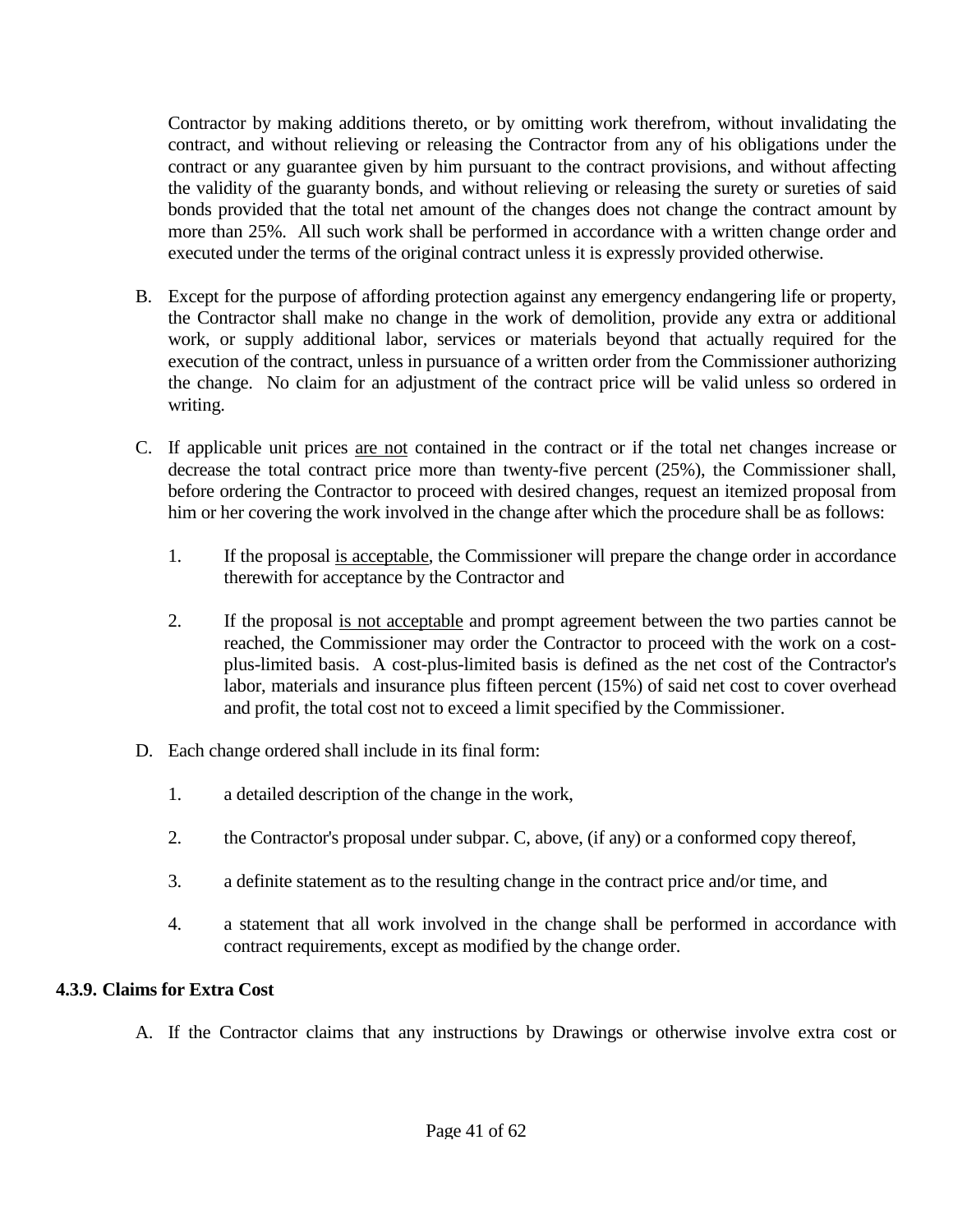extension of time, the Contractor shall, within ten days after the receipt of such instructions, and in any event before proceeding to execute the work, submit its protest thereto in writing to the Commissioner, stating clearly and in detail the basis of any objections. The claim shall be denominated: "Claim for Extra Cost." No such claim will be considered unless so made in writing within the appropriate time.

- B. Any discrepancies which may be discovered between actual conditions and those represented by the Drawings shall at once be reported to the Commissioner and work shall not proceed, except at the Contractor's risk, until written instructions have been received by the Contractor from the Commissioner.
- C. If, on the basis of the available evidence, the Commissioner determines that an adjustment of the Contract Price and/or time is justifiable, the procedure shall then be as provided for in sec. 4.3.8.-- CHANGES IN THE WORK.

### **4.3.10. Deletions by Building Inspector**

If at any time after acceptance of the contract, the Commissioner determines, for any reason, that it is not in the City's best interest to commence, continue, or complete the demolition of any building or structure included in the contract, prior to the time set for completion of the work, the Commissioner may, by written notice to the Contractor, direct that such building or structure not be demolished. Such written notice shall specify the date the termination becomes effective. It is mutually agreed by the Commissioner and the Contractor that the reduction in the original contract price shall be determined from the Contractor's breakdown of the contract price; however, the Contractor may bill the Commissioner for 10% of the amount shown on the Price Breakdown Sheet.

However, the Contractor agrees that the Commissioner, by written notice may reorder the demolition of such deleted building or structure any time prior to the expiration of the time for completion of all work specified in the contract.

# **4.3.11. Termination of Contract**

If the Contractor refuses or fails to prosecute the work with such diligence as will insure its completion within the time specified in these Contract Documents, plus any extension thereof as provided in these Contract Documents, the Commissioner may, by written notice to the Contractor, terminate the Contractor's right to proceed with the work. Upon such termination, the Commissioner may take over and/or relet the work and prosecute the same to completion, by contract or otherwise, and the Contractor and his sureties shall be liable to the City for any additional cost incurred by the City in its completion of the work, and they shall also be liable to the City for liquidated damages for any delay in the completion of the work as provided below. The Commissioner may employ, at his or her sole discretion, any other competent party or entity, or employ persons and secure material for the completion of the work, and charge the costs thereof to the Contractor. If the Contractor's right to proceed is terminated, the Commissioner may take possession of and utilize in completing the work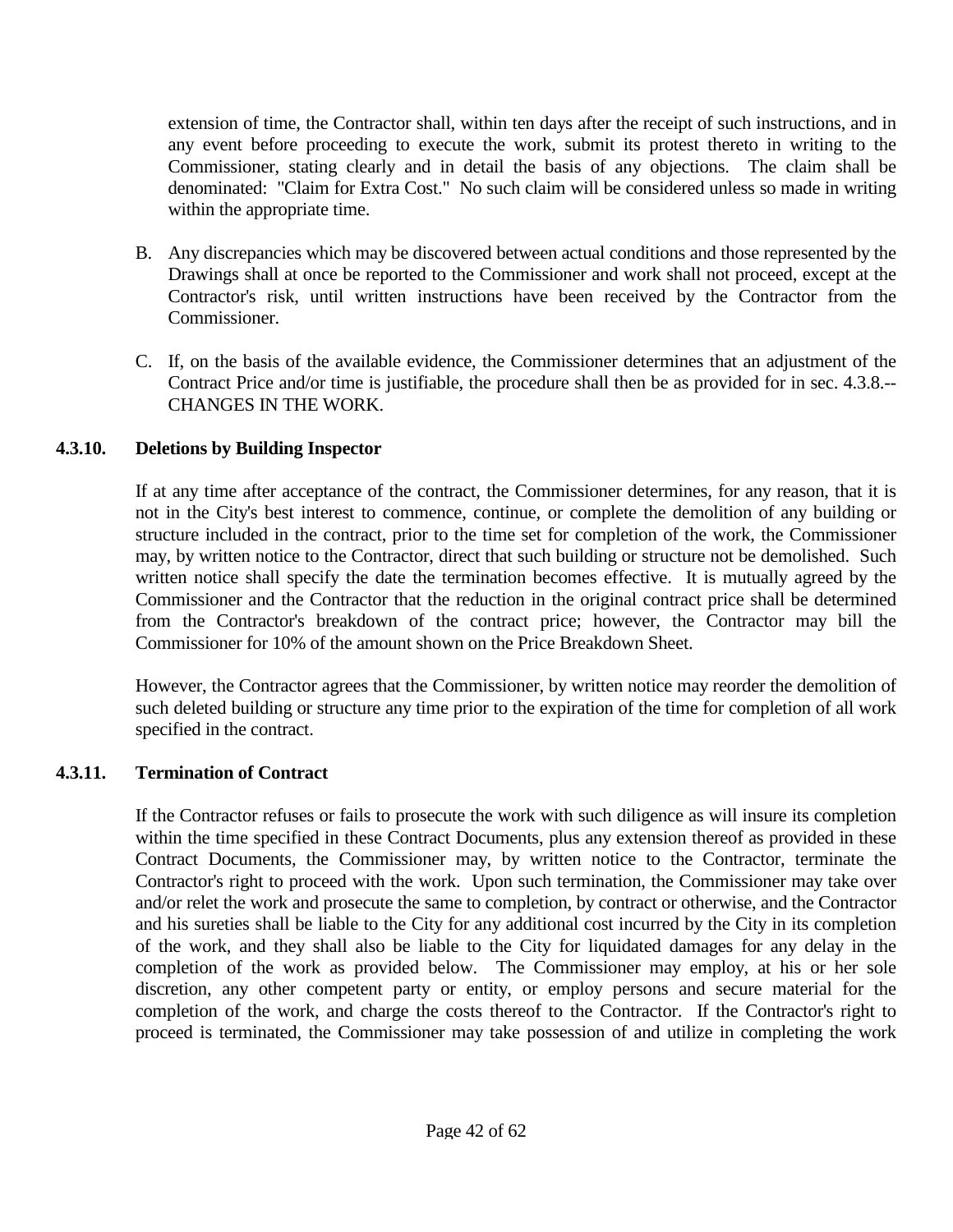such materials, tools, equipment, and plant as may be on the site of the work and necessary therefor.

In addition to those instances referred to in other articles herein, the City of Milwaukee shall have the right to declare the Contractor in default of the whole or any part of the work if:

- A. The Contractor fails to begin work in accordance with the written notice of the Commissioner.
- B. The Contractor refuses, neglects, or fails to supply a sufficiency of properly skilled workmen or proper amount of materials of the specified quality.
- C. The Contractor, without just cause, reduces his or her working force to a number which, if maintained, would be insufficient, in the judgment of the Commissioner, to complete the work, and fails to sufficiently increase such working force when ordered to do so by the Commissioner.
- D. The Contractor, in the judgment of the Commissioner, is unnecessarily and unreasonably or willfully delaying the performance and completion of the work, or the awarding of necessary subcontracts, or the placing of material or equipment orders.
- E. The Contractor refuses to proceed with the work when and as directed by the Commissioner.
- F. The Contractor abandons the work.
- G. The Commissioner is of the opinion that the work cannot be completed within the time herein provided or within such time as the completion may have been extended; provided, however, that the impossibility of timely completion is, in the Commissioner's judgment, attributable to conditions within the Contractor's control.
- H. The work is not completed within the time herein provided or within the time to which the Contractor may be entitled to have such completion extended.
- I. The Contractor shall subcontract, assign, transfer, convey, or otherwise dispose of this contract in whole or in part without the prior written approval of the Commissioner.
- J. The Contractor fails to make prompt payments for labor of materials or to subcontractors.
- K. The Contractor knowingly or in bad faith violates any of the provisions of this contract, disregards applicable laws, ordinances, permits, licenses, instructions or orders of the Commissioner, or is not executing same in good faith in accordance with the contract provisions.

#### **4.3.12. Termination of Contract for Cause**

If, through any cause, the Contractor shall fail to fulfill in a timely and proper manner its obligations under this contract, or if the Contractor shall violate any of the covenants, agreements, or stipulations of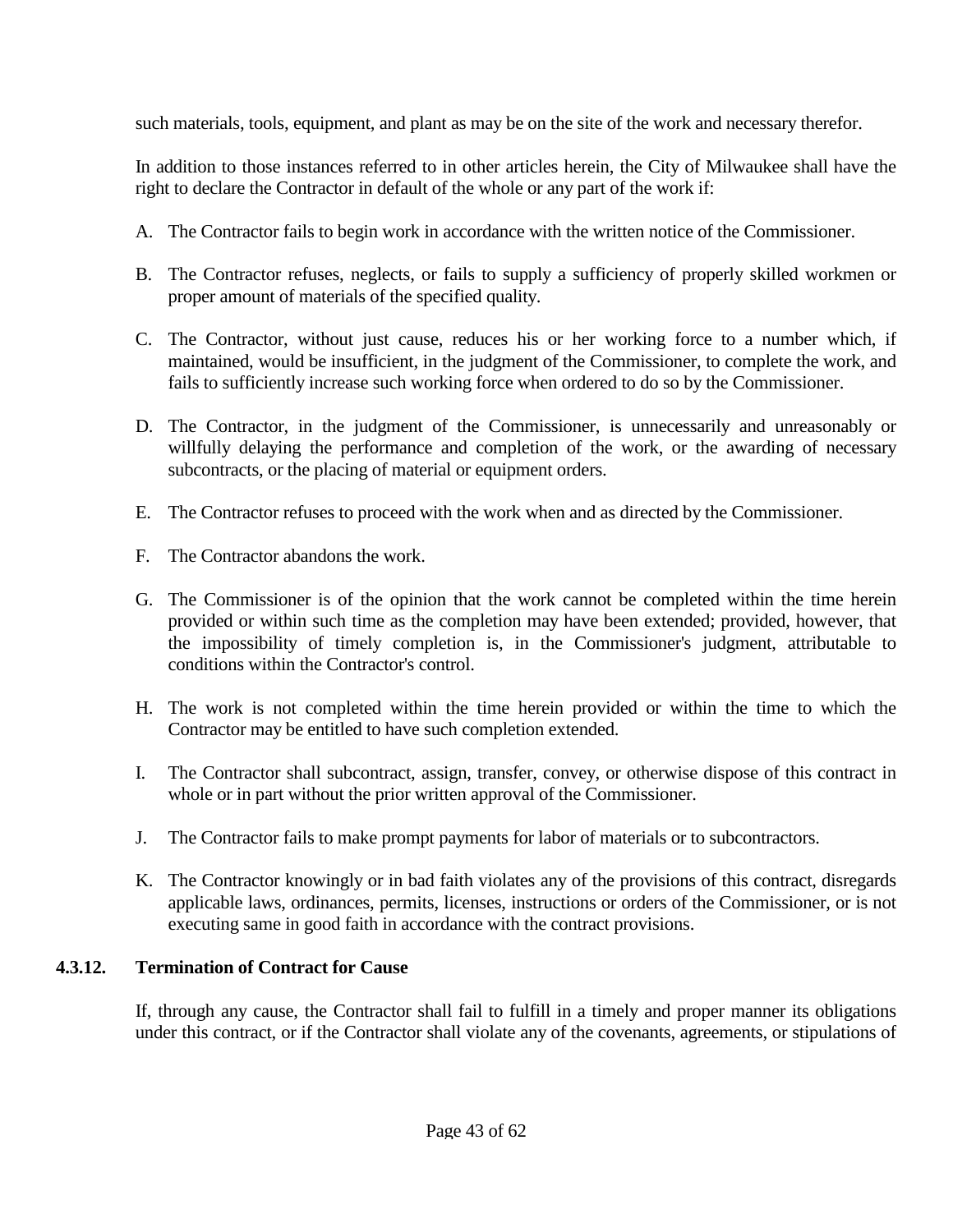this contract, including but not limited to the "Conditions for Environmental Compliance" specified in secs. 4.5.1. through 4.5.11. below, the Commissioner shall thereupon have the right to terminate this contract by giving written notice to the Contractor of such termination, specifying the effective date thereof, at least five (5) calendar days before the effective date of such termination. The Commissioner may relet the work to be performed under this contract to some other competent party or employ persons and secure material for the completion of same, and charge the costs thereof to the Contractor. In such event, all finished or unfinished work accomplished by the Contractor under this contract shall, at the option of the Commissioner, become the City's property and the Contractor shall be entitled to receive just and equitable compensation for any work satisfactorily completed hereunder.

In the event of any termination for cause hereunder, the Commissioner shall further have the right to declare the Contractor (or any affiliate, parent, subsidiary or successor thereof) ineligible for further City of Milwaukee Neighborhood Services contracts.

Notwithstanding the above, the Contractor shall not be relieved of liability to the City for damages sustained by the City by virtue of any breach of the contract by the Contractor, and the Commissioner may withhold any payments to the Contractor for the purpose of set-off until such time as the exact amount of damages due to the City from the Contractor is determined.

# **4.3.13. Termination for Convenience of the City**

The Commissioner may terminate this Contract at any time for any reason by giving at least ten (10) days notice in writing to the Contractor. If the contract is terminated by the Commissioner as provided herein, the Contractor will be paid an amount which bears the same ratio to the total compensation as the work actually performed bears to the total work of the Contractor covered by this contract, less payments of compensation previously made. However, if less than sixty percent (60%) of the work covered by this contract has been performed upon the effective date of such termination, the Contractor shall be reimbursed (in addition to the above payment) for that portion of the actual out-of-pocket expenses (not otherwise reimbursed under the contract) incurred by the Contractor during the contract period which are directly attributable to the uncompleted portion of the work covered by this contract.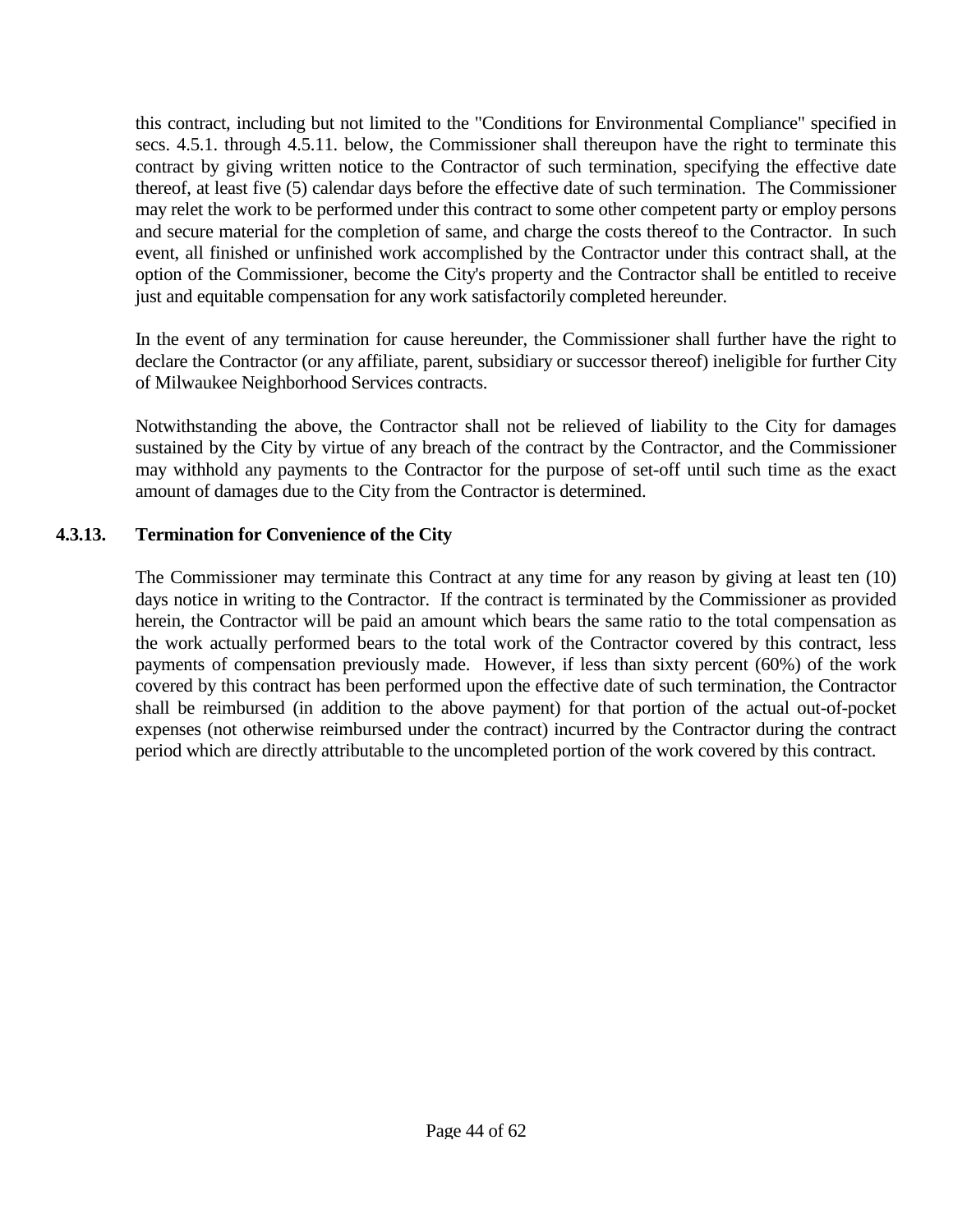# **4.3.14. Excusable Delays**

The right of the Contractor to proceed shall not be terminated nor shall the Contractor be charged with liquidated damages for any delays in the completion of the work due:

- A. To any acts of the Government, including controls or restrictions upon or requisitioning of materials, equipment, tools or labor by reason of war, National Defense, or any other national emergency;
- B. To any directives or orders of the Department of Neighborhood Services of the City of Milwaukee;
- C. To causes not reasonably foreseeable by the parties to this contract at the time of the execution of the contract which are beyond the control and without the fault or negligence of the Contractor, including, but not restricted to, acts of God or of the public enemy, acts of another Contractor in the performance of some other contract with the City, fires, floods, epidemics, quarantine restrictions, strikes, freight embargoes, and weather of unusual severity such as hurricanes, tornadoes, cyclones and other extreme weather conditions; and
- D. To any delay of any subcontractor occasioned by any of the causes specified in subparagraphs A, B, and C of this section.

Provided, however, that the Contractor promptly, within ten (10) calendar days, notifies the Commissioner, in writing, of the cause of the delay. The Commissioner shall then ascertain the facts concerning the cause of the delay and the extent to which completion of the Project as a whole has been delayed. If the facts show the delay to be properly excusable under the terms of this contract, the Commissioner shall extend the contract time by a period commensurate with the period of excusable delay. The Contractor's remedies shall in any event be strictly limited to an extension in the time specified for performance of the work. In no event shall the Contractor be entitled to any damages for delay.

#### **4.3.15. Liquidated Damages**

As damages for any delay in completion of the work which the Contractor is required to perform under this contract are impossible of determination, the Contractor and his sureties shall be liable for and shall pay to the Department of Neighborhood Services of the City of Milwaukee the sum of one hundred dollars (\$100) as fixed, agreed and liquidated damages for each calendar day of delay caused by the Contractor, notwithstanding any delay caused by the City, its officers, agents, or employees, or any other contractors, from the date stipulated for completion, or as modified in accordance with sec. 4.3.8., CHANGES IN THE WORK under GENERAL CONDITIONS, until such work is satisfactorily completed. Time is of the essence in this contract.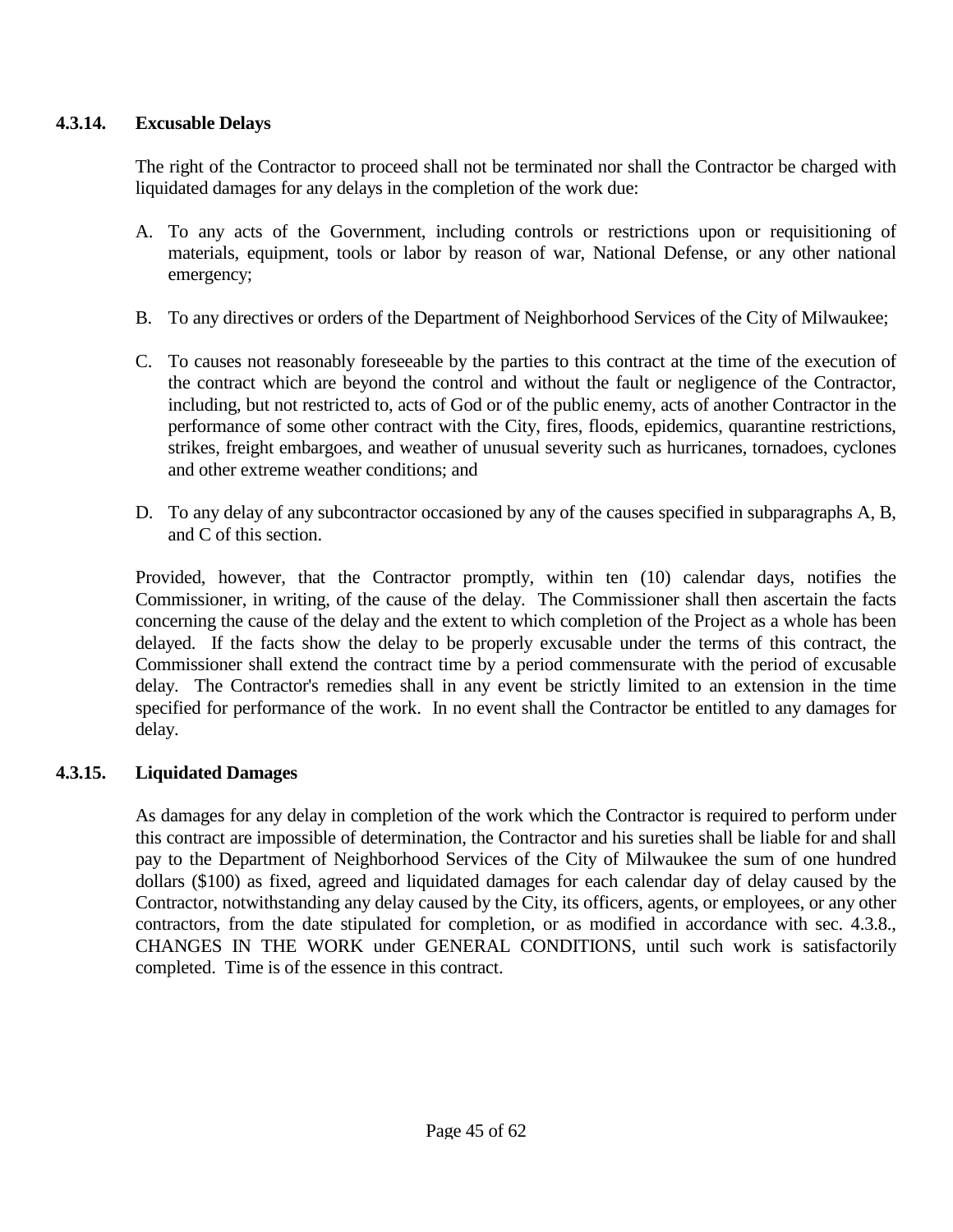The Commissioner may accept any part of the Demolition Area if the work of demolition thereon has been satisfactorily completed and the surface of the ground brought to the condition set forth in sec. 4.5.10. herein, if needed to proceed with the further development of the Project. The Contractor shall release such areas upon the request of the Commissioner.

# **4.3.16. Deduction for Uncorrected Work**

If the Commissioner deems it not expedient to require the Contractor to correct work not done in accordance with the Contract Documents, an equitable deduction from the Contract Price will be made by agreement between the Contractor and the Commissioner, subject to settlement, in case of dispute, as provided at sec. 4.4.11. herein.

# **4.3.17. Technical Specifications and Drawings**

Anything mentioned in the Technical Specifications and not shown on the Drawings, or shown on the Drawings and not mentioned in the Technical Specifications, shall be deemed as if shown on or mentioned in both. In case of difference between Drawings and Technical Specifications, the Technical Specifications shall govern. In case of any discrepancy in Drawings or Technical Specifications, the matter shall be immediately submitted to the Commissioner for decision, and without whose decision, said discrepancy shall not be adjusted by the Contractor, save only at his own risk and expense.

# **4.3.18. Request for Supplementary Information**

It shall be the responsibility of the Contractor to make timely requests of the Commissioner for any additional information not already in his possession which should be furnished by the Commissioner under the terms of this Contract, and which will be required in the planning and execution of the work. Such requests may be submitted in writing from time to time as needed, but each shall be filed in ample time to permit appropriate action to be taken by all parties involved so as to avoid delay to performance of the work. The Contractor shall be fully responsible for any delay in his work or to others arising from his failure to comply fully with the provisions of this Section.

# **4.3.19. Sanitary Facilities**

The Contractor shall furnish, install and maintain ample sanitary facilities for all workers engaged in performance of the work within the scope of this contract. As the needs arise, a sufficient number of enclosed temporary toilets shall be conveniently placed as required by the sanitary codes of the State and the City of Milwaukee. Drinking water shall be provided from an approved source, so piped or transported as to keep it safe and fresh and served from single service containers or satisfactory types of sanitary drinking stands or fountains. All such facilities and services shall be furnished in strict accordance with existing and governing health regulations.

# **4.3.20. Rodent Extermination**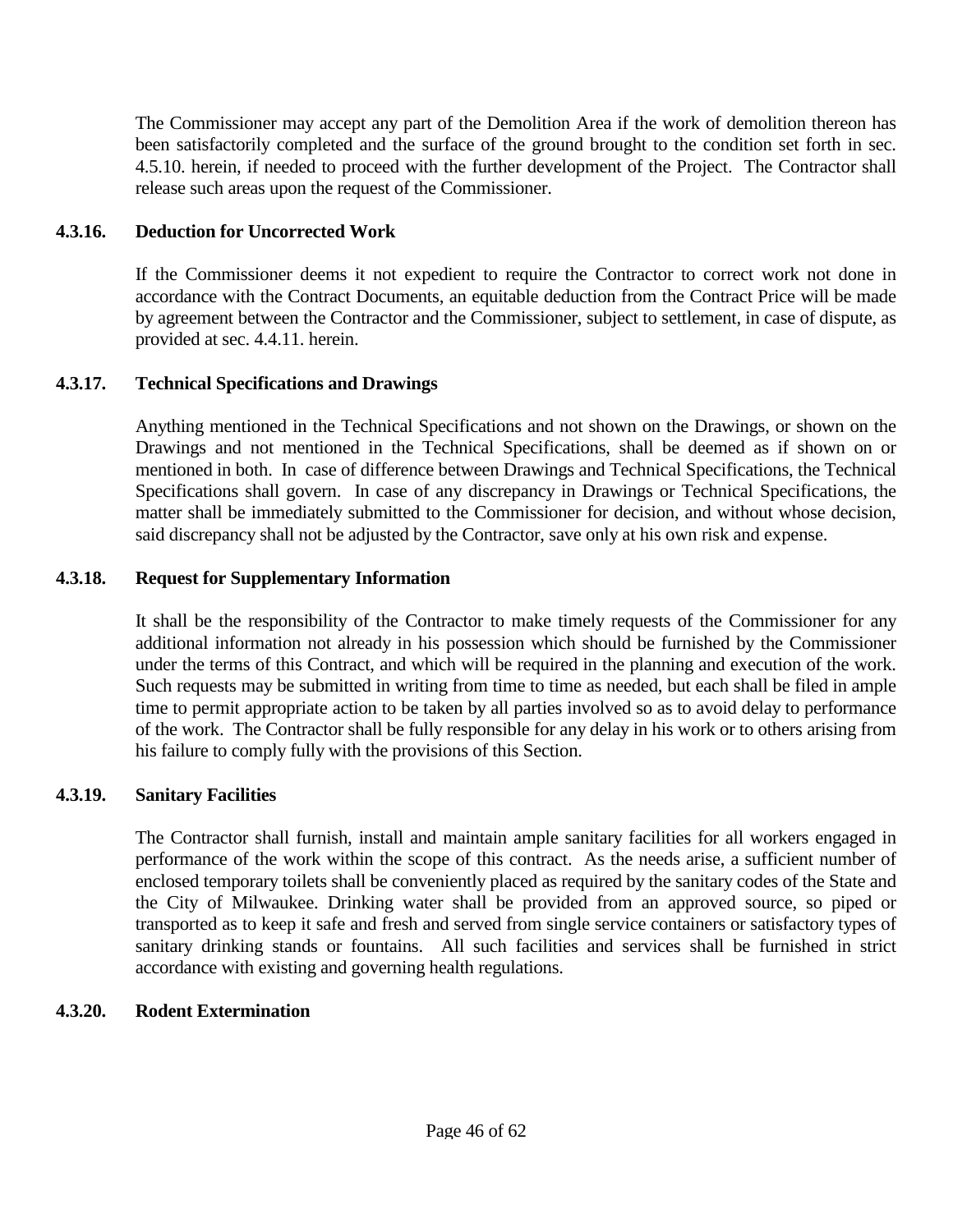Necessary rodent extermination shall be the responsibility of the City.

# **4.3.21. Removal and Salvage of Building Materials**

Upon execution of the Contract for the work of Demolition on all or any part of the Demolition Area, all right, title, and interest of the City in and to buildings, structures and other property to be demolished and/or removed by the Contractor, on part or all of the Demolition Area as described in the Notice to Proceed, shall be deemed to be vested in the Contractor, subject to all provisions of the Contract and the following:

- A. No right, title, property or interest of any kind whatsoever in or to the land or premises upon which such buildings or structures stand, is created, assigned, conveyed, granted or transferred to the Contractor, or any other person or persons, except only the license and right of entry to remove such buildings and structures in strict accordance with the Contract.
- B. All salvage becomes the property of the Contractor but storage of such materials and equipment on the Demolition Area will not be permitted. The value of all such salvage shall be calculated by the Contractor prior to bidding, and will be considered by the Commissioner to have been incorporated into the Contractor's bid. The Contractor shall maintain a record of the salvage valuation so made.
- C. In the event of any doubt respecting the ownership of any particular property, the Contractor shall request from the Department of Neighborhood Services of the City of Milwaukee a written statement respecting its ownership prior to any removal thereof from the Demolition Area.
- D. In the event that the Commissioner terminates the Contractor's right to proceed in accordance with secs. 4.3.11., 4.3.12., or 4.3.13. above, all right and all title in and to buildings, structures, material and property transferred by this Section and remaining on the Demolition Area, shall revert to and vest in the City without prejudice to any claim which the City may have against the Contractor arising from the Contractor's default.
- E. Materials left on the Demolition Area after completion and acceptance of the work by the Commissioner shall be deemed to have been abandoned by the Contractor to the City and title thereto shall thereupon revert to and vest in the City, without prejudice, however, to any claim which the City may have against the Contractor arising from the action of the Contractor in so leaving such materials on the site. This provision, however, shall not apply to any Hazardous Substances as defined in sec. 4.1.11. hereinabove; such Hazardous Substances shall, under all circumstances, remain the property of the Contractor.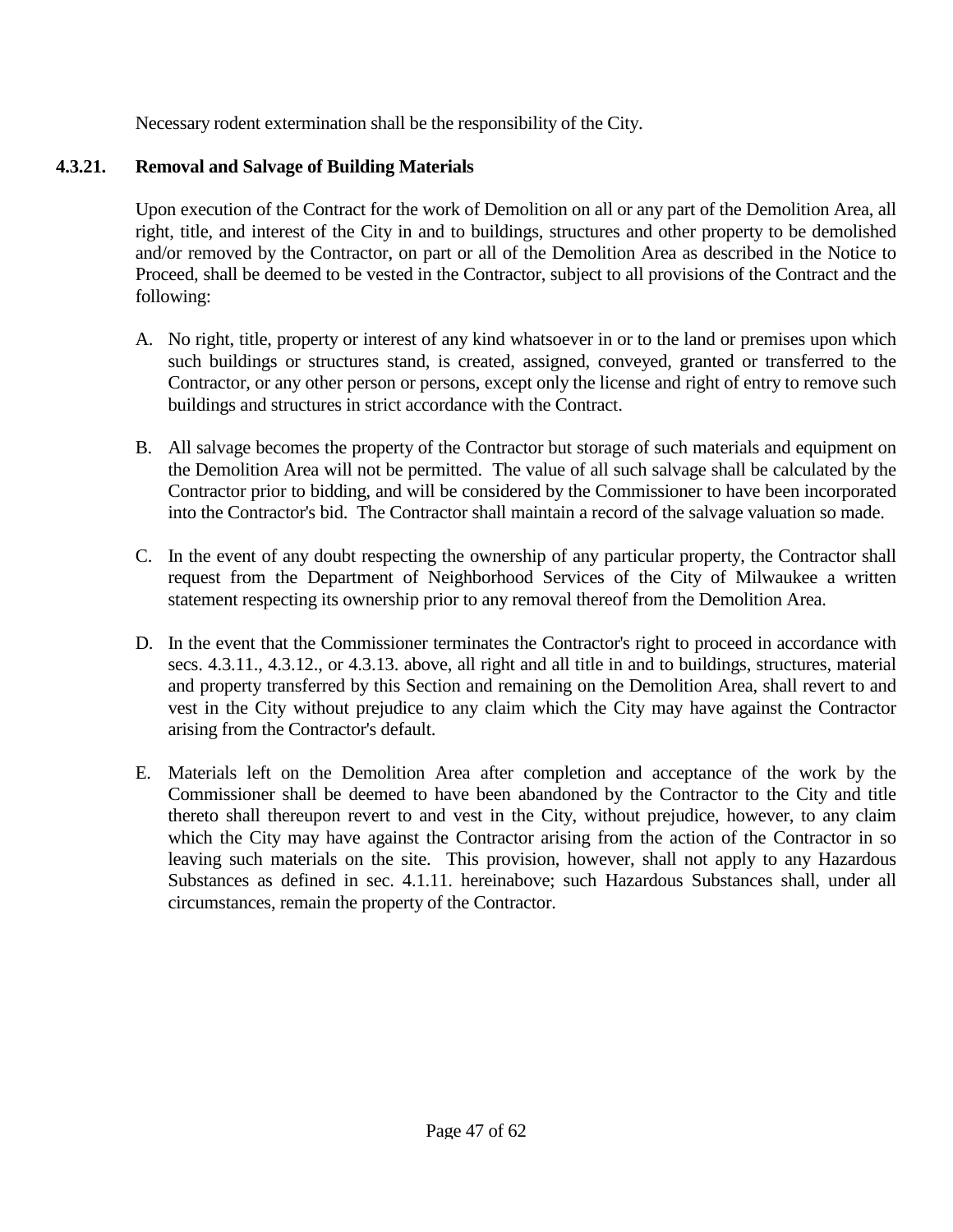- F. If the Technical Specifications provide that the Contractor may elect to remove abandoned underground utilities with title thereto being vested in the Contractor, he shall, within ten days after the award of the Contract, notify the Commissioner of his election to remove such property. If any such property is not removed within the time stipulated for completion of that portion of the work within which it lies, or for extension thereof, title of such property not removed shall revert to the City, excepting any and all Hazardous Substances.
- G. Unless otherwise specified, no dwelling structure located within the Demolition Area shall be removed from the premises as a whole, or in a substantially whole condition, but all such buildings shall be demolished on the premises.

### **4.3.22. Removal of Debris and Cleaning of Site**

All rubbish and debris found on the Demolition Area at the start of the work as well as that resulting from the demolition activities or deposited on the site by others during the duration of the contract shall be removed and legally disposed of by the Contractor who shall keep the Project Area and public rightsof-way reasonably clear at all times. No combustible debris resulting from demolition shall be left on the site for longer than one (1) calendar day. Upon completion of the work the Contractor shall remove all temporary construction, equipment, salvaged materials, trash and debris of all kinds leaving the entire Project Area in a neat condition. Trash burning on the site is prohibited. Perishable materials must not become a part of any fill placed nor left on the site. (See sec. 4.5.0. for further conditions required for compliance with environmental regulations.)

#### **4.3.23. Utility Services: Protection and Disconnection**

- A. The Contractor shall assume all responsibility for damage attributable to him to any property upon, or passing through, the Project Area, but excluded from the work, such as utility lines, surface improvements, or like items.
- B. If disconnections of underground utility services are required to be made in public thoroughfares, the Contractor shall comply with all local requirements and regulations respecting the barricading of streets, the removal and restoration of pavements, and other pertinent matters.
- C. Prior to the starting of work or removal of the building under the contract, the Contractor will be responsible for having all utilities, including electric, telephone, sewer, water and/or gas service for the buildings cut off in strict accordance with the respective requirements and regulations of the State of Wisconsin, the Wisconsin Public Service Commission, the City of Milwaukee, the Department of Neighborhood Services of the City of Milwaukee and the utility companies involved.
- D. The Contractor shall engage a licensed master plumber who shall obtain a permit to properly abandon the sewer and/or water services, in accord with all current City ordinances. Proof of proper disconnection of services, or of extension if so specified in the Technical Specifications, sec.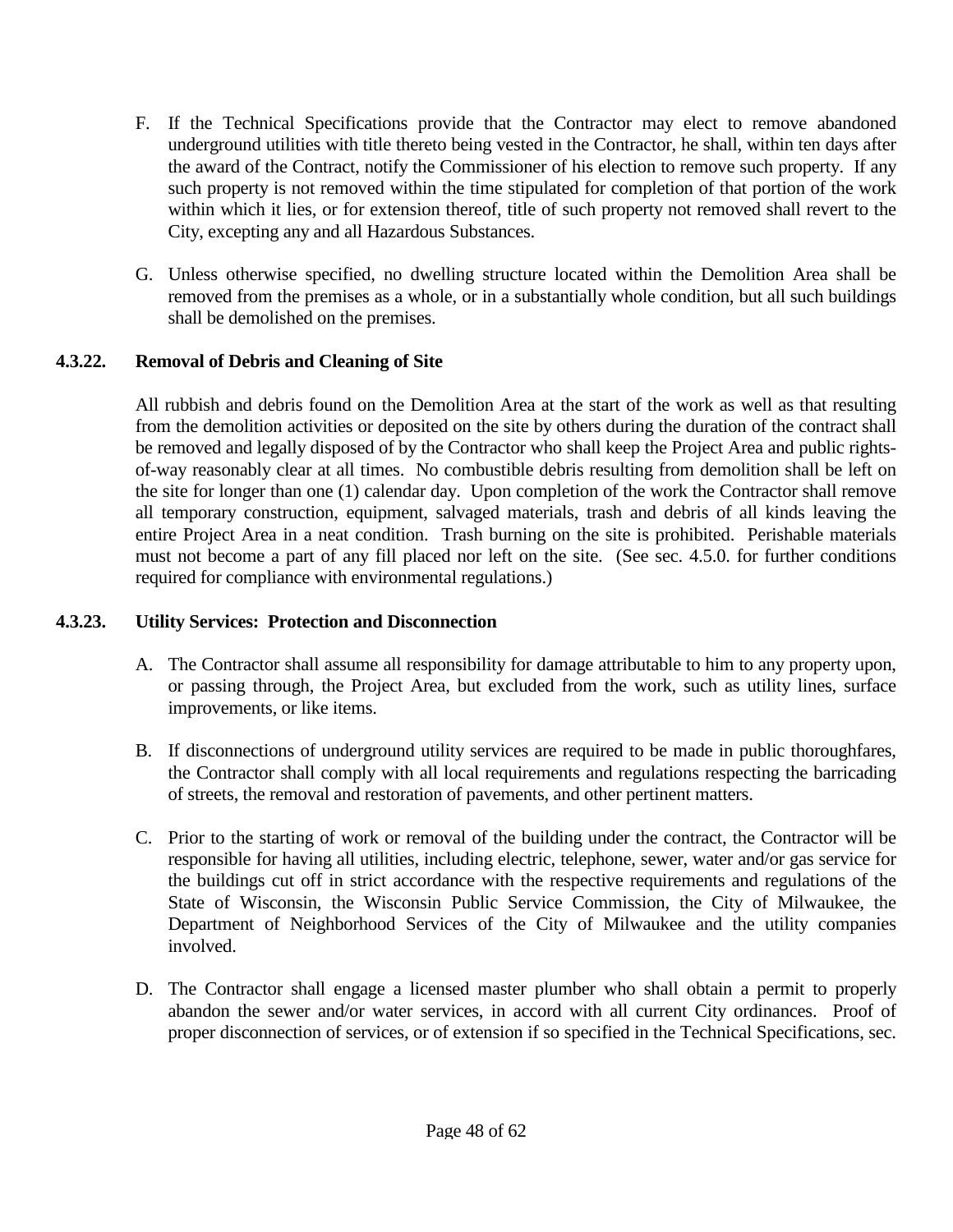5.6.0., must be provided the Commissioner on or before completion of the work.

# **4.3.24. Right of Access and Entry**

The Commissioner shall at all times have access to the Demolition Area and be permitted to observe and review all work, materials, equipment, payroll and records pertaining to this contract, provided, however, that all instructions and approvals with respect to the work will be given to the Contractor only by the Commissioner through his or her authorized representatives or agents.

# **4.3.25. Partial Completion and Acceptance of Work**

The Commissioner may accept any part of the Demolition Area if the work of demolition thereon has been satisfactorily completed but either the surface of the ground has not been brought to the condition set forth in sec. 4.5.10. herein, or additional work is required by the contract. The Contractor shall release such areas upon the request of the Commissioner.

# **4.3.26. Final Inspection**

When all required demolition work is completed, including final grading, the Contractor shall notify the Commissioner by phone 24 hours in advance that the site will be ready for a final inspection on a definite date. The Commissioner may reject any demolition, grading, or site clearance work which does not comply with the Technical Specifications, and will notify the Contractor of such rejection in writing, whereupon the Contractor, at no cost to the City, shall correct such deficiency as directed by the Commissioner.

If the Commissioner deems it not expedient to require the Contractor to correct work not done in accordance with the Contract Documents, an equitable deduction from the contract price will be made by agreement between the Contractor and the Commissioner, and subject to settlement, in case of dispute, as provided at sec. 4.4.11. herein.

# **4.3.27. Contract Payments**

# A. Withholding Payments

The Commissioner, before making any payment, may require the Contractor to furnish releases or receipts from any or all persons performing work and supplying material or services to the Contractor, or any subcontractor, if deemed necessary to protect the Commissioner's interests. Payments may also be withheld pending receipt from the Contractor of: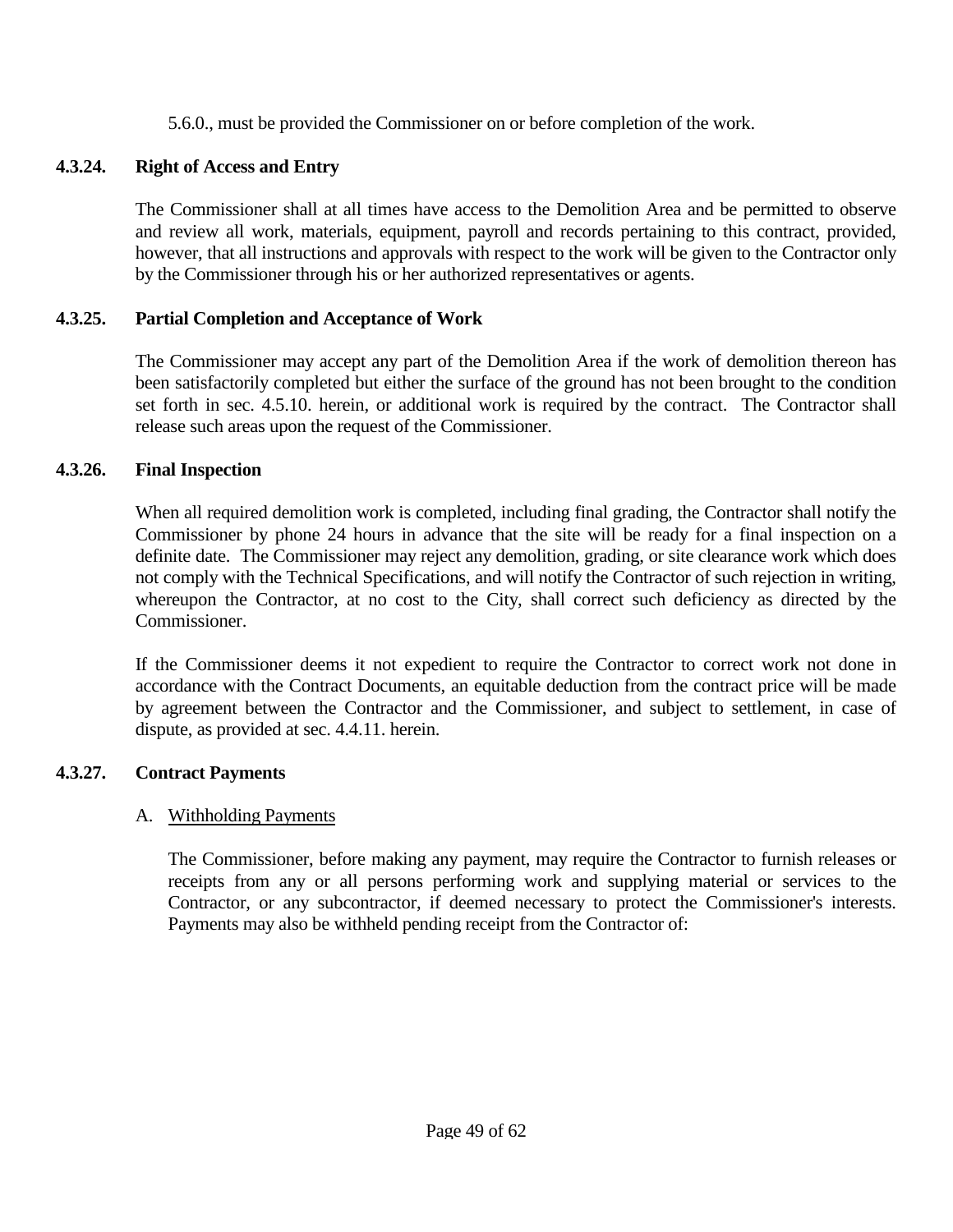- 1. written proof of proper sealing of sewer and/or water service, pursuant to sec. 4.3.23(D);
- 2. SBE utilization forms and reports, pursuant to sec. 4.2.2.;
- 3. a completed Waste Shipment Record/Asbestos Manifest and a copy of the Notification of Demolition, pursuant to Wis. Adm. Code, NR Ch. 447.
- 4. Living Wage Reports, pursuant to sec. 4.2.3.

#### B. Payments Not to Serve as Waivers

No payment made under the contract shall act as a waiver of the right of the Commissioner to require the fulfillment of all of the terms of the contract. No payment, in part or in full, shall impair the obligations of any surety or sureties on any bond or bonds furnished under the contract.

#### C. Final Payment

After the final inspection and acceptance by the Commissioner of all work under the contract, the Contractor shall prepare a requisition for final payment and submit it to the Commissioner for approval. The final payment shall consist of the total cost of demolition less the total value of salvageable materials as determined by Article 2 of the Contract for Demolition, form 3.10.0. herein, as adjusted in accordance with approved change orders, less all previous payment to the Contractor and subject to withholding of any amount due the Commissioner under the section entitled LIQUIDATED DAMAGES, sec. 4.3.15. herein. Acceptance by the Contractor of final payment shall release the City from any and all claims by the Contractor in any way arising from performance of this contract.

#### D. Prompt Payment

The City as a matter of policy strives to pay all invoices within thirty (30) calendar days. Payment to the Contractors will be deemed timely if the payment is mailed, delivered, or transferred within 60 calendar days after receipt of a properly completed invoice or receipt and acceptance of the property or service under this Contract, whichever is later. If the City does not make payment by the 60th calendar day, the City shall pay simple interest beginning with the 31st calendar day at the rate of one percent per month.

# **4.4.0. LEGAL CONDITIONS**

# **4.4.1. Authority of the Commissioner**

It is understood and agreed that all work under this Contract shall be done to the satisfaction of the Commissioner. The Commissioner shall decide all questions which arise as to the quality and acceptability of materials furnished, work performed, manner of performance, rate of progress of the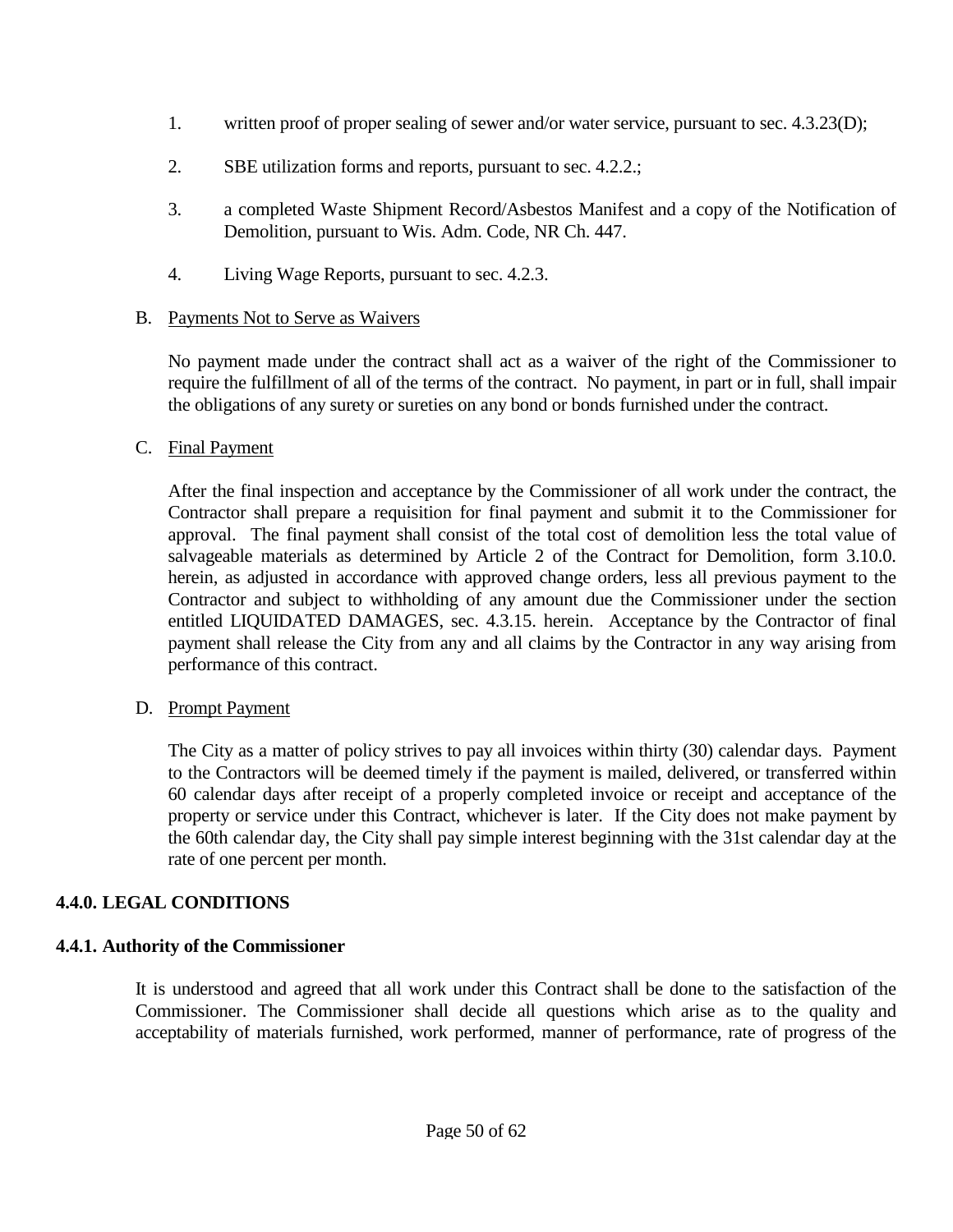work, interpretation of drawings and specifications, and acceptable fulfillment of this Contract. The Commissioner or his representative shall have the authority to make decisions and orders for the proper performance thereof, provided, however, that this shall not in any manner relieve the Contractor of his undertaking to complete the work under this Contract and to defend and to save the City of Milwaukee and the Department of Neighborhood Services harmless, pursuant to sec. 4.4.9. below. In case of failure on the part of the Contractor to execute work so ordered, the Commissioner may, at the expiration of forty-eight (48) hours after giving notice in writing to the Contractor, proceed to execute such work as may be deemed necessary and the cost thereof shall be deducted from compensation due or which may become due the Contractor under this contract.

### **4.4.2. Compliance with Codes and Permits**

- A. The Contractor shall at his own expense secure and pay to the appropriate agency, the fees or charges for permits for demolition, removal of sidewalk vaults, occupancy of public-way sheds, the sealing or discontinuation of sewer, water, electric, gas and telephone service.
- B. The Contractor shall comply with the applicable laws and ordinances governing the disposal of materials, debris, rubbish and trash on or off the Project Area, and shall commit no trespass on any public or private property in any operation due to or connected with the demolition.
- C. The Contractor shall comply with all instructions of the Commissioner and the ordinances and codes of the City of Milwaukee regarding signs, advertising, traffic, fires, explosives, danger signals, barricades, and fire prevention.
- D. The Contractor shall give all notices required by, and comply with, all applicable laws, ordinances and codes of the City of Milwaukee and State of Wisconsin. All disconnections and demolition shall comply with all applicable ordinances, and codes including all written waivers. Before beginning the work, the Contractor shall examine the Drawings and Technical Specifications for compliance with applicable ordinances and codes, and shall immediately report any discrepancy to the Commissioner. Where the requirements of the Drawings and the Technical Specifications fail to comply with such applicable ordinances or codes, the Commissioner will adjust the contract by change order to conform to such ordinances or codes (unless waivers in writing covering the difference have been granted by the governing body or department) and make any appropriate adjustment in the contract price. Should the Contractor fail to observe the foregoing provisions and do demolition work at variance with any applicable ordinance or code including any written waivers (notwithstanding the fact that such methods are in compliance with the Technical Specifications), the Contractor shall correct the methods of doing such work without cost to the Department of Neighborhood Services of the City of Milwaukee. Any change order will be issued to cover only the excess cost the Contractor would have been entitled to receive if the change had been made before the Contractor commenced work on the items involved.

#### **4.4.3. Care of Work Site**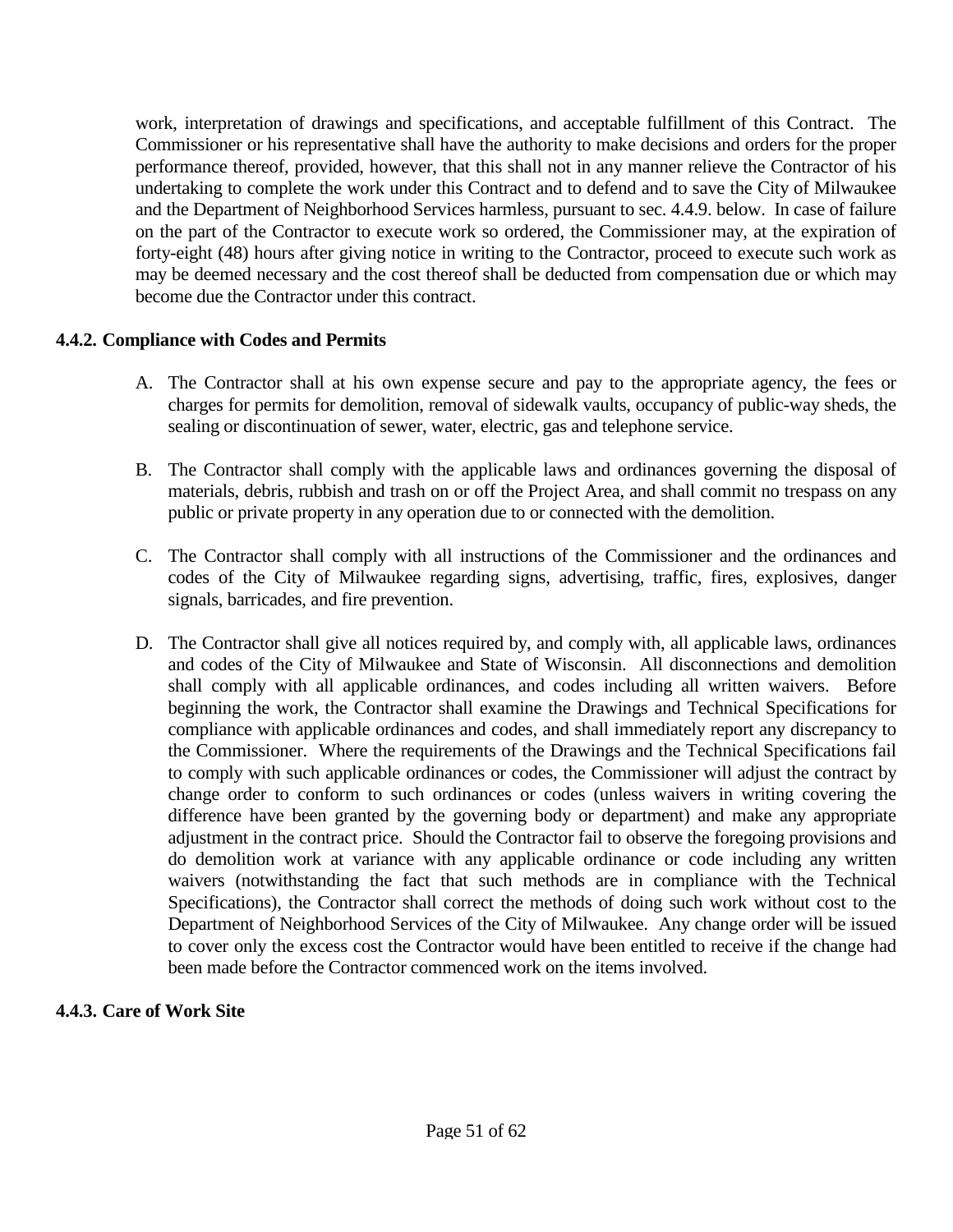The Contractor, insofar as is possible shall not interfere with the public use of streets, alleys, and shall cause the least inconvenience to the public and owners of abutting property. When, however, the Demolition Area includes or is adjacent to a public way or private property, the Contractor shall furnish and install all such barricades, fences, splash-boards, canopies, walkways, lights, danger signals and other safety equipment as may be necessary for the protection of persons and property, and shall obtain all necessary permits from the City's Commissioner of Public Works prior to doing any work in the public way, as further detailed in sec. 4.4.10. herein. The Contractor shall maintain free access to all fire hydrants, water valves, gas valves, and manholes that are a part of electric, telephone, telegraph conduit lines and all fire alarm and police call boxes in the vicinity of the work. After completion of the work, the Contractor shall remove all barricades, signs and other equipment or material used to facilitate the work, and shall leave the work area and adjacent premises in a clean and orderly condition. The method of removal of pavements, gutters, curbs, sidewalks and vaults in the public way shall be as approved by permit of the City's Commissioner of Public Works. The Contractor shall not use any type of impact balls, drop hammer or similar impact device on structures to be demolished when prohibited by the Building Inspector in the Technical Specifications. Any damage caused by the Contractor shall be repaired at the Contractor's expense. If, and whenever, the work under this contract shall require the digging up, use or occupancy of any public way, area, alley or other public place, the Contractor shall furnish, erect and maintain such barriers and lights during the night time as will effectually prevent the occurrence of any accident in consequence of such digging up, use or occupancy, and shall assume liability for all damages occasioned by the digging up, use or occupancy of such public way or other public place, or which may result therefrom, in addition to securing the necessary permission.

#### **4.4.4. Site Security**

The Contractor may provide at his or her discretion sufficient competent day and night watchmen everyday, including Saturdays, Sundays, and holidays for the protection of his or her property during performance of the contract work, and shall be responsible for all salvageable material in all buildings for which Contractor has received a "Notice to Proceed," whether or not Contractor has removed such materials from said building(s).

# **4.4.5. Contractor Liability**

The Contractor shall be responsible for all damages to persons or property that occur as a result of his, her or its acts, errors, omissions or negligence in connection with the performance of salvage and/or demolition work. The Contractor's responsibility herein shall run continuously from the commencement date specified in the "Notice to Proceed" throughout the performance of such work, until completion and final acceptance of the specific parcel, whether or not the same has been covered in whole or in part by payments made by the City of Milwaukee.

# **4.4.6. General Guaranty**

Neither the final certificate of payment nor any provision in the Contract Documents nor partial or entire use or occupancy of the premises by the Commissioner shall constitute an acceptance of work not done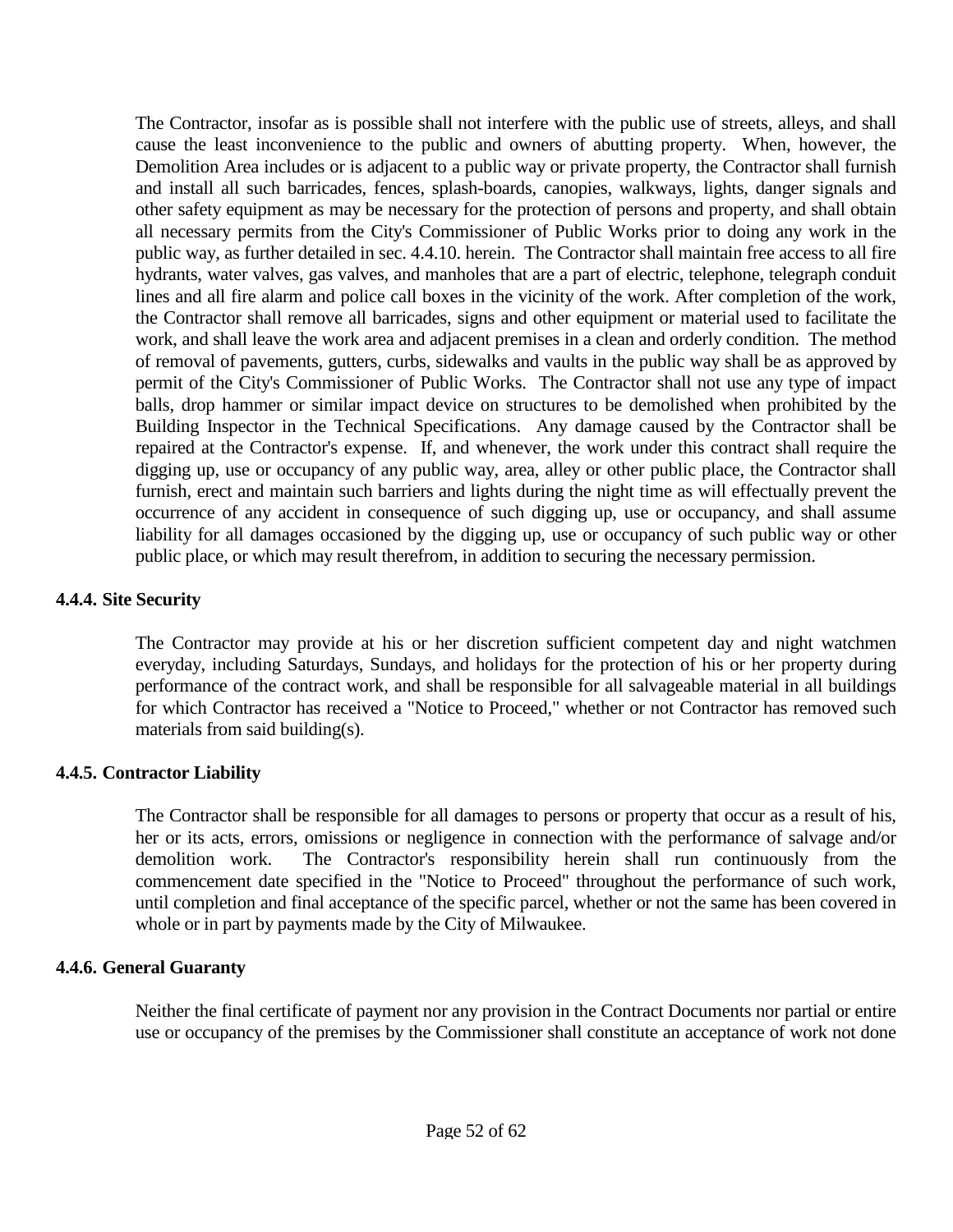in accordance with the contract or relieve the Contractor of liability in respect to any express warranties or responsibility for failure to comply with terms of the Contract Documents. The Commissioner will give the Contractor notice of observed noncompliance with the Contract Documents with reasonable promptness.

### **4.4.7. Risk of Loss**

The Commissioner assumes no responsibility for the condition of existing buildings and structures and other property on the Project Area nor for their continuance in the condition existing at the time of issuance of the Invitation for Bids or thereafter, and the Contractor hereby expressly accepts same "as is." No adjustment of contract price or allowance for any change in conditions which may occur after the Invitation for Bids has been issued, will be made.

### **4.4.8. Emergencies**

In an emergency affecting the safety of life or property on or adjoining the site, the Contractor shall act, either at his own discretion or as instructed by the Commissioner, to prevent any threatened loss or injury. Any compensation claimed by the Contractor on account of such emergency work will be determined by the Department of Neighborhood Services of the City of Milwaukee as provided in the section entitled, CHANGES IN THE WORK, sec. 4.3.8.

### **4.4.9. Indemnification of City and Commissioner**

To the fullest extent permitted by law, the Contractor agrees to defend, indemnify and hold harmless the City of Milwaukee, its officers, agents and employees from and against all claims, demands, damages, liability, suits, judgments and decrees, attorney's fees, losses, costs and expenses of any kind or nature whatsoever which may come against the City of Milwaukee on account of injury or death of any person or persons or damage to any property occurring directly or indirectly, in whole or in part, from the performance or lack of performance of work hereunder, or negligence or carelessness, by the Contractor or its employees, agents or servants, including, without limitation, claims, costs, damages, expenses, fines, fees and/or penalties related to Hazardous Substances, as defined in sec. 4.1.11. above, or environmental liability. The indemnifications contained herein shall survive the completion of the work.

The City of Milwaukee shall tender the defense of any claim or action at law or in equity or regulatory proceeding, arising, in whole or in part, out of or otherwise related to any act or omission, negligence or misconduct on the part of the Contractor or any of its agents, servants, employees or subcontractors, to the Contractor or its insurer and, upon such tender, it shall be the duty of the Contractor and its insurer to defend such claim, action or regulatory proceeding without cost or expense to the City of Milwaukee.

# **4.4.10. Accident Prevention**

A. In conducting the work, the Contractor shall maintain adequate protection of persons and property against injury, death, damage or loss arising in connection with this contract. The Contractor shall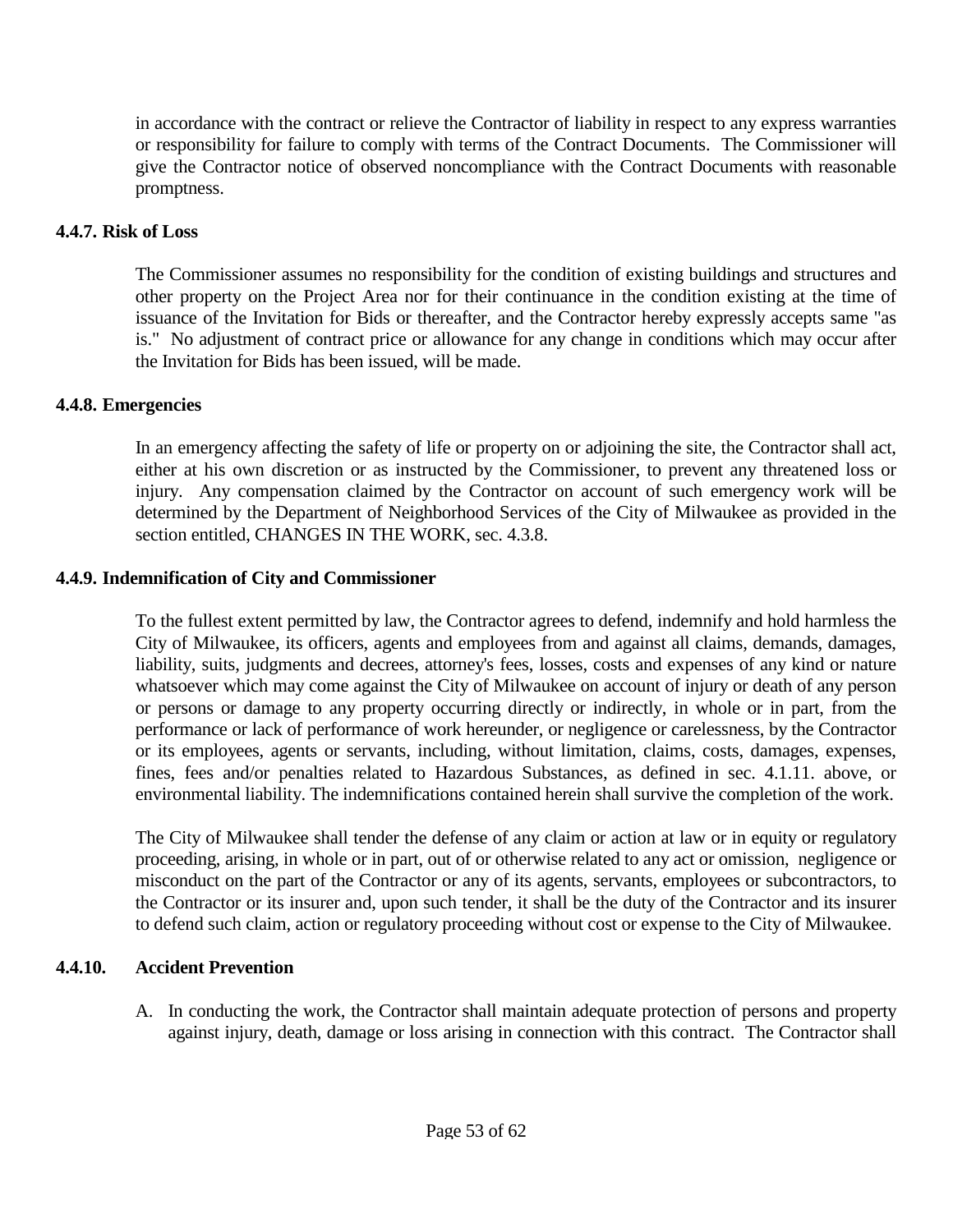take all necessary precautions for the protection of private property and shall execute his or her work in such a way as to prevent damage to the walls and foundations of adjacent buildings and structures, trees, shrubbery, lawns, fences and other items of any nature located and existing on private property. The Contractor shall be responsible for the damage or destruction of property of any character resulting from neglect, misconduct, or omission in his or her manner or method of execution or nonexecution of the work or caused by defective work or the use of unsatisfactory materials.

- B. The Contractor shall provide protection for and avoid damaging sidewalks, streets, curbs, pavements, utilities, meters, structures and any other property (except that which is to be demolished and removed) either on or adjacent to the site. The Contractor shall repair, at his or her own expense and in a manner satisfactory to the City of Milwaukee, any damage thereto caused by his or her operations. The Department of Public Works may inspect prior to demolition; if damage is discovered after demolition, a portion of the contract payments will be held until repairs are completed satisfactorily.
- C. Basement excavation of a building or structure, on any premises, under a permit, issued by the Commissioner, shall be fenced or guarded unless backfilling proceeds immediately after the excavation is created or opened.
- D. The Contractor shall be responsible for keeping the Demolition Area and all structures and buildings located thereon boarded and secure from unauthorized entry until demolition has commenced.
- E. The Contractor shall erect, prior to starting, and maintain during demolition, splash boards the entire length of any wall of any building or structure exceeding one (1) story or twenty (20) feet in height or located less than ten (10) feet from the public sidewalk or other public way. Placement and construction of splash boards, routing of pedestrian and automotive traffic, shall be controlled and approved by the Department of Public Works and the Department of Neighborhood Services of the City of Milwaukee. Proper permits for the use of sidewalk, roadway and other public areas shall be obtained from the Department of City Development prior to starting demolition.
- F. If the Contractor, in making preparation to raze a building, believes the demolition may in any way affect any building or structure on an adjoining site, a proper notice shall be given to all owners of adjoining lots by the Contractor at least ten (10) days prior to commencing the demolition. Such notice shall describe the extent and character of the demolition work about to be done, and the adjoining owners shall thereafter be given a reasonable opportunity to protect their property at their own expense.
- G. The Contractor shall comply with the applicable safety and accident prevention requirements of the Wisconsin Administrative Code and State Statutes, rules promulgated by the U.S. Occupational Safety and Health Commission ("OSHA"), and the ordinances of the City of Milwaukee. The Contractor shall exercise proper precautions at all times for the protection of persons and property.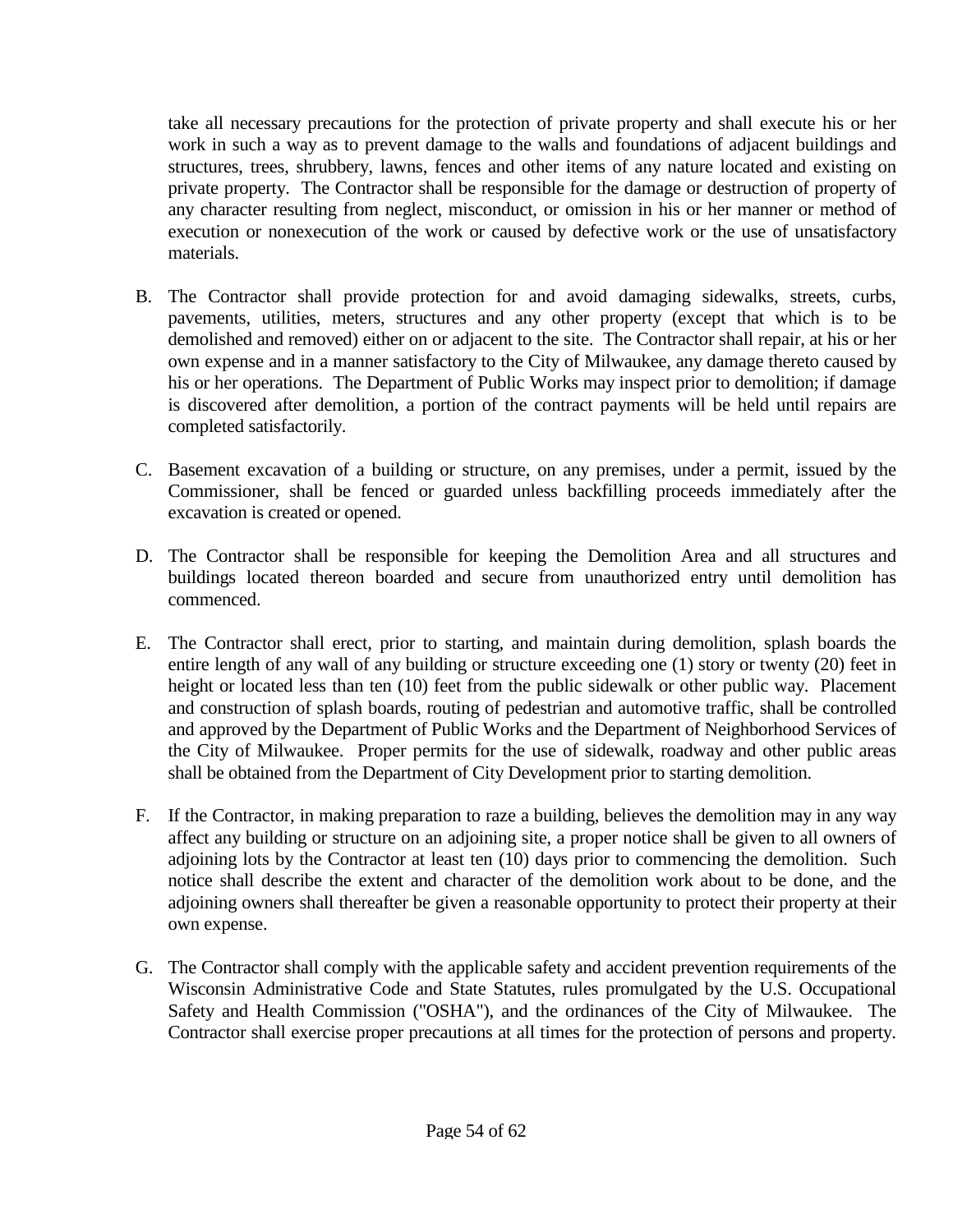No wall over 10 feet, unless it has adequate lateral support, shall remain standing after working hours. Vehicular traffic shall be maintained adjacent to these premises throughout the life of this contract.

### **4.4.11. Disputes**

- A. All disputes arising under this Contract or its interpretation, whether involving law or fact or both, or extra work, and all claims for alleged breach of contract shall, within ten (10) calendar days of commencement of the dispute, be presented in writing by the Contractor to the Commissioner for decision. All papers pertaining to claims shall be filed by the Contractor in quadruplicate. Such notice should detail the amount of the claim if known, and shall state the facts surrounding the claim in sufficient detail to identify the claim together with its character and scope. In the meantime, the Contractor shall proceed with the work as directed. Any claim not presented within the time limit specified within this paragraph shall be deemed to have been waived in writing, except that if the claim is of a continuing character and notice of the claim is not given within ten (10) calendar days of its commencement, the claim will be considered only for a period commencing ten (10) calendar days prior to the receipt by the Commissioner of notice thereof.
- B. The Contractor shall submit in detail the claim and proof thereof. Each decision by the Commissioner will be in writing and will be mailed to the Contractor by certified mail, return receipt requested.
- C. If the Contractor does not agree with any decision of the Commissioner he shall in no case allow the dispute to delay the work but shall notify the Commissioner promptly that he is proceeding with the work under protest and he may then except the matter in questions from the final release.

#### **4.4.12. Assignment of Novation**

The Contractor shall not assign or transfer, whether by an assignment or novation, any of its rights, duties, benefits, obligations, liabilities or responsibilities under this Contract without the advance written consent of the Commissioner; provided, however, that assignments of contract proceeds to banks, trust companies, or other financial institutions may be made without the consent of the Commissioner. No assignment or novation of this Contract shall be valid unless the assignment or novation expressly provides that the assignment of any of the Contractor's rights or benefits under the Contract is subject to a prior lien for labor performed, services rendered and materials, tools and equipment supplied for the performance of the work under this Contract in favor of all persons, firms or corporations rendering such labor or services or supplying such materials, tools or equipment.

# **4.4.13. Insurance**

# A. General Liability

The Contractor shall furnish to the Commissioner, prior to the start of work, certificates of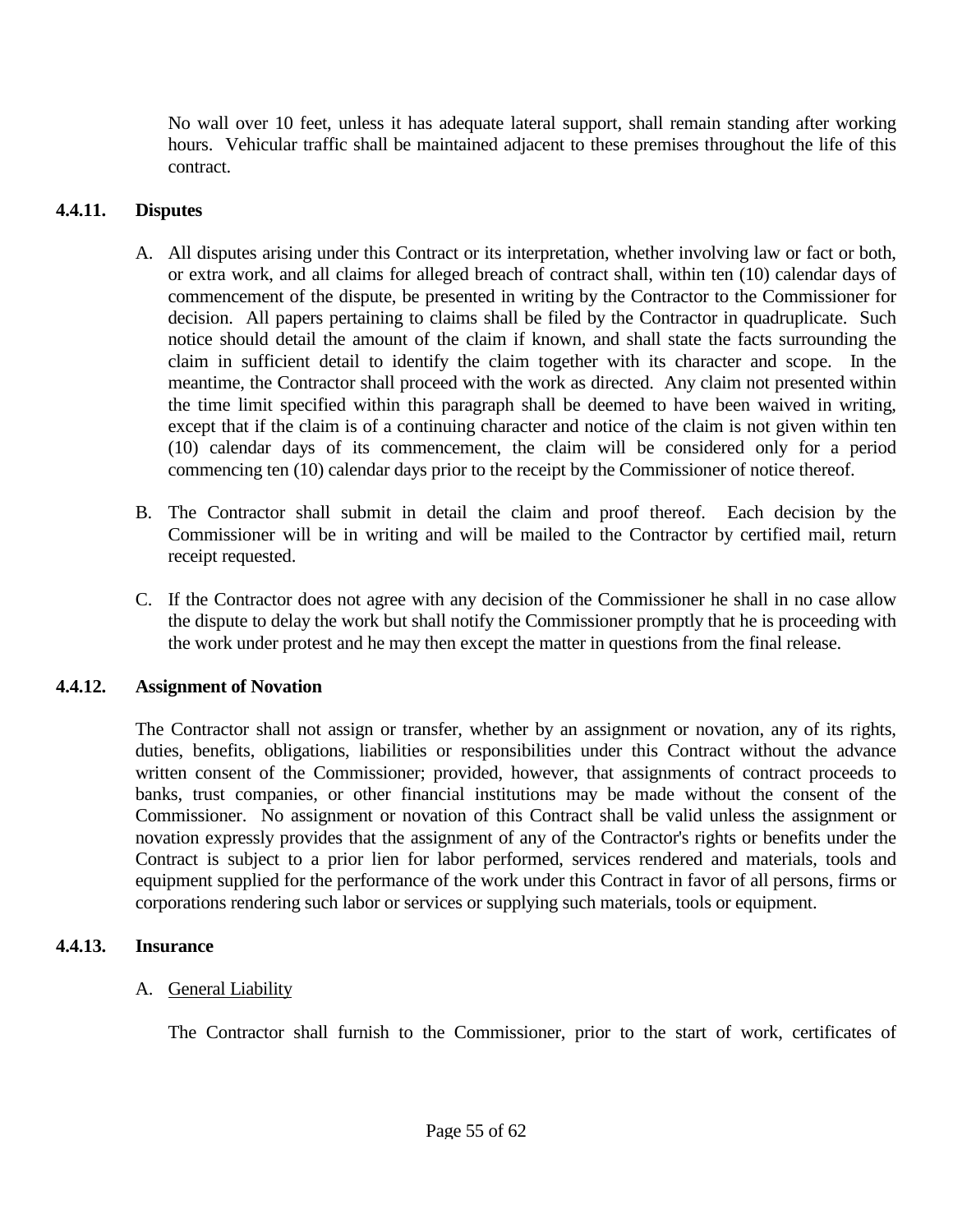insurance, duly executed by the Contractor indicating the Contractor holds a policy of general liability providing coverage for each of the following categories, and for at least the amounts listed:

| Bodily Injury/Property Damage ("Occurrence Coverage") |                                  |             |
|-------------------------------------------------------|----------------------------------|-------------|
|                                                       | each occurrence                  | \$1,000,000 |
|                                                       | general aggregate                | \$1,000,000 |
|                                                       | products/completed               |             |
|                                                       | operations aggregate \$1,000,000 |             |
| Personal Injury                                       |                                  |             |

aggregate \$1,000,000

The policy shall include independent contractors (owners/contractors protective) and contractual coverage.

#### B. Umbrella Liability

Each contractor shall carry and provide proof of coverage in the following amounts:

| Personal Injury/Property Damage |                 |             |
|---------------------------------|-----------------|-------------|
|                                 | each occurrence | \$5,000,000 |
|                                 | aggregate       | \$5,000,000 |

#### C. Worker's Compensation Insurance

The Contractor shall carry or require that there be carried Worker's Compensation insurance for all employees and those of any subcontractors engaged in work at the site, in accordance with State of Wisconsin Worker's Compensation Laws, Chapter 102, Stats.

D. Proof of Coverage

Before a contract will be awarded to it, the Contractor shall submit evidence of the insurance coverage required above to the Commissioner for review and approval. The policies shall be scheduled on approved forms, and approved as to form and execution by the City Attorney's Office. New policies from other companies shall be provided in place of those disapproved. Such insurance shall be carried with financially responsible insurance companies, licensed in the State and approved by the City Attorney, and shall be kept in force until the Contractor's work is accepted by the Commissioner. Contracts of insurance (covering all operations under this contract) which expire before the completion of all work to be performed under this contract shall be renewed and extended at least up through and including the date of such completion and evidence submitted to the Commissioner for approval.

#### E. Additional Requirements

The Contractor's policies of insurance, except for Worker's Compensation, shall specifically name the City of Milwaukee as an additional insured.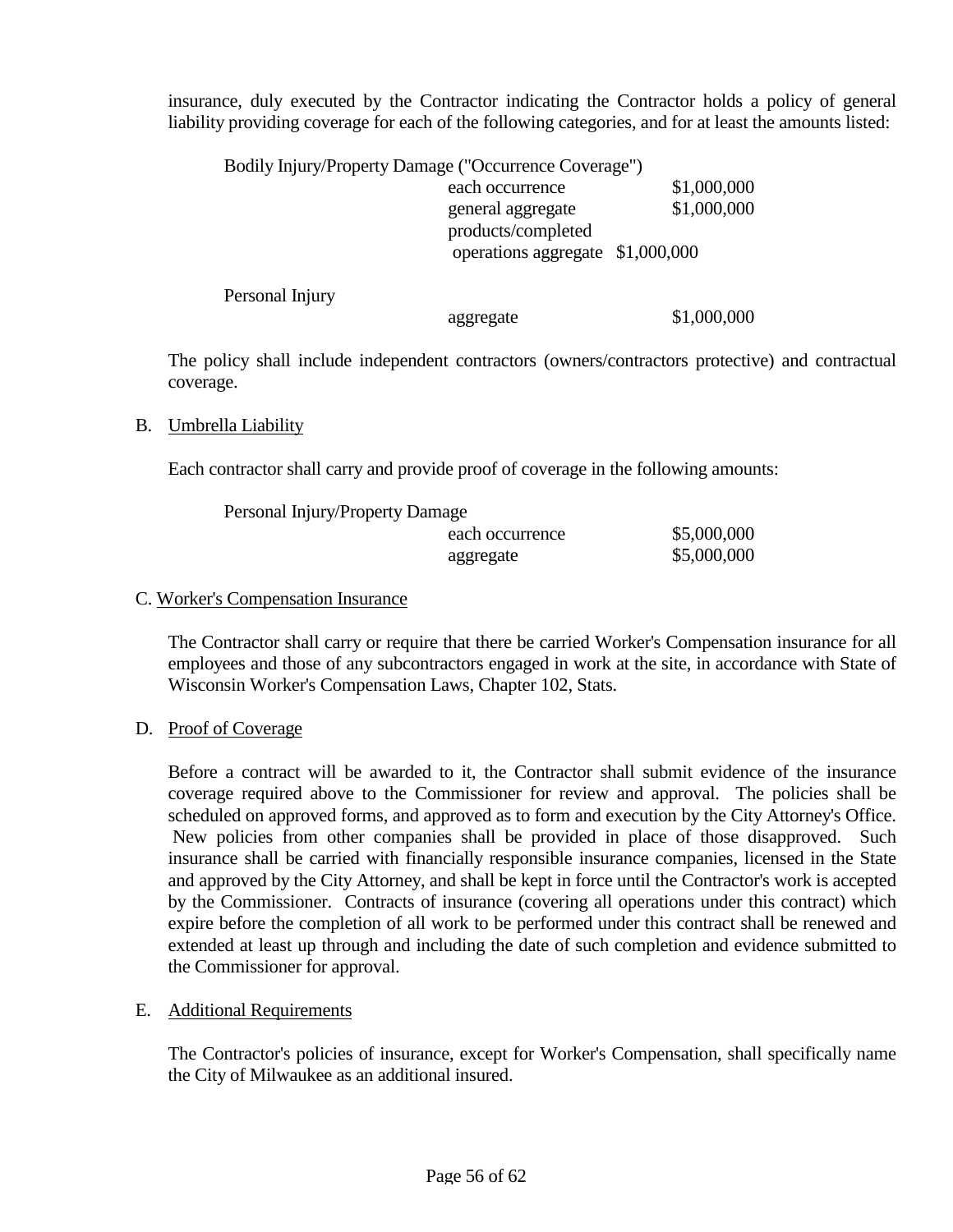The said insurance carrier shall be authorized to sell insurance in the State of Wisconsin and shall submit its agent's license with the certificate. Such certificate of insurance shall also have affixed thereto an affidavit setting forth that no officer, official or employee of the City has any interest, directly or indirectly, in any premium, commission or fee, or furnishing of such certificate of insurance.

Any insurance provision listed herein requiring a change in the types or amounts of coverages previously required of contractors shall become effective on the next policy renewal date for all existing policies in effect on the date the contract is entered into.

#### F. Indemnification

The Contractor shall indemnify, defend and hold harmless the City of Milwaukee, its officers, employees, and agents, against all liability for damages occasioned by the digging up, use or occupancy of the street, alley, highway, public grounds, and private grounds, or which may result therefrom, or which may result in any way from the negligence or carelessness of the Contractor or the Contractor's agents, employees, or workers, by reason of the elements, unforeseen or unusual difficulties, obstructions, or obstacles encountered in the prosecution of the work. Further, the Contractor shall indemnify and hold the city harmless for all claims and liabilities, actions, causes of action, and liens for materials furnished or labor performed in the execution of the work and from all costs, charges, and expenses incurred in defending such suits or actions and from and against all claims and liabilities for injury or damage to persons or property emanating from the acts, errors, omissions and negligence of the Contractor, including but not limited to defective or careless work methods.

#### **Additional information and sample forms can be found at:**

[https://city.milwaukee.gov/ImageLibrary/Groups/dnsAuthors/CondemnationSection/Documents/De](https://city.milwaukee.gov/ImageLibrary/Groups/dnsAuthors/CondemnationSection/Documents/DemoRazePermitPacket.pdf) [moRazePermitPacket.pdf](https://city.milwaukee.gov/ImageLibrary/Groups/dnsAuthors/CondemnationSection/Documents/DemoRazePermitPacket.pdf)

#### **4.4.14Unforeseen Delay**

If the City is prohibited or enjoined from proceeding with the work or from authorizing its prosecution, either before or after its commencement, by reason of any litigation or otherwise, the Contractor shall not be entitled to any damages by reasons of the delays thereby caused, except for the actual cost of protection of such work as the Contractor may have underway, for the cost of removal and replacement of such tools, plant, and materials, as the Contractor may have delivered upon the work site, which cost is to be determined by the Commissioner, and for the recovery of such costs as are expressly set forth in sec. 4.3.10.

#### **4.4.15. Default, Neglect, or Delay Shall Not Render the City Liable**

The default, neglect, or delay of any other contractors, or the extension of time to any of them by the City for the completion of their work, shall not render the City liable to the Contractor or its Surety in damages or otherwise, nor relieve them or either of them from their obligations under the contract in any manner or sum whatsoever.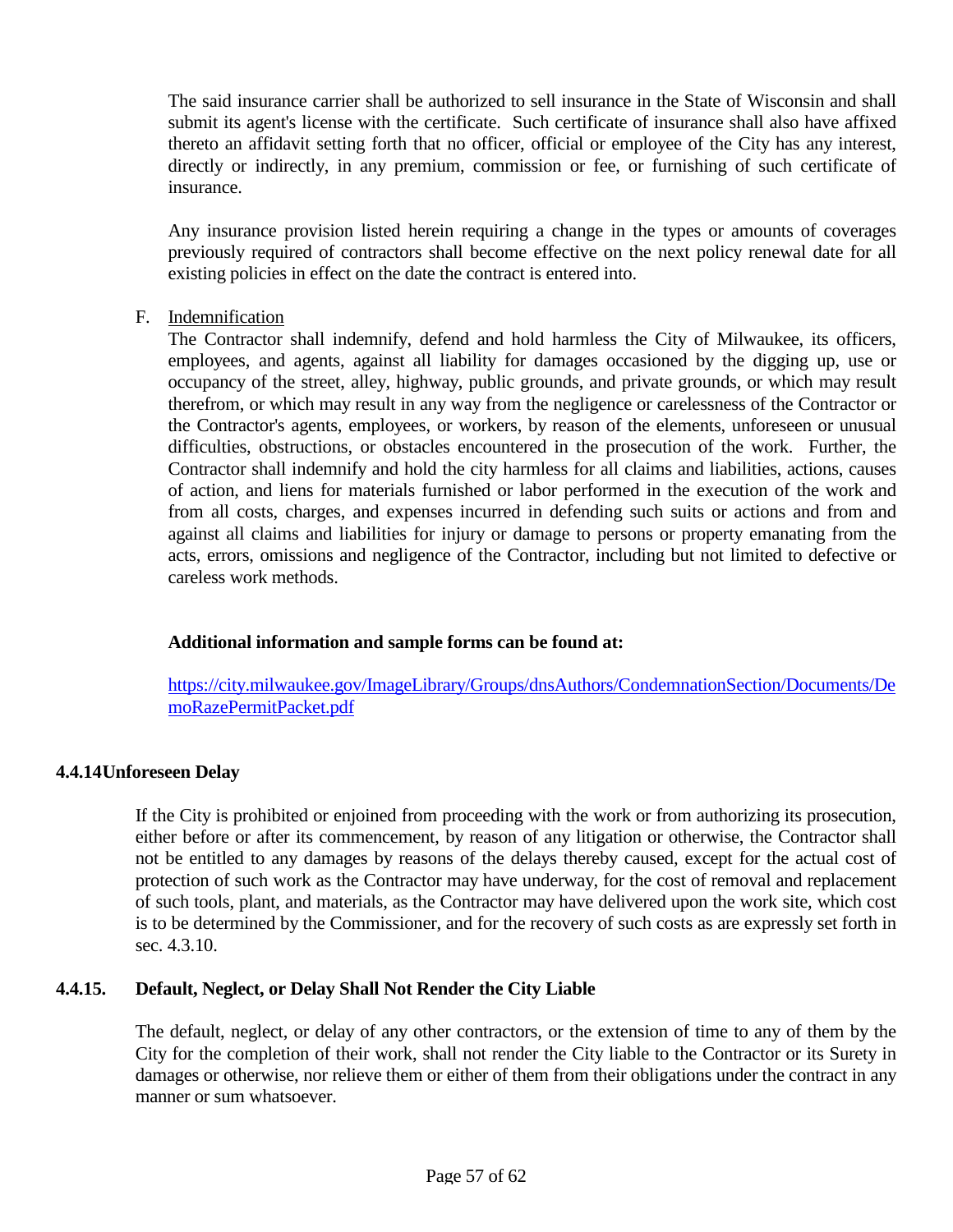#### **4.4.16. Contractor/City Relationship**

The relation of the Contractor to the City is and shall be that of an independent contractor.

#### **4.5.0. CONDITIONS FOR ENVIRONMENTAL COMPLIANCE**

#### **4.5.1. Compliance with Environmental Requirements**

Contractor shall fully comply with all statutes, regulations or other applicable requirements imposed by any federal, state or municipal agency with respect to the environmental condition of the Demolition Area and/or with respect to the performance of any work or other operations conducted by Contractor upon the Demolition Area (hereinafter referred to as "Environmental Requirements"). Contractor shall not cause, permit or suffer the existence or commission by Contractor, its agents, employees, subcontractors, suppliers or invitees, or by any other person, of any violation of any Environmental Requirements upon, about or beneath the Demolition Area or any portion thereof in conjunction with the performance of this contract.

#### **4.5.2. Hazardous Material; Environmental Liens**

Except to the extent necessarily used in the performance of the work under this contract, and in strict compliance with all Environmental Requirements (including those relating to storage, use and disposal), Contractor shall not cause, permit or suffer any "hazardous material" or "Hazardous Substance" (as defined herein in sec. 4.1.11.) to be brought upon, treated, kept, stored, disposed of, discharged, released, produced, manufactured, generated, refined, or used upon, about, or beneath the Demolition Area or any portion thereof by Contractor, its agents, employees, subcontractors, suppliers or invitees, or any other person, without the prior written consent of the City and shall demonstrate to the satisfaction of the City that such "hazardous material" or "Hazardous Substance" is necessary to the performance of the work within the scope of this contract and will be stored, used, and disposed of in a manner that complies with all applicable Environmental Requirements. Contractor shall not create or suffer to exist with respect to the Demolition Area any lien, security interest, or other charge or encumbrance of any kind relating to the environmental condition of the Demolition Area, including (without limitation) any lien imposed pursuant to Sec. 107(f) of the Superfund Amendments and Reauthorization Act of 1986  $(42 \text{ U.S.C.} \text{ss } 9607(1))$  or any similar State statute.

#### **4.5.3. Obligation to Remediate**

Contractor shall, upon demand of the City, and at its sole cost and expense, promptly take all actions to investigate and/or remediate the environmental condition of the Demolition Area or any other parcel or property which may be required by any federal, state or local governmental agency or political subdivision, which remediation is necessitated from, or attributable to, the presence upon, about, or beneath the Demolition Area of any "hazardous material" or "Hazardous Substance" or any violation of Environmental Requirements caused by the presence of and/or work activities or operations conducted by the Contractor or Contractor's agents, employees, subcontractors, suppliers or invitees. Contractor agrees to allow entry upon the Demolition Area by the City, or its agents, contractors or employees of the City for purposes of conducting environmental audits and/or other tests for the purpose of determining the impact of Contractor's presence, work, activities and/or operations upon or with respect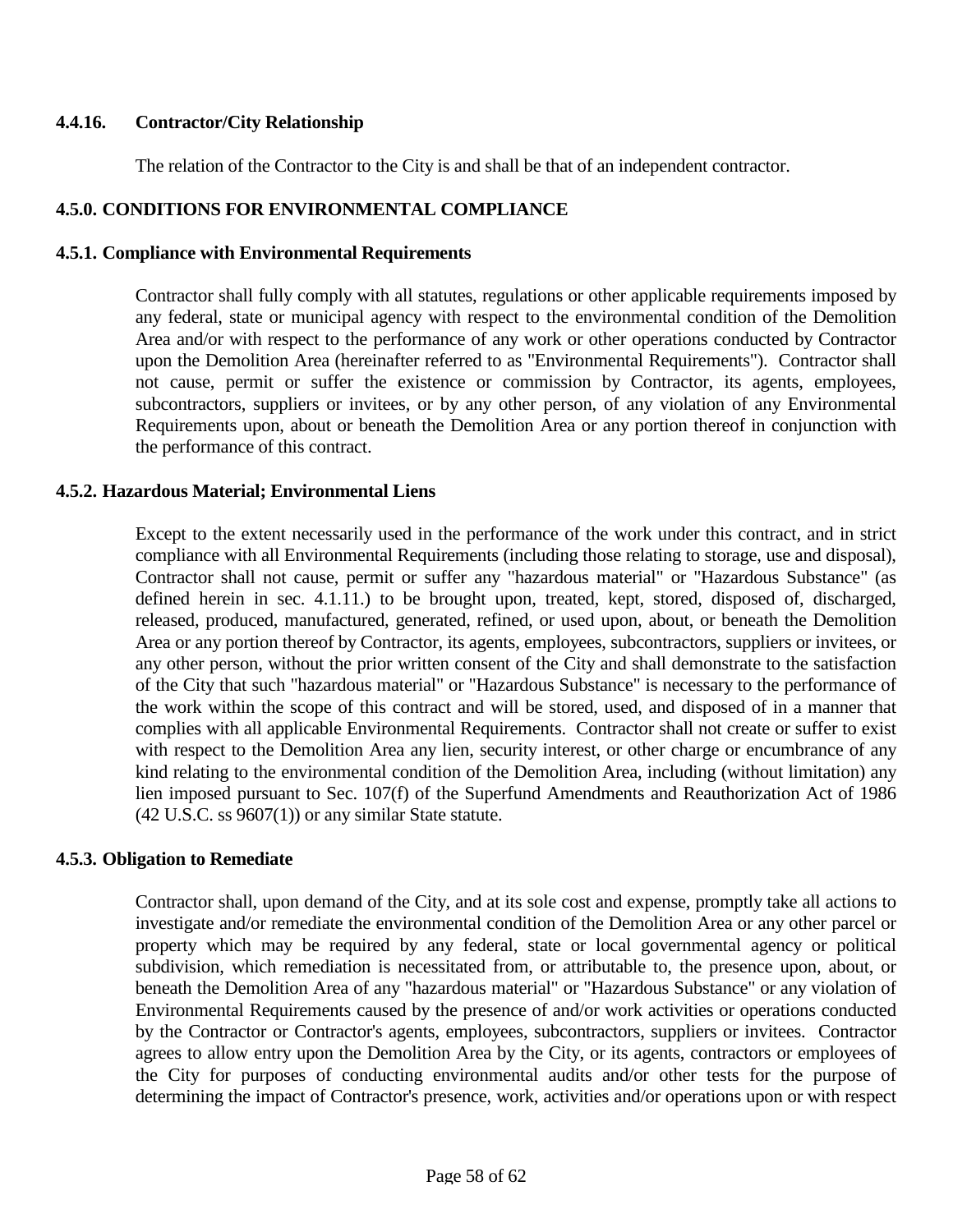to the Demolition Area and the environmental condition thereof. In the event that Contractor performs any such environmental audit and/or test on its own behalf, it shall promptly provide to the City full and complete copies of any results and/or reports that are generated in connection with the above activities.

#### **4.5.4. Obligation to Indemnify, Defend and Hold Harmless**

Contractor agrees, on behalf of itself, it successors, assigns and guarantors, to fully defend, indemnify, reimburse and hold harmless the City from any cost or expense that the City may incur in conjunction with the investigation and/or the remediation of any adverse environmental condition or with the presence or release of any "hazardous material" or "Hazardous Substance" (as defined herein in sec. 4.1.11.) upon the Demolition Area caused by or attributable to Contractor's presence, in whole or in part, work activities and/or operations upon the Demolition Area. Contractor further, on its behalf and on behalf of its successors, assigns and guarantors, agrees to fully indemnify, defend, reimburse and hold harmless the City from the burden and expense of defending all claims, suits and administrative or regulatory proceedings that may occur in relation to any claimed adverse environmental condition upon the Demolition Area or any other parcel or property caused by or attributable to tenant's presence and/or activities or operations upon the Demolition Area, in whole or in part. The foregoing obligation applies even if such claims, suits or proceedings are groundless, false or fraudulent, and further includes the obligation of fully and promptly paying and discharging (when they may become due) any and all judgments, penalties or other sums that might be assessed upon the City as a result of any such claims, suits or proceedings.

#### **4.5.5. Clean Air Act Compliance**

#### A. Control of Asbestos Emissions

The Contractor must comply with the "National Emission Standards for Asbestos" as enforced by the Environmental Protection Agency under the "Clean Air Act (42 U.S.C.)" and the Wisconsin Department of Natural Resources (NR Ch. 447, Wis. Adm. Code).

#### B. City Health Department Demolition Requirements

The Contractor shall obtain and maintain on file the current City of Milwaukee Health Department Compliance Guide for Demolition Activities and shall comply with any and all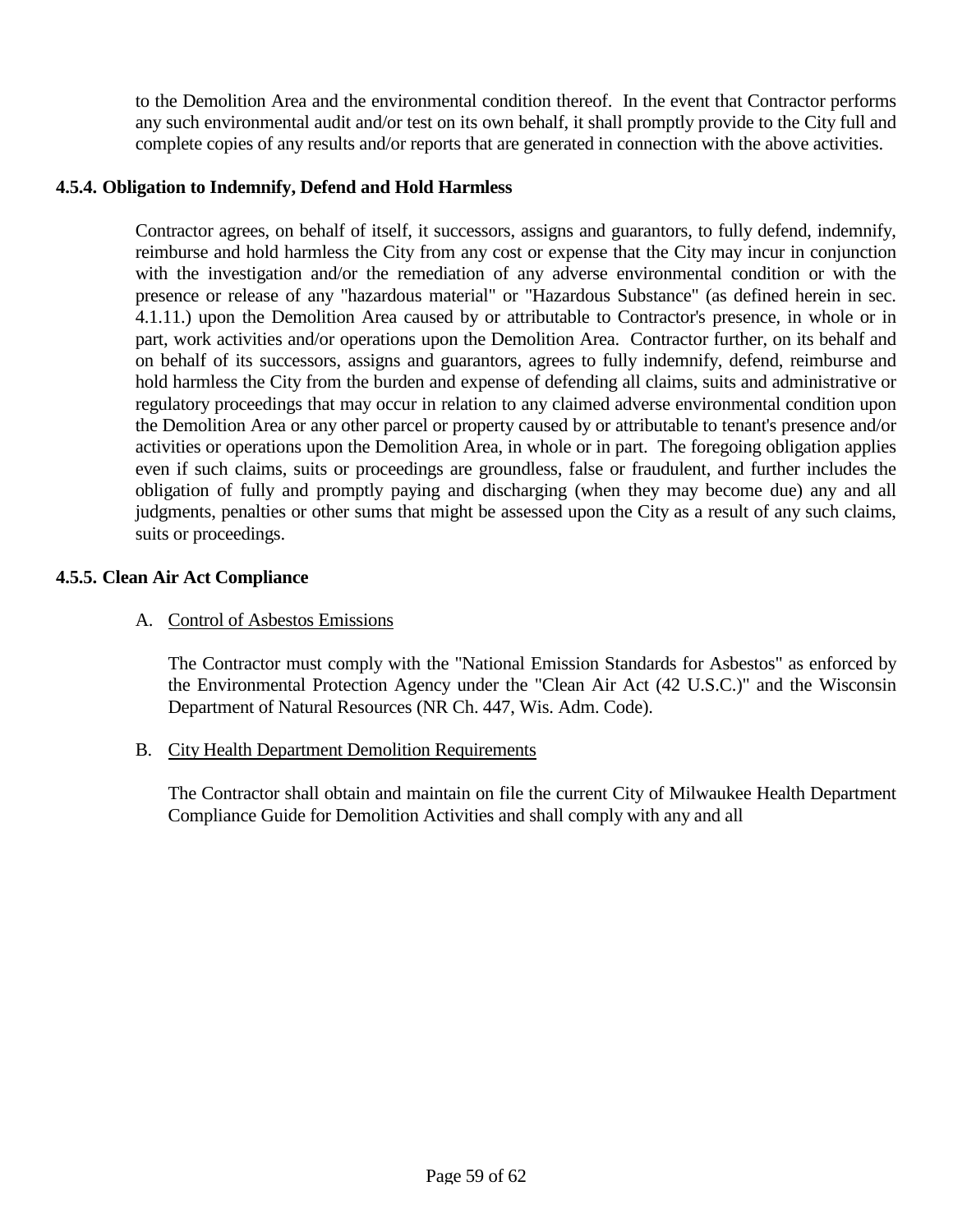requirements therein, and in NR Ch. 447, Wis. Adm. Code, and any amendments thereto, including requirements for notice, permit application, and removal of all asbestos-containing material.

#### C. Contractor's Obligation to Report Discovery of Hazardous Materials

All hazardous materials or Hazardous Substances (as defined herein in sec. 4.1.11. above) known to be present on any listed parcel are identified in Bulk Asbestos Analytical Reports provided by the Hazardous Materials Inspector (HMI) and are included with the parcel bid specifications, unless otherwise noted. It is the responsibility of the Contractor to contact the HMI if any additional hazardous materials are discovered before, during, or after any demolition activity.

#### **4.5.6. Material for Fill**

The material used for fill is to be clean fill such as earth, brick, broken concrete, stone, mortar, sand, gravel or similar materials and is to be free of trash, wood, petroleum or any fractions of petroleum, other organic material, hazardous material or Hazardous Substances (as defined herein in sec. 4.1.11. above), contaminants or combustible material of any kind and must, in any event, be consistent with all requirements and provisions of sec. 4.5.2. herein. The Contractor shall furnish and place all required fill in a manner which will prevent infestation or the nesting of rats or other vermin. Concrete rubble placed for fill shall not be larger than approximately 12 inches in any direction.

The Contractor shall immediately, upon request of the Commissioner and at the Contractor's sole expense, fully and completely remove from the site and properly dispose of any fill material placed thereon in violation of this section and/or sec. 4.5.2. of this contract. The Commissioner may employ any or all sanctions or means of enforcement available by law or by ordinance in order to enforce this obligation of the Contractor.

#### **4.5.7. Testing of Fill Material**

The Commissioner may, at his or her discretion, require the Contractor, at the Contractor's sole expense, to conduct laboratory tests on soil samples or other samples of proposed fill material prior to the placement of such fill at the Demolition Area. All test results and lab analyses shall be submitted to the Commissioner for his or her review and approval prior to the placement of any fill at the Demolition Area. The Contractor shall not, in any instance, utilize fill material disapproved by the Commissioner.

#### **4.5.8. Placing Fill**

Where basements and other depressions exist, areas shall be filled to a point 12 inches below the existing grade. The Contractor shall provide earth for the top 12 inches of fill, which shall be free of cinders, bank-run gravel, bricks or other masonry materials. No rubble used for fill can be trucked onto the demolition site. Only clean fill as defined in sec. 4.5.6. hereinabove may be trucked onto the demolition site.

#### **4.5.9. Open Hole Requirements**

Fill shall not be placed at the Demolition Area before two photographs of the excavation are taken. One photograph will show the excavation as a clean hole (basement). The second photograph will show the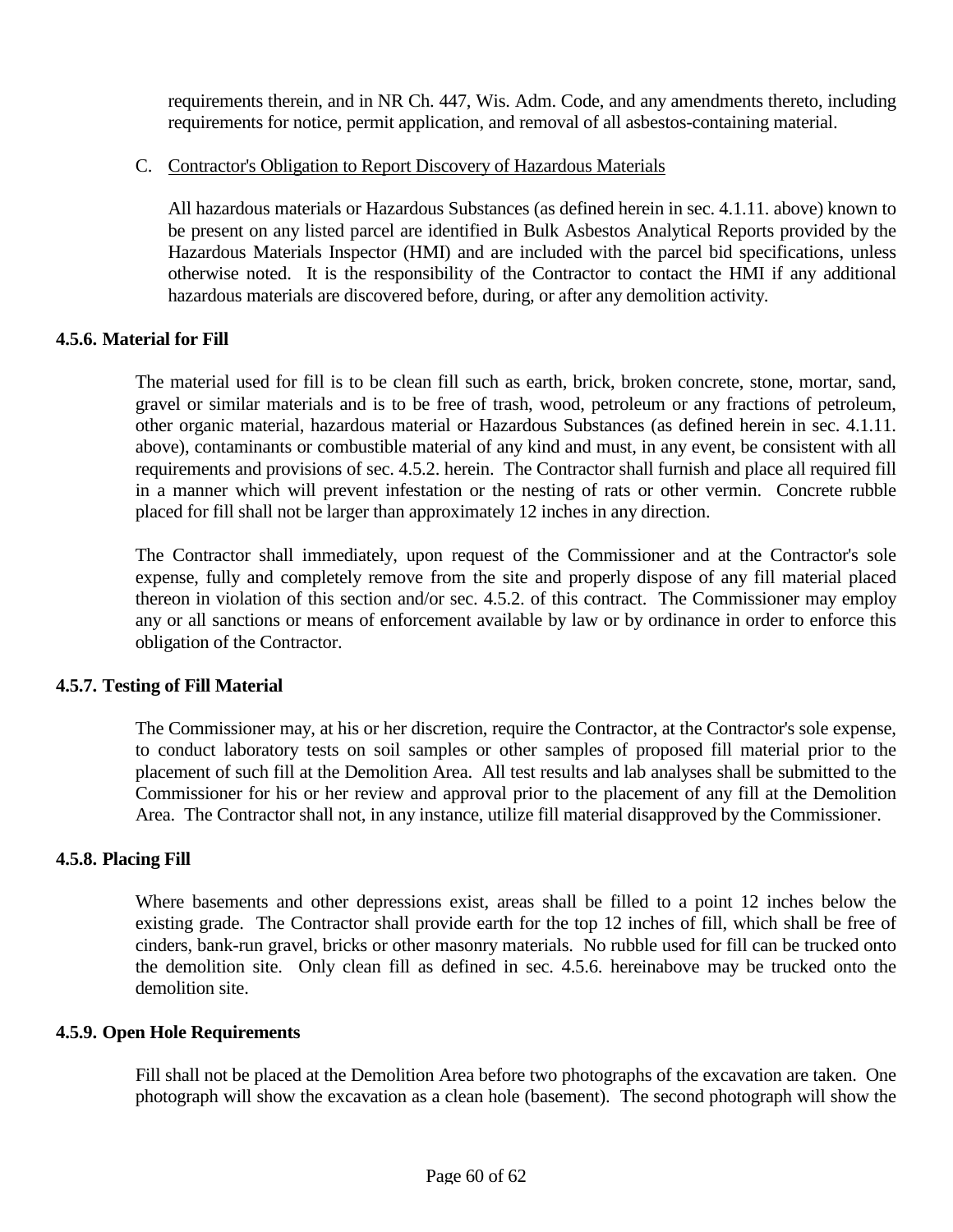adjoining property plus the Demolition Area for identification purposes. These photographs are to be submitted as soon as practical to the Commissioner with the parcel address noted on the back of the photo.

#### **4.5.10. Final Grading and Guarantee**

After the required fill has been placed, the Contractor shall grade the site in such a manner as to eliminate possible settling of soil to cause depressions in the site and in a manner consistent with the grades of the surrounding natural terrain, sidewalks and streets. The Contractor guarantees against, and is held responsible for, any settlement for a period of two years after the final grade is approved by the Commissioner. Where settlement has taken place, the Contractor shall add sufficient fill to all openings and low areas to bring up to the existing grade.

#### **4.5.11. Final Cleanup**

Any and all debris shall be hauled away by the Contractor from the Demolition Area and may not be disposed of within the City limits without permission. All debris and fill shall be removed from private sidewalks, streets, paved areas and premises adjoining the Demolition Area. All rubbish, refuse or trash lying on the Demolition Area, whether or not such conditions resulted from operations under this Contract, shall be removed at no additional cost to the City.

#### **4.5.12. Debarment for Noncompliance**

In the event that the Contractor fails to completely comply with the provisions of secs. 4.5.1. through 4.5.11. above, or fully fulfill and discharge its obligations thereunder to the satisfaction of the Commissioner, the Commissioner may, in accordance with law and at his/her sole option, declare the Contractor (or any affiliate, parent, subsidiary or successor thereof) ineligible for further City of Milwaukee Department of Neighborhood Services contracts.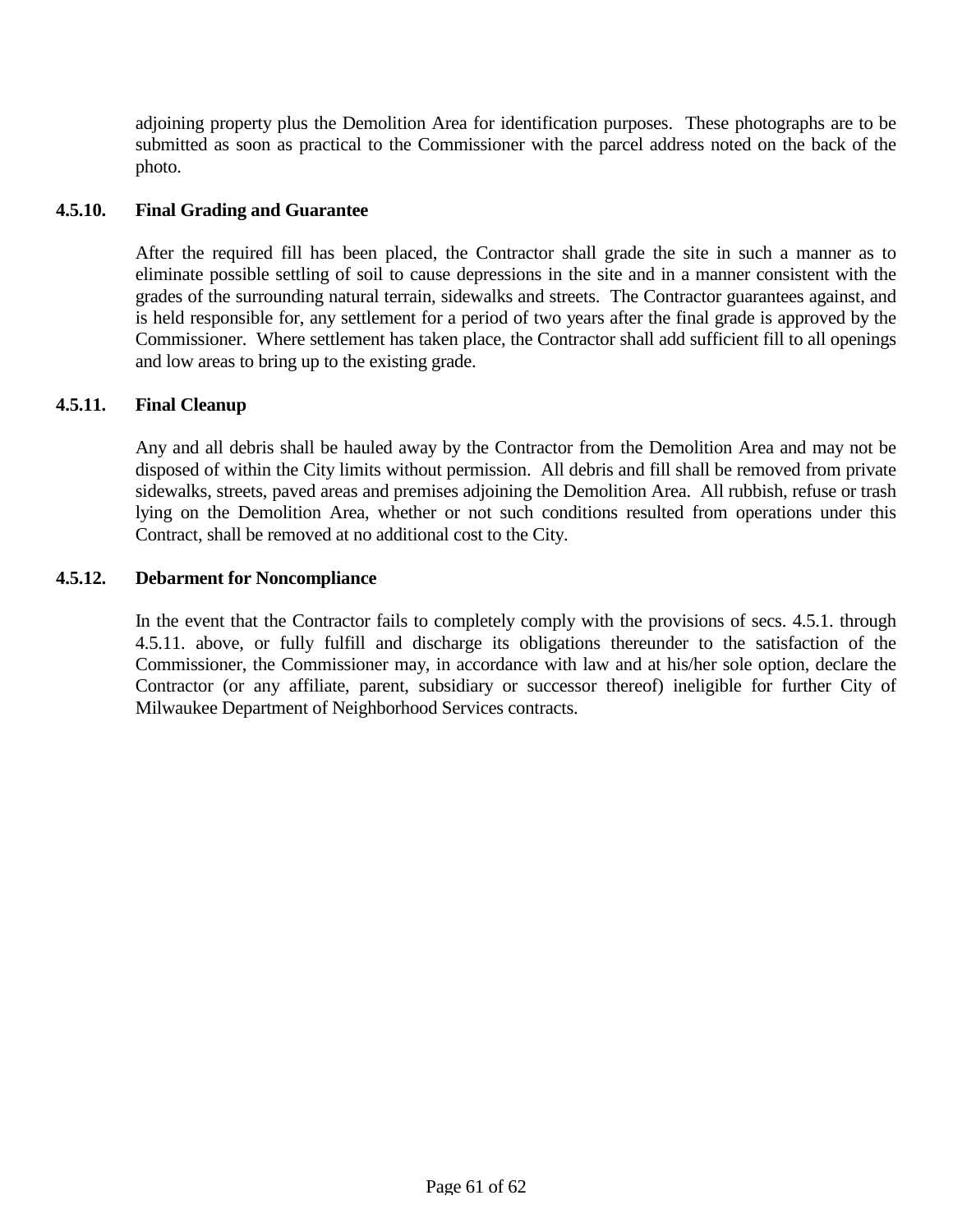# **5.0.0 TECHNICAL SPECIFICATIONS**

(for this contract only)

#### **5.1.0. PARCEL LOCATION AND DESCRIPTION OF STRUCTURES FOR BID OPENING ON \_\_\_\_\_\_\_\_\_\_\_\_(enter bid opening date)**

Parcel numbers, street addresses, approximate sizes of main structures to be demolished under this contract are listed on Page  $\qquad \qquad$ .

#### **5.2.0. WORK BY OTHERS**

Certain disconnections from utilities to be made by others are noted under sec. 4.3.23., entitled "Utility Services: Protection and Disconnection."

#### **5.3.0. WORK NOT INCLUDED IN CONTRACT**

- A. Work mentioned in Technical Specifications as not being a part of this contract.
- B. Replacing of curb and walk removed in connection with demolition of street walk basements (sidewalk vaults).
- C. Trees which are not damaged and are not obstructions to demolition as interpreted by the Commissioner, or unless otherwise noted in the Technical Specifications.

#### **5.4.0. DEMOLITION WORK WITHIN PARCELS**

- A. The structures, including foundation walls, columns, piers, floors, partitions, and attached appurtenances shall be removed down to a level two feet below the present ground level unless otherwise noted in Section 5.6.0 SCHEDULE OF DETAILED WORK WITHIN PARCELS and in any case two feet below the accepted finished grade by any method allowable under the City Building Code except for the following provisions.
- B. It shall be understood that the Contractor shall take whatever precautions are necessary to protect the City sidewalk. The Contractor shall also provide protection to the electric power poles and lines.
- C. The Contractor shall remove all portions of footing and foundation walls to a depth of two feet below finish grade unless otherwise noted in Section 5.6.0 SCHEDULE OF DETAILED WORK WITHIN PARCELS. All building concrete slabs, concrete stoops and concrete stairs to the buildings are also to be removed.
- D. All material and debris which would be disallowed for use as fill by sec. 4.5.6. is to be completely removed from the site and properly disposed of in accordance with all Environmental Requirements (as defined in sec. 4.5.1. above), except with the express advance, written permission of the Commissioner.